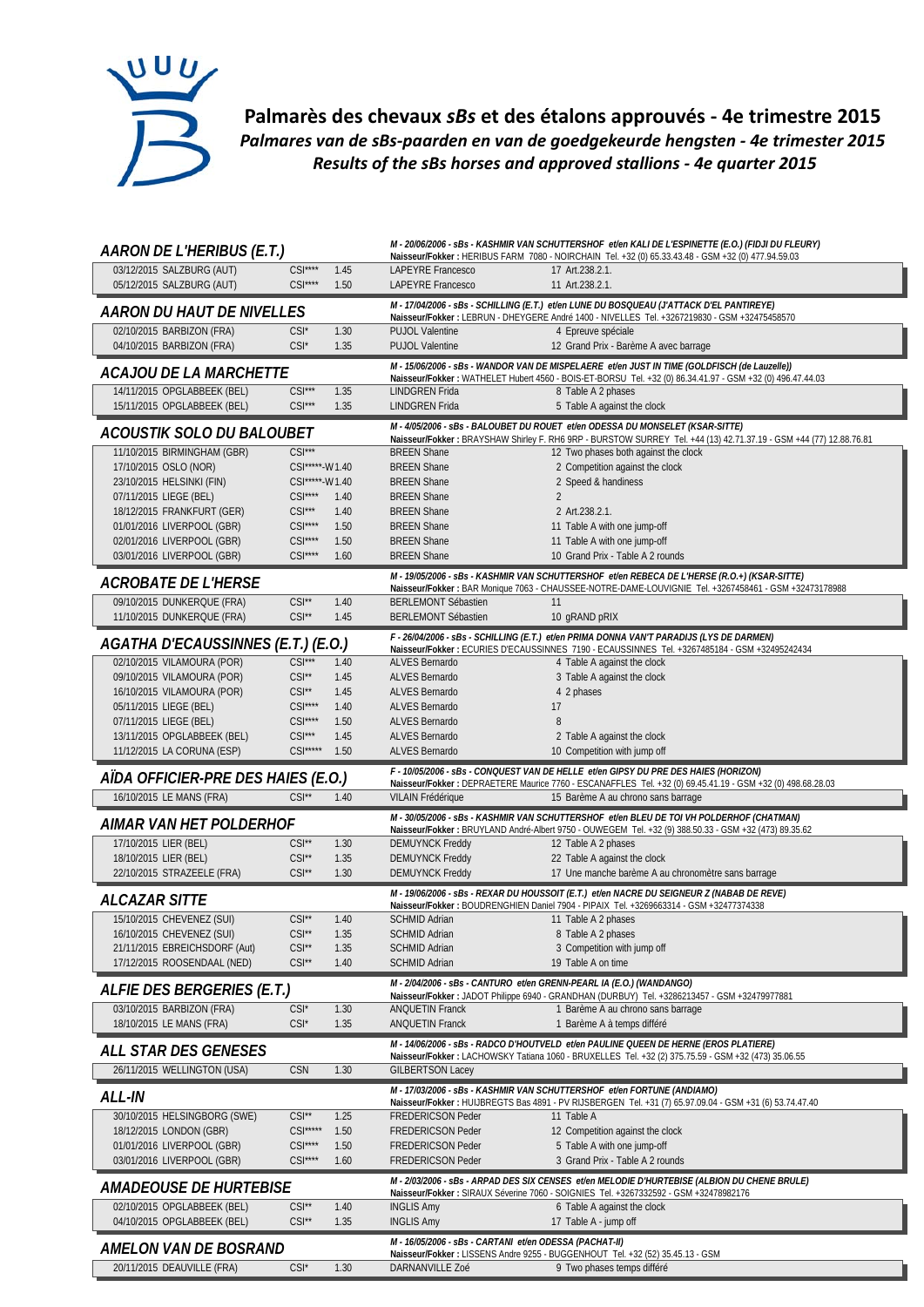| AMETHYS DU BOUSCAILLOU                                       |                                          |                 |                                                                      | M - 8/05/2006 - sBs - QUARTZ ADELHEID Z et/en PEPITE DU BOUSCAILLOU (QUERCUS DU MAURY)<br>Naisseur/Fokker: CHAVAGNE Lucy 31700 - BLAGNAC Tel. +32 (81) 56.62.41 - GSM                    |
|--------------------------------------------------------------|------------------------------------------|-----------------|----------------------------------------------------------------------|------------------------------------------------------------------------------------------------------------------------------------------------------------------------------------------|
| 24/10/2015 OLIVA (ESP)<br>30/10/2015 OLIVA (ESP)             | $CSI^{\star\star}$<br>$CSI^{\star\star}$ | 1.30<br>1.30    | <b>FALCIANI Delphine</b><br><b>FALCIANI Delphine</b>                 | 6 Against the clock<br>4 Against the clock                                                                                                                                               |
| AMETHYSTE DU GRAND MOUSTIER (E.O.)                           |                                          |                 |                                                                      | F - 29/03/2006 - sBs - QUASER DE L'ILE et/en REUSSITE DU GRAND MOUSTIER (FIDJI DU FLEURY)<br>Naisseur/Fokker: DELIENER Jean-Paul 7062 - NAAST Tel. +3267335896 - GSM +32479894058        |
| 24/10/2015 STRAZEELE (FRA)<br>29/11/2015 SAINT-LÔ (FRA)      | $CSI^{\star\star}$<br>$CSI^{\star\star}$ | 1.30<br>1.35    | <b>DOEM Arnaud</b><br><b>DOEM Arnaud</b>                             | 1 Une manche barème A sans barrage<br>3 Art.238.2.1a                                                                                                                                     |
|                                                              |                                          |                 |                                                                      | M - 8/05/2006 - sBs - REXAR DU HOUSSOIT (E.T.) et/en QUINTINE DU HOUSSOIT (KANNAN)                                                                                                       |
| AMI DU HOUSSOIT<br>14/10/2015 TRYON (USA)                    | $CSI***$                                 | 1.35            | LOWE-WISEMAN Alexa                                                   | Naisseur/Fokker: NIAG S.P.R.L.-U. 7604 - BAUGNIES Tel. +32 (69) 44.36.19 - GSM +32 (495) 29.52.24<br>11                                                                                  |
| AMOISELLE DU FLEURY (E.O.)                                   |                                          |                 |                                                                      | F - 10/05/2006 - sBs - FIDJI DU FLEURY et/en OMAHA DE SAINT-AUBERT (R.O.) (DAMOISEAU D'OR)                                                                                               |
| 17/10/2015 LIER (BEL)                                        | $CSI^*$                                  | 1.30            | <b>DOEM Arnaud</b>                                                   | Naisseur/Fokker: DOEM-BOTTRIAUX G. et Fl. 7011 - GHLIN Tel. +32477236544 - GSM +32475412970<br>19 Table A 2 phases                                                                       |
| 26/11/2015 SAINT LO (FRA)<br>29/12/2015 MECHELEN (BEL)       | $CSI^{\star\star}$<br>$CSI**$            | 1.25<br>1.40    | <b>DOEM Arnaud</b><br><b>DOEM Arnaud</b>                             | 8 Une manche barème A au chronomète sans barrage<br>12 Competition against the clock                                                                                                     |
| 30/12/2015 MECHELEN (BEL)                                    | $CSI**$                                  | 1.40            | <b>DOEM Arnaud</b>                                                   | 6 Barema A 2 fazen                                                                                                                                                                       |
| ANAYA DE SAINTE-HERMELLE (E.O.)                              |                                          |                 |                                                                      | F - 23/03/2006 - sBs - ANDIAMO et/en GAZELLE BLEUS (PALADIN DES IFS)<br>Naisseur/Fokker: SAINTE-HERMELLE (Elevage de -) 6181 - GOUY-LEZ-PIETON Tel. +3264520180 - GSM +32477364178       |
| 02/10/2015 OPGLABBEEK (BEL)<br>04/10/2015 OPGLABBEEK (BEL)   | $CSI**$<br>$CSI^{\star\star}$            | 1.40<br>1.45    | <b>VENISS Pedro</b><br><b>VENISS Pedro</b>                           | 3 Table A against the clock                                                                                                                                                              |
| 18/10/2015 LIER (BEL)                                        | $CSI^{\star\star}$                       | 1.45            | <b>VENISS Pedro</b>                                                  | 7 Grote Prijs - Table A - jump off<br>15 Table A - jump off                                                                                                                              |
| 19/10/2015 LIER (BEL)                                        | $CSI^{\star\star}$                       | 1.45/50         | <b>VENISS Pedro</b>                                                  | 11 Grote Prijs - Table A - jump off                                                                                                                                                      |
| 19/11/2015 STUTTGART (GER)<br>21/11/2015 STUTTGART (GER)     | CSI*****-W1.45<br>CSI*****-W1.45         |                 | <b>VENISS Pedro</b><br><b>VENISS Pedro</b>                           | 2 Competition against the clock<br>1 Art.269.1, 2, 3, 5, 1 & 215                                                                                                                         |
| 04/12/2015 PARIS (FRA)                                       | CSI***** 1.45                            |                 | <b>VENISS Pedro</b>                                                  | 14 Speed & handiness                                                                                                                                                                     |
| 05/12/2015 PARIS (FRA)                                       | $CSI***$                                 | 1.45            | <b>VENISS Pedro</b>                                                  | 9 Competition with winning round                                                                                                                                                         |
| ANGEL VAN'T HOF (E.O.)                                       |                                          |                 |                                                                      | F - 20/06/2006 - sBs - CHIN CHIN et/en OCHIN VH SCHUTTERSHOF (NABAB DE REVE)<br>Naisseur/Fokker: PROVOST Wendy 9300 - AALST Tel. +3253212575 - GSM +32476935613                          |
| 19/10/2015 LIER (BEL)                                        | $CSI**$                                  | 1.45/50         | VAN MINNEBRUGGEN Thomas                                              | 7 Grote Prijs - Table A jump off                                                                                                                                                         |
| 20/11/2015 LIER (BEL)<br>22/11/2015 LIER (BEL)               | $CSI^{\star\star}$<br>$CSI**$            | 1.45<br>1.45/50 | VAN MINNEBRUGGEN Thomas<br>VAN MINNEBRUGGEN Thomas                   | 22 Table A - jump off<br>13 Grote Prijs - Table A jump off                                                                                                                               |
| 19/12/2015 ROOSENDAAL (NED)                                  | $CSI**$                                  | 1.45            | VAN MINNEBRUGGEN Thomas                                              | 8 Grote Prijs with jump off                                                                                                                                                              |
| AQUILA VD BERGVIJVERHOEVE (E.O.)                             |                                          |                 |                                                                      | F - 25/06/2006 - sBs - CHATMAN et/en SISKA VAN DE ZWALUWHOEVE (HEARTBREAKER)<br>Naisseur/Fokker: TUERLINCKX Lieve 3200 - AARSCHOT Tel. +32 (0) 16.43.35.15 - GSM +32 (0) 477.83.71.88    |
| 01/11/2015 OPGLABBEEK (BEL)                                  | $CSI^{\star\star}$                       | 1.35            | <b>PROUVE Bert</b>                                                   | 10 Table A - jump off                                                                                                                                                                    |
| 15/11/2015 OPGLABBEEK (BEL)                                  | $CSI***$                                 | 1.35            | <b>PROUVE Bert</b>                                                   | 9 Table A against the clock                                                                                                                                                              |
| 11/12/2015 POZNAN (POL)<br>28/12/2015 MECHELEN (BEL)         | CSI***-W 1.40<br>$CSI^{\star\star}$      | 1.40            | <b>PROUVE Bert</b><br><b>PROUVE Bert</b>                             | 15 Art.238.2.1.<br>9 Barema A rechtstreeks op tijd                                                                                                                                       |
|                                                              |                                          |                 |                                                                      | M - 2/03/2006 - sBs - QUINTERO et/en NISTRIA VH SCHUTTERSHOF (R.O.) (CENTO)                                                                                                              |
| ARAGORN VAN SCHUTTERSHOF<br>03/10/2015 OPGLABBEEK (BEL)      | $CSI^{\star\star}$                       | 1.45            | <b>DAEM Viktor</b>                                                   | Naisseur/Fokker: VAN IMPE Willy 9550 - HERZELE Tel. +3253626153 - GSM +32477542651<br>8 Table A - jump off                                                                               |
| 01/11/2015 OPGLABBEEK (BEL                                   | $CSI**$                                  | 1.45/50         | <b>DAEM Viktor</b>                                                   | 13 Grote Prijs - Table A jump off                                                                                                                                                        |
| <b>ARDENTE PRINTANIERE (E.O.)</b>                            |                                          |                 |                                                                      | F - 3/06/2006 - sBs - JOYEUX ARDENT et/en MIRABELLE PRINTANIERE (RAMIRO)<br>Naisseur/Fokker: WILLEZ Jean-Marie 7040 - QUEVY-LE-PETIT Tel. +32 (0) 65.56.80.58 - GSM +32 (0) 495.32.00.91 |
| 06/11/2015 VERONA (ITA)                                      | $CSI^{\star\star}$                       | 1.35            | <b>KUMPS Alexander</b>                                               | 9 Art.238.2.1.                                                                                                                                                                           |
| 27/12/2015 MECHELEN (BEL)<br>28/12/2015 MECHELEN (BEL)       | CSIU <sub>25</sub><br>CSIU25             | 1.30<br>1.40    | <b>KUMPS Alexander</b><br><b>KUMPS Alexander</b>                     | 7 Competition against the clock<br>8 Barema A twee ronden                                                                                                                                |
| ARENA DU PACHIS (E.T.) (E.O.)                                |                                          |                 |                                                                      | F - 23/06/2006 - sBs - DOLLAR DE LA PIERRE et/en TOSKA HERO (R.O.) (OGANO SITTE (E.T.))<br>Naisseur/Fokker: SIMON Michel 6860 - LEGLISE Tel. +32 (63) 43.31.52 - GSM +32 (495) 90.75.51  |
| 01/10/2015 LOS ANGELES (USA)<br>02/10/2015 LOS ANGELES (USA) | $CSI***$<br>$CSI**$                      | 1.45            | KAROLYI Alejandro                                                    | 6 L.A. Masters - Competition against the clock                                                                                                                                           |
| 03/10/2015 LOS ANGELES (USA)                                 | $CSI**$                                  | 1.45<br>1.35    | KAROLYI Alejandro<br>KAROLYI Alejandro                               | 11 L.A. Masters - Competition with jump off<br>6 L.A. Masters - Competition against the clock                                                                                            |
| ARICA DU CAILLOU (E.O.)                                      |                                          |                 |                                                                      | M - 13/06/2006 - sBs - CARRE D'AS Z et/en SOPHIE WISBECQ (R.O.) (UELEME DE LONGPRE)<br>Naisseur/Fokker: MAUROY Bruno 7387 - ROISIN Tel. +3265655179 - GSM +32478886398                   |
| 10/10/2015 SAO PAULO (BRE)                                   | $CSI^{\star\star}\text{-}W$              | 1.50            | DA COSTA RIBEIRO JR Marco Anto                                       | 10 World Cup GP - Competition over two rounds                                                                                                                                            |
| ARIZONA-T.D. (R.O.+)                                         |                                          |                 |                                                                      | F - 15/05/2006 - sBs - NABAB DE REVE et/en VULCANIQUE GREENFIELD (CLINTON)                                                                                                               |
| 12/11/2015 OPGLABBEEK (BEL)                                  | $CSI***$                                 | 1.35            | <b>DENUTTE Hendrik</b>                                               | Naisseur/Fokker: DERMAUT Tommy 8587 - HELKIJN Tel. +32476287868 - GSM<br>3 Table A against the clock                                                                                     |
| 14/11/2015 OPGLABBEEK (BEL)                                  | $CSI***$                                 | 1.35            | <b>DENUTTE Hendrik</b>                                               | 8 Table A 2 phases                                                                                                                                                                       |
| 29/12/2015 MECHELEN (BEL)<br>30/12/2015 MECHELEN (BEL)       | $CSI***W$<br>$CSI**$                     | 1.40            | <b>DENUTTE Hendrik</b><br><b>DENUTTE Hendrik</b>                     | 10 Six Bar<br>15 Barema A 2 fazen                                                                                                                                                        |
| <i>ARSOUILLE DU SEIGNEUR</i>                                 |                                          |                 |                                                                      | M - 19/07/2006 - sBs - SCHILLING (E.T.) et/en CADIX DU SEIGNEUR Z (R.O.) (CHELLANO Z)                                                                                                    |
| 19/11/2015 STRAZEELE (FRA)                                   | $CSI**$                                  | 1.40            | <b>BREUL Robert</b>                                                  | Naisseur/Fokker: SEIGNEUR (la Ferme du -) 7387 - HONNELLES Tel. +3265759986 - GSM +32475278031<br>16 Une manche barème A temps différé                                                   |
| 20/11/2015 STRAZEELE (FRA)                                   | $CSI**$                                  | 1.45            | <b>BREUL Robert</b>                                                  | 21 Une manche barème A au chronomètre avec barrage au chronomètre                                                                                                                        |
| 27/11/2015 SAINT-LÔ (FRA)<br>29/11/2015 SAINT-LÔ (FRA)       | $CSI**$<br>$CSI^{\star\star}$            | 1.45<br>1.45    | <b>BREUL Robert</b><br><b>BREUL Robert</b>                           | 3 Une manche barème A au chronomètre avec barrage au chronomètre<br>16 Grand Prix                                                                                                        |
|                                                              |                                          |                 |                                                                      | F - 28/05/2006 - sBs - SHERMAN-SITTE (E.T.) et/en QURISTEL DU HOUSSOIT (KSAR-SITTE)                                                                                                      |
| ARTEMISE DU HOUSSOIT (E.O.)<br>05/11/2015 LIEGE (BEL)        | $CSI***$                                 | 1.40            | <b>GUERY Jérôme</b>                                                  | Naisseur/Fokker: HORSE OF BELGIUM 7904 - PIPAIX Tel. +3269663314 - GSM +32477374338<br>13                                                                                                |
| 06/11/2015 LIEGE (BEL)<br>07/11/2015 LIEGE (BEL)             | $CSI***$<br>$CSI***$                     | 1.50<br>1.40    | <b>GUERY Jérôme</b><br><b>GUERY Jérôme</b>                           | 6 Masters<br>$\overline{7}$                                                                                                                                                              |
| ARTHUS VAN VITSEROEL                                         |                                          |                 | M - 8/08/2006 - sBs - QUIDAM DE REVEL et/en FLORENTINA-I (CALYPSO-I) |                                                                                                                                                                                          |
| 11/12/2015 LE MANS (FRA)                                     | $CSI^{\star\star}$                       | 1.35            | <b>VACHER Xavier</b>                                                 | Naisseur/Fokker: VANDERHASSELT Michel 1740 - TERNAT Tel. +32 (2) 582.58.53 - GSM<br>3 Barème A au chrono sans barrage                                                                    |
| 12/12/2015 LE MANS (FRA)                                     | $CSI^{\star\star}$                       | 1.40            | <b>VACHER Xavier</b>                                                 | 15 Barème A au chrono avec barrage                                                                                                                                                       |
| 13/12/2015 LE MANS (FRA)<br>19/12/2015 LE MANS (FRA)         | $CSI^{\star\star}$<br>$CSI**$            | 1.40<br>1.40    | <b>VACHER Xavier</b><br><b>VACHER Xavier</b>                         | 9 Barème A à temps différé<br>14 Barème A au chrono avec barrage                                                                                                                         |
|                                                              |                                          |                 |                                                                      | M - 18/05/2006 - sBs - CONQUEST VAN DE HELLE et/en QUINCY DU MABIET (IDEM d'AZUR)                                                                                                        |
| <i>ARTISTE DE L'ABBAYE D'AULNE</i>                           |                                          |                 | <b>BERRITTELLA Loris</b>                                             | Naisseur/Fokker: MARTINI Céline 6534 - GOZEE Tel. +32 (0) 498.18.88.63 - GSM                                                                                                             |
| 11/12/2015 ROOSENDAAL (NED)                                  | $CSI^*$                                  |                 |                                                                      | 10                                                                                                                                                                                       |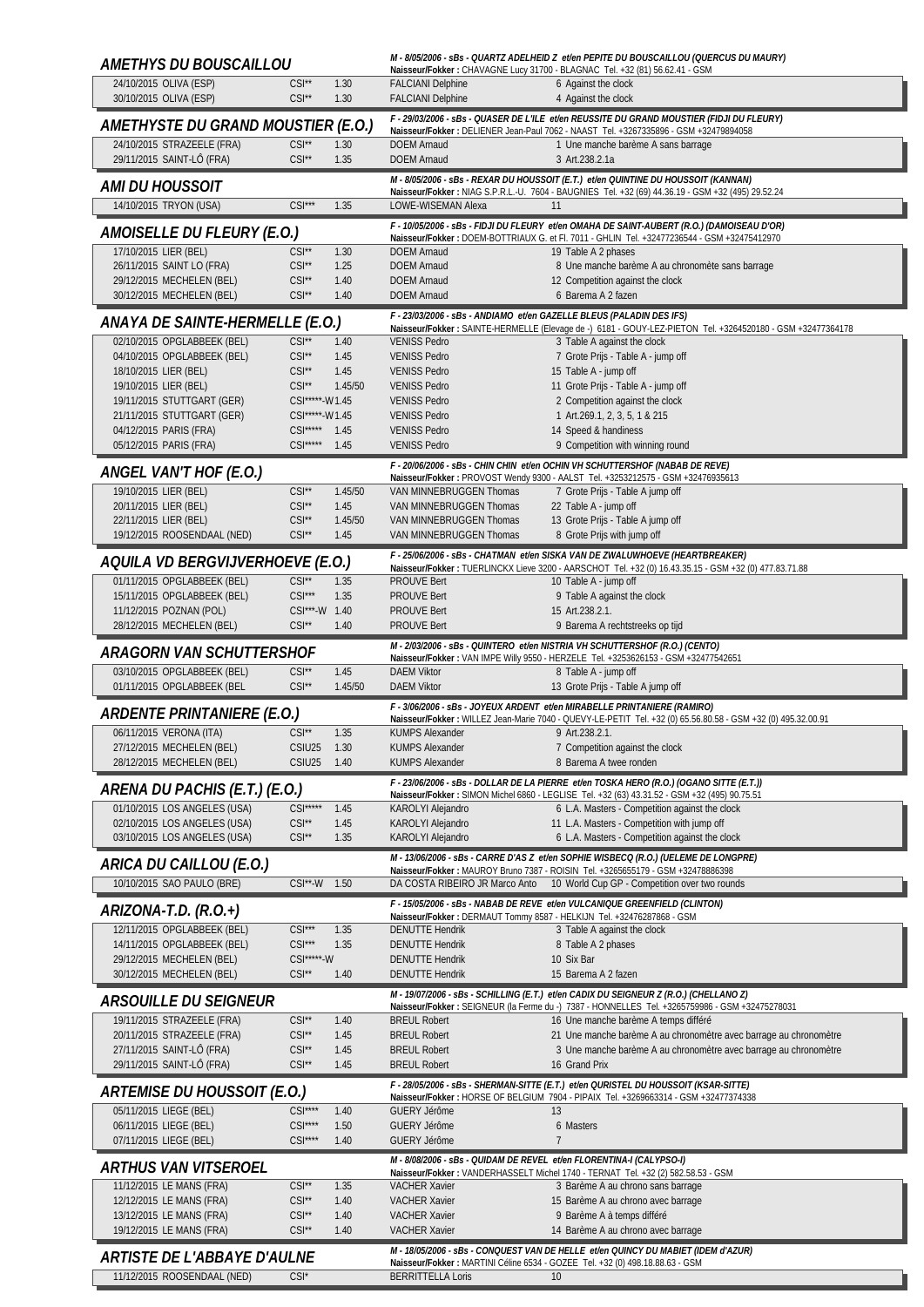| 02/10/2015 BARBIZON (FRA)<br>$CSI**$<br>1.45<br><b>BOST Margaux</b><br>9 Epreuve spéciale<br>$CSI^{\star\star}$<br>04/10/2015 BARBIZON (FRA)<br>1.45<br><b>BOST Margaux</b><br>8 Grand Prix - Barème A avec barrage<br>18/10/2015 LE MANS (FRA)<br>$CSI^{\star\star}$<br><b>BOST Margaux</b><br>1.45<br>10 Grand Prix - Barème A au chrono avec barrage<br>04/12/2015 OPGLABBEEK (BEL)<br>$CSI^{\star\star}$<br><b>BOST Margaux</b><br>1.40<br>3 Table A against the clock<br>06/12/2015 OPGLABBEEK (BEL)<br>$CSI^{\star\star}$<br>1.40/50<br><b>BOST Margaux</b><br>12 Grand Prix - Table A jump off |  |
|-------------------------------------------------------------------------------------------------------------------------------------------------------------------------------------------------------------------------------------------------------------------------------------------------------------------------------------------------------------------------------------------------------------------------------------------------------------------------------------------------------------------------------------------------------------------------------------------------------|--|
|                                                                                                                                                                                                                                                                                                                                                                                                                                                                                                                                                                                                       |  |
|                                                                                                                                                                                                                                                                                                                                                                                                                                                                                                                                                                                                       |  |
|                                                                                                                                                                                                                                                                                                                                                                                                                                                                                                                                                                                                       |  |
|                                                                                                                                                                                                                                                                                                                                                                                                                                                                                                                                                                                                       |  |
| M - 24/05/2006 - sBs - TOULON et/en JASMIJN (JULIO MARINER xx)                                                                                                                                                                                                                                                                                                                                                                                                                                                                                                                                        |  |
| <b>ASTERIX</b><br>Naisseur/Fokker: HORSE-POWER INTERNATIONAL 1150 - BRUSSEL Tel. +32 (496) 23.97.27 - GSM                                                                                                                                                                                                                                                                                                                                                                                                                                                                                             |  |
| 29/10/2015 OPGLABBEEK (BEL)<br>$CSI^{\star\star}$<br>1.20<br><b>CATS Hadar</b><br>7 Table A - 2 phases<br>30/10/2015 OPGLABBEEK (BEL)<br>$CSI^{\star\star}$<br>1.20<br><b>CATS Hadar</b><br>8 Table A against the clock                                                                                                                                                                                                                                                                                                                                                                               |  |
| M - 5/06/2006 - sBs - SHERMAN-SITTE (E.T.) et/en MAUVE DES CINQ CHENES (R.O.) (FIDJI DU FLEURY)                                                                                                                                                                                                                                                                                                                                                                                                                                                                                                       |  |
| <b>ASTON DES CINQ CHENES</b><br>Naisseur/Fokker: SERIDEM 7904 - WILLAUPUIS Tel. +3269666028 - GSM +32477628770                                                                                                                                                                                                                                                                                                                                                                                                                                                                                        |  |
| 23/10/2015 STRAZEELE (FRA)<br>10 Une manche barème A au chronomètre sans barrage<br>$CSI^{\star\star}$<br>1.30<br><b>VILAIN Yves</b><br>24/10/2015 STRAZEELE (FRA)<br>$CSI^{\star\star}$<br><b>VILAIN Yves</b><br>7 Une manche barème A au chronomètre sans barrage<br>1.30                                                                                                                                                                                                                                                                                                                           |  |
| M - 2/04/2006 - sBs - KASHMIR VAN SCHUTTERSHOF et/en MIDWAY DE LA BONNETTE (VOLTAIRE)<br>ASTON DU HARAS DES BARRAGES                                                                                                                                                                                                                                                                                                                                                                                                                                                                                  |  |
| Naisseur/Fokker: PHILIPPRON - LUYTEN Catheline 5600 - JAMIOLLE Tel. +32 (0) 495.12.56.80 - GSM +32 (0) 495.12.56.81<br>$CSI**$                                                                                                                                                                                                                                                                                                                                                                                                                                                                        |  |
| 09/10/2015 ROSIERES-AUX-SALINES<br>1.45<br><b>CABOCHETTE Pierre</b><br>15 Art.238.2.2.<br>11/10/2015 ROSIERES-AUX-SALINES<br>$CSI^{\star\star}$<br><b>CABOCHETTE Pierre</b><br>4 Grand Prix - Art.238.2.2.<br>1.45                                                                                                                                                                                                                                                                                                                                                                                    |  |
| F - 9/05/2006 - sBs - LANDOR S et/en ISATIS DU DORLON (QUITO DE BAUSSY)                                                                                                                                                                                                                                                                                                                                                                                                                                                                                                                               |  |
| <b>ASTUCE DES BARRIERES (E.O.)</b><br>Naisseur/Fokker: BLOMMAERT Michel 6840 - NEUFCHATEAU Tel. +3261278845 - GSM +32495642488<br>25/10/2015 STRAZEELE (FRA)<br><b>VILAIN Yves</b><br>8 Grand Prix - Une manche barème A au chronomètre avec barrage au chronomètre<br>$CSI^*$<br>1.45                                                                                                                                                                                                                                                                                                                |  |
| F - 26/05/2006 - sBs - BORDEAUX VDL et/en RANJA D97 (VALBAUSSY)                                                                                                                                                                                                                                                                                                                                                                                                                                                                                                                                       |  |
| ATINA DE RAVALINGHIEN<br>Naisseur/Fokker: NYS Christian 7730 - ESTAIMBOURG Tel. +32 (69) 55.61.00 - GSM +32 (477) 41.84.35                                                                                                                                                                                                                                                                                                                                                                                                                                                                            |  |
| 28/11/2015 SAINT-LÔ (FRA)<br>$CSI^{\star\star}$<br>1.25<br>DE COLIGNY Geoffroy<br>11 Art.238.2.1a                                                                                                                                                                                                                                                                                                                                                                                                                                                                                                     |  |
| M - 23/07/2006 - sBs - SCHILLING (E.T.) et/en ATLANTA SITTE Z (R.O.) (ARAMIS DE LA CENSE)<br><i>ATLANTIC DU SEIGNEUR</i>                                                                                                                                                                                                                                                                                                                                                                                                                                                                              |  |
| Naisseur/Fokker: SEIGNEUR (la Ferme du -) 7387 - HONNELLES Tel. +3265759986 - GSM +32475278031<br>16/10/2015 OSLO (NOR)<br>CSI*****-W1.50<br>PATTEET Gudrun<br>9 Competiton against the clock                                                                                                                                                                                                                                                                                                                                                                                                         |  |
| M - 5/06/2006 - sBs - ARGENTINUS et/en NARCOTIQUE DU HOUSSOIT (E.O.) (DARCO)                                                                                                                                                                                                                                                                                                                                                                                                                                                                                                                          |  |
| ATLANTYS DE LA DEMI-LUNE (E.T.)<br>Naisseur/Fokker: DEMI-LUNE (Haras de la -) WISBECQ (Haras de -) - 1430 - REBECQ Tel. +32 (67) 89.08.00 - GSM +32 (496) 16.78.06                                                                                                                                                                                                                                                                                                                                                                                                                                    |  |
| $CSI**$<br>21/11/2015 AIX MEYREUIL (FRA)<br>1.40<br><b>BELOOUSSOF Valentine</b><br>9 Barème A au chrono sans barrage                                                                                                                                                                                                                                                                                                                                                                                                                                                                                  |  |
| F - 25/07/2006 - sBs - QUICK STEP WISBECO et/en SALY DU PARVIS (LANDJUWEEL SAINT-HUBERT)<br>ATTACHE TOI DE LA MAISON ROUGE<br>Naisseur/Fokker: YSERBYT Isabelle 1502 - LEMBEEK Tel. +32 (0) 475.36.78.60 - GSM                                                                                                                                                                                                                                                                                                                                                                                        |  |
| 06/11/2015 LIEGE (BEL)<br>$CSI^*$<br>1.25<br><b>MOULART Justine</b><br>$\mathbf{1}$                                                                                                                                                                                                                                                                                                                                                                                                                                                                                                                   |  |
| F - 22/02/2006 - sBs - POOR BOY et/en JARINKA (EQUADOR)<br><i>ATTITUDE DE MOMALLE</i>                                                                                                                                                                                                                                                                                                                                                                                                                                                                                                                 |  |
| Naisseur/Fokker: MELON Jacques 4350 - MOMALLE Tel. +32 (0) 42.50.11.54 - GSM +32 (0) 496.04.27.46<br>06/11/2015 LIEGE (BEL)<br>$CSI^*$<br>1.25<br><b>LEONARD Laurie</b><br>15                                                                                                                                                                                                                                                                                                                                                                                                                         |  |
| F - 15/05/2006 - sBs - DOLLAR DU MURIER et/en CIMONA VAN DE KATELIJNEKOUTER (NIMMERDOR)                                                                                                                                                                                                                                                                                                                                                                                                                                                                                                               |  |
| AUBADE DES ROSIERS (E.T.)<br>Naisseur/Fokker: DURAN Herik 1400 - NIVELLES Tel. +3267210444 - GSM +32475303370                                                                                                                                                                                                                                                                                                                                                                                                                                                                                         |  |
| 05/11/2015 LIEGE (BEL)<br>$CSI^*$<br>1.25<br><b>LUYTEN Kylian</b><br>15                                                                                                                                                                                                                                                                                                                                                                                                                                                                                                                               |  |
| 06/11/2015 LIEGE (BEL)<br>$CSI^*$<br>1.25<br><b>LUYTEN Kylian</b><br>10                                                                                                                                                                                                                                                                                                                                                                                                                                                                                                                               |  |
|                                                                                                                                                                                                                                                                                                                                                                                                                                                                                                                                                                                                       |  |
| 08/11/2015 LIEGE (BEL)<br>$CSI^*$<br>1.35<br><b>LUYTEN Kylian</b><br>13 Grand Prix                                                                                                                                                                                                                                                                                                                                                                                                                                                                                                                    |  |
| M - 5/03/2006 - sBs - NAGANO et/en PEGGYSCHNITT VAN HET STALHOF (FEINSCHNITT-I VAN DE RICHTER)<br><b>AUCKLAND DE L'ENCLOS</b><br>Naisseur/Fokker: CARLENS Christian 4000 - ROCOURT Tel. +3242632686 - GSM +32496978979                                                                                                                                                                                                                                                                                                                                                                                |  |
| $CSI***$<br>15/10/2015 TRYON (USA)<br>1.50<br><b>DEE Luke</b><br>5 \$34,000 Welcome 238.2.2.                                                                                                                                                                                                                                                                                                                                                                                                                                                                                                          |  |
| F - 25/03/2006 - sBs - WANDOR VAN DE MISPELAERE et/en NORA DU CALVAIRE (JOLY ST.HUBERT)<br>A-VIE DU CALVAIRE (E.O.)                                                                                                                                                                                                                                                                                                                                                                                                                                                                                   |  |
| Naisseur/Fokker: DUJACQUIER André 7090 - BRAINE-LE-COMTE Tel. +3267552616 - GSM +32475284627<br>09/10/2015 DUNKERQUE (FRA)<br>$CSI^*$<br>1.40<br><b>LEMERCIER Maximilien</b><br>6                                                                                                                                                                                                                                                                                                                                                                                                                     |  |
| 11/10/2015 DUNKERQUE (FRA)<br>$CSI^{\star\star}$<br>1.45<br><b>LEMERCIER Maximilien</b><br>3 Grand Prix                                                                                                                                                                                                                                                                                                                                                                                                                                                                                               |  |
| 20/11/2015 STRAZEELE (FRA)<br>$CSI**$<br>1.45<br><b>LEMERCIER Maximilien</b><br>6 Une manche barème A au chronomètre avec barrage au chronomètre                                                                                                                                                                                                                                                                                                                                                                                                                                                      |  |
| F - 7/07/2006 - sBs - WANDOR VAN DE MISPELAERE et/en NAIADE DE THIEUSIES (E.O.) (ALBION DU CHENE BRULE)<br>AYADE DE SEPTON (E.T.) (E.O.)                                                                                                                                                                                                                                                                                                                                                                                                                                                              |  |
| Naisseur/Fokker: VAL DE SOMME 6940 - DURBUY Tel. +3286212772 - GSM +32477741274<br>02/10/2015 LOS ANGELES (USA)<br>$CSI***$<br>1.45<br><b>STAUT Kevin</b><br>13 L.A. Masters - speed & handiness                                                                                                                                                                                                                                                                                                                                                                                                      |  |
| $CSI***$<br>05/11/2015 LIEGE (BEL)<br>1.40<br><b>STAUT Kevin</b><br>21                                                                                                                                                                                                                                                                                                                                                                                                                                                                                                                                |  |
| $CSI***$<br>12<br>06/11/2015 LIEGE (BEL)<br>1.50<br><b>STAUT Kevin</b>                                                                                                                                                                                                                                                                                                                                                                                                                                                                                                                                |  |
| 07/11/2015 LIEGE (BEL)<br>$CSI***$<br>1.50<br>$\overline{7}$<br><b>STAUT Kevin</b><br>CSI*****-W1.50<br><b>STAUT Kevin</b><br>6 Speed & handiness                                                                                                                                                                                                                                                                                                                                                                                                                                                     |  |
| 19/11/2015 STUTTGART (GER)<br>20/11/2015 STUTTGART (GER)<br>CSI*****-W1.55<br><b>STAUT Kevin</b><br>4 Masters - Art.238.2.2.                                                                                                                                                                                                                                                                                                                                                                                                                                                                          |  |
| 21/11/2015 STUTTGART (GER)<br>CSI*****-W1.50<br><b>STAUT Kevin</b><br>11 Art.276.2.                                                                                                                                                                                                                                                                                                                                                                                                                                                                                                                   |  |
| 04/12/2015 PARIS (FRA)<br>$CSI***$<br><b>STAUT Kevin</b><br>4 Speed & handiness<br>1.45                                                                                                                                                                                                                                                                                                                                                                                                                                                                                                               |  |
| 06/12/2015 PARIS (FRA)<br>$CSI***$<br>7 Competition with winning round<br>1.55<br><b>STAUT Kevin</b><br>$CSI***$<br><b>STAUT Kevin</b><br>1.50                                                                                                                                                                                                                                                                                                                                                                                                                                                        |  |
| 12/12/2015 GENEVE (SUI)<br>4 Against the clock<br>F - 13/03/2006 - sBs - CARDENTO et/en NARCOTIQUE DU HOUSSOIT (E.O.) (DARCO)                                                                                                                                                                                                                                                                                                                                                                                                                                                                         |  |
| AYMA DE LA DEMI-LUNE (E.T.) (R.O.)<br>Naisseur/Fokker: DEMI-LUNE (Haras de la -) WISBECQ (Haras de -) - 1430 - REBECQ Tel. +32 (67) 89.08.00 - GSM +32 (496) 16.78.06                                                                                                                                                                                                                                                                                                                                                                                                                                 |  |
| 11/11/2015 LAS VEGAS (USA)<br>CSI***-W 1.40<br><b>ANTHONY Cara</b><br>4 Competition with winning round<br>CSI***-W 1.45<br><b>ANTHONY Cara</b><br>7 Competition with winning round<br>14/11/2015 LAS VEGAS (USA)                                                                                                                                                                                                                                                                                                                                                                                      |  |
| F - 31/05/2006 - sBs - CANTURO et/en STARDUST (E.O.) (CAVALIER ROYALE)                                                                                                                                                                                                                                                                                                                                                                                                                                                                                                                                |  |
| AYMARA DE LIGNY (E.T.) (E.O.)<br>Naisseur/Fokker: LIGNY (Haras de -) 6220 - FLEURUS Tel. +32 (0) 71.82.31.33 - GSM +32 (0) 475.70.35.16                                                                                                                                                                                                                                                                                                                                                                                                                                                               |  |
| 03/10/2015 TETOUAN (MAR)<br>CSI***-W 1.45<br>DIAZ ORTEGA Santiago<br>11 Temps différé<br>04/10/2015 TETOUAN (MAR)<br>CSI***-W 1.45<br>4 Barème A chrono                                                                                                                                                                                                                                                                                                                                                                                                                                               |  |
| DIAZ ORTEGA Santiago<br>11/10/2015 RABAT (MAR)<br>CSI***-W 1.50<br>DIAZ ORTEGA Santiago<br>6 Grand Prix - Epreuve en deux manches                                                                                                                                                                                                                                                                                                                                                                                                                                                                     |  |
| $CSI^{\star\star}$<br>30/10/2015 MOSTAGANEM (ALG)<br>1.40<br>DIAZ ORTEGA Santiago<br>9 Art.274.5.6.                                                                                                                                                                                                                                                                                                                                                                                                                                                                                                   |  |
| 31/10/2015 MOSTAGANEM (ALG)<br>$CSI^*$<br>1.45<br>DIAZ ORTEGA Santiago<br>7 Art.238.2.2.<br>CSI***-W 1.45<br>04/11/2015 MOSTAGANEM (ALG)<br>DIAZ ORTEGA Santiago<br>15 Art.238.2.1.                                                                                                                                                                                                                                                                                                                                                                                                                   |  |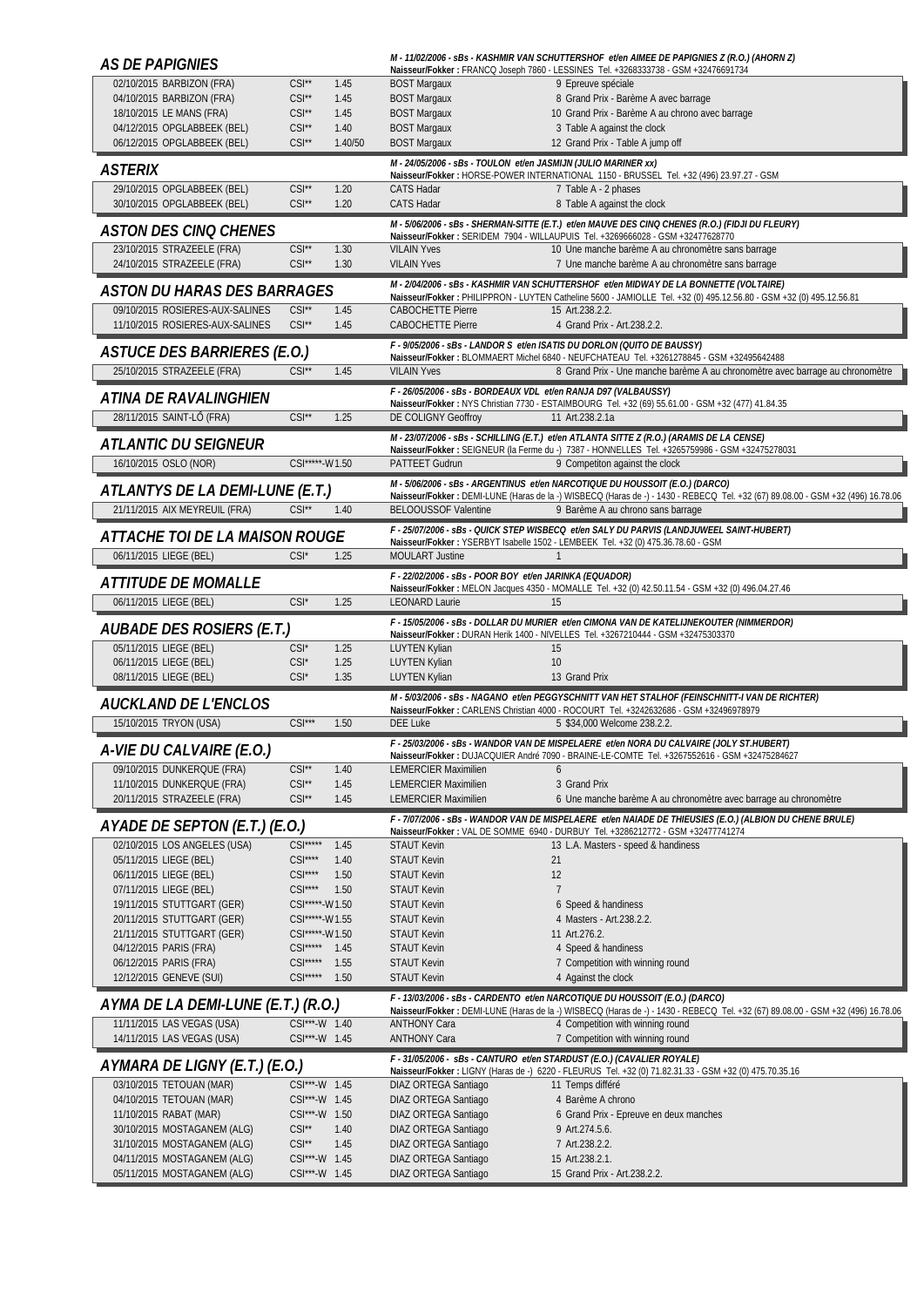| AZUR GARDEN'S HORSES (E.T.) (E.O.)                             |                                     |              |                                                                    | F - 28/04/2006 - sBs - THUNDER VAN DE ZUUTHOEVE et/en SION VAN DE ZUUTHOEVE (SIR LUI)<br>Naisseur/Fokker: BEAUFORT Nathalie 8600 - PERVIJZE Tel. +32 (4) 250.65.70 - GSM                            |
|----------------------------------------------------------------|-------------------------------------|--------------|--------------------------------------------------------------------|-----------------------------------------------------------------------------------------------------------------------------------------------------------------------------------------------------|
| 02/10/2015 LOS ANGELES (USA)                                   | CSI***** 1.50                       |              | <b>WARD McLain</b>                                                 | 10 L.A. Masters - competition with jump off                                                                                                                                                         |
| 04/10/2015 LOS ANGELES (USA)<br>29/10/2015 LEXINGTON (USA)     | $CSI***$<br>CSI****-W 1.55          | 1.60         | <b>WARD McLain</b><br><b>WARD McLain</b>                           | 9 L.A. Masters - Longines Grand Prix: competition with jump off<br>12 Competition with jump off                                                                                                     |
| 01/11/2015 LEXINGTON (USA)                                     | CSI****-W 1.60                      |              | <b>WARD McLain</b>                                                 | 8 Competition with jump off                                                                                                                                                                         |
| 11/11/2015 TORONTO (CAN)                                       | CSI****-W 1.60                      |              | <b>WARD McLain</b>                                                 | 1 World Cup - Competition with jump off                                                                                                                                                             |
| 14/11/2015 TORONTO (CAN)                                       | CSI****-W 1.60                      |              | <b>WARD McLain</b>                                                 | 1 Competition with jump off                                                                                                                                                                         |
| <b>BABY LOVE</b>                                               |                                     |              | F - 18/03/2007 - sBs - CANTURO et/en EVITA (VERITAS)               | Naisseur/Fokker: VANHOUTTE Jeremy 7533 - THIMOUGIES Tel. +32487302559 - GSM                                                                                                                         |
| 18/10/2015 LE MANS (FRA)                                       | CSI*                                | 1.25         | <b>GAUDIN Ludovic</b>                                              | 8 Barème C                                                                                                                                                                                          |
| BABY-FEE DES HAZALLES (E.T.)(E.O.)                             |                                     |              |                                                                    | F - 17/08/2007 - sBs - PRESIDENT et/en REINE-FEE DES HAZALLES (E.O.) (ALCATRAZ)<br>Naisseur/Fokker: LAMETTE Dominique 6940 - BARVAUX-SUR-OURTHE Tel. +32 (0) 84.34.56.97 - GSM +32 (0) 475.25.74.08 |
| 02/10/2015 TETOUAN (MAR)                                       | CSI***-W 1.35                       |              | <b>LANGE Fabienne</b>                                              | 14 A chrono                                                                                                                                                                                         |
| 04/10/2015 TETOUAN (MAR)                                       | $CSI***$ -W                         |              | LANGE Fabienne                                                     | 5 Barème A chrono                                                                                                                                                                                   |
| 09/10/2015 RABAT (MAR)<br>29/10/2015 OLIVA (ESP)               | CSI***-W 1.30<br>$CSI^{\star\star}$ | 1.45         | <b>LANGE Fabienne</b><br><b>LANGE Fabienne</b>                     | 15 Barème A chrono<br>16 Against the clock                                                                                                                                                          |
| 05/11/2015 LIEGE (BEL)                                         | $CSI***$                            | 1.40         | <b>LANGE Fabienne</b>                                              | 8                                                                                                                                                                                                   |
| 06/11/2015 LIEGE (BEL)                                         | $CSI***$                            | 1.45         | <b>LANGE Fabienne</b>                                              | $\overline{4}$                                                                                                                                                                                      |
| <b>BACARDILES HAUTS</b>                                        |                                     |              |                                                                    | M - 18/06/2007 - sBs - REXAR DU HOUSSOIT (E.T.) et/en IRENE dite INSURANCE (CAVALIER (ex MISTER))<br>Naisseur/Fokker: HIMPE Patrick 9600 - RONSE Tel. +3255230040 - GSM +32476797480                |
| 11/12/2015 LIER (BEL)                                          | $CSI**$                             | 1.30         | <b>HENDRICKX Dominique</b>                                         | 11 Table A jump off                                                                                                                                                                                 |
| 12/12/2015 LIER (BEL)                                          | $CSI**$                             | 1.35         | <b>HENDRICKX Dominique</b>                                         | 11 Table A against the clock                                                                                                                                                                        |
| <b>BAGATELLE DE VY</b>                                         |                                     |              | F - 12/05/2007 - sBs - ATLANTIC et/en RANJA D97 (VALBAUSSY)        | Naisseur/Fokker: VILAIN Yves 7331 - BAUDOUR Tel. +32475642851 - GSM +32475642851                                                                                                                    |
| 13/11/2015 MIJAS (ESP)                                         | $CSI**$                             | 1.30         | <b>BENEDETTI Nicolas</b>                                           |                                                                                                                                                                                                     |
| 14/11/2015 MIJAS (ESP)                                         | $CSI**$                             | 1.30         | <b>BENEDETTI Nicolas</b>                                           |                                                                                                                                                                                                     |
| BAGATELLE DU FLEURY (R.O.+)                                    |                                     |              |                                                                    | F - 16/05/2007 - sBs - FIDJI DU FLEURY et/en OMAHA DE SAINT-AUBERT (R.O.) (DAMOISEAU D'OR)<br>Naisseur/Fokker: DOEM-BOTTRIAUX G. et Fl. 7011 - GHLIN Tel. +32477236544 - GSM +32475412970           |
| 17/10/2015 LIER (BEL)                                          | $CSI**$                             | 1.35         | <b>DOEM Arnaud</b>                                                 | 6 Table A 2 phases                                                                                                                                                                                  |
| 22/10/2015 STRAZEELE (FRA)<br>24/10/2015 STRAZEELE (FRA)       | $CSI**$<br>$CSI^{\star\star}$       | 1.30<br>1.40 | <b>DOEM Arnaud</b><br><b>DOEM Arnaud</b>                           | 5 une manche barème A au chronomètre sans barrage<br>4 une manche barème A au chronomètre sans barrage                                                                                              |
|                                                                |                                     |              |                                                                    | F - 7/05/2007 - sBs - RADCO D'HOUTVELD et/en ATLANTIDE Z (R.O.) (ARAMIS DE LA CENSE)                                                                                                                |
| <i>BAHAMA HERO</i>                                             |                                     |              |                                                                    | Naisseur/Fokker: RAVIGNAT Jean-Luc 4217 - HERON Tel. +32 (85) 71.27.40 - GSM                                                                                                                        |
| 18/10/2015 CAGNES SUR MER (FRA)                                | $CSI^*$                             | 1.30         | FICHAUX Alexandre                                                  | 10 Comp. against the clock                                                                                                                                                                          |
| <i>BAILLOU D'HOOGPOORT</i>                                     |                                     |              | M - 17/06/2007 - SBS - MOUJIK DE SOHAN et/en ALMEE FOR EVER (ALME) | Naisseur/Fokker: DALLE Patrick 1730 - ASSE Tel. +3224528390 - GSM +32475944135                                                                                                                      |
| 10/10/2015 DUNKERQUE (FRA)                                     | $CSI^*$                             | 1.25         | <b>GIERECH Odile</b>                                               | $\mathcal{R}$                                                                                                                                                                                       |
| <i><b>BALISTO DU MAILLET</b></i>                               |                                     |              | M - 1/04/2007 - sBs - CICERO Z et/en SAMIA (CORLAND)               | Naisseur/Fokker: MAMBOUR Delphine 7903 - CHAPELLE-A-WATTINES Tel. +32 (0) 485.55.25.25 - GSM                                                                                                        |
| 19/12/2015 LE MANS (FRA)                                       | $CSI^*$                             | 1.30         | DEVRED CHAIX Daphné                                                | 11 Barème A au chrono avec barrage                                                                                                                                                                  |
|                                                                |                                     |              |                                                                    |                                                                                                                                                                                                     |
| BALISTO-A.C.                                                   |                                     |              |                                                                    | M - 10/04/2007 - sBs - KASHMIR VAN SCHUTTERSHOF et/en RIVE GAUCHE Z (REX-Z)                                                                                                                         |
| 31/10/2015 LINZ-EBELSBERG (AUT)                                | $CSI**$                             | 1.30/35      | <b>BISTAN Stefanie</b>                                             | Naisseur/Fokker: ARNOULD Christian 6860 - RANCIMONT Tel. +3261279309 - GSM +32496408446<br>11 Art.238.2.2.                                                                                          |
| 01/11/2015 LINZ-EBELSBERG (AUT)                                | $CSI**$                             | 1.20/25      | <b>BISTAN Stefanie</b>                                             | 14 Art.238.2.1.                                                                                                                                                                                     |
| <b>BALLERINE DU SEIGNEUR</b>                                   |                                     |              |                                                                    | F - 15/04/2007 - sBs - OGANO SITTE (E.T.) et/en CHANAMA DU SEIGNEUR Z (R.O.) (CHELLANO Z)<br>Naisseur/Fokker: SEIGNEUR (la Ferme du -) 7387 - HONNELLES Tel. +3265759986 - GSM +32475278031         |
| 09/10/2015 ROSIERES-AUX-SALINES                                | $CSI**$                             | 1.25         | <b>AUBRY Soline</b>                                                | 3 Art.238.2.1.                                                                                                                                                                                      |
| 10/10/2015 ROSIERES-AUX-SALINES                                | $CSI^*$                             | 1.30         | <b>AUBRY Soline</b>                                                | 3 Art.274.5.6.                                                                                                                                                                                      |
| <b>BALOU DE COEUR JOYE</b>                                     |                                     |              | M - 18/04/2006 - OLDBG - BALOU DU ROUET et/en SANARA (ARGENTINUS)  |                                                                                                                                                                                                     |
| 28/11/2015 NEEROETEREN (BEL)                                   | $CSI**$                             | 1.40         | DE LUCA Lorenzo                                                    | 9                                                                                                                                                                                                   |
| 27/12/2015 MECHELEN (BEL)<br>28/12/2015 MECHELEN (BEL)         | CSI*****-W1.45<br>CSI*****-W1.50    |              | DE LUCA Lorenzo<br>DE LUCA Lorenzo                                 | 3 Competition with jump off<br>13 Barema A met barrage                                                                                                                                              |
|                                                                |                                     |              |                                                                    | F - 1/03/2007 - SBS - KASHMIR VAN SCHUTTERSHOF et/en OLITAIRE DES BERGERIES (VOLTAIRE)                                                                                                              |
| <i><b>BAMBOU CHAVANNAISE</b></i>                               |                                     |              |                                                                    | Naisseur/Fokker: EVRARD Yvan 6960 - MANHAY Tel. +3286455694 - GSM +32478335694<br>$\mathfrak b$                                                                                                     |
| 07/11/2015 LIEGE (BEL)                                         | $CSI^*$                             | 1.25         | <b>EVRARD Elise</b>                                                |                                                                                                                                                                                                     |
| <i>BANCO D'HYRENCOURT (E.T.)</i>                               |                                     |              |                                                                    | M - 27/06/2007 - sBs - OGANO SITTE (E.T.) et/en LINOTTE DE SOHAN (E.O.) (ELANVILLE)<br>Naisseur/Fokker: HENRY André 4452 - PAIFVE Tel. +3242785836 - GSM +32478339866                               |
| 30/10/2015 OPGLABBEEK (BEL)<br>13/11/2015 OPGLABBEEK (BEL)     | $CSI**$<br>$CSI***$                 | 1.40<br>1.40 | <b>RUIZ Mauricio</b><br><b>RUIZ Mauricio</b>                       | 15 Table A against the clock<br>21 Table A - 2 phases                                                                                                                                               |
|                                                                |                                     |              |                                                                    | M - 15/04/2007 - sBs - KASHMIR VAN SCHUTTERSHOF et/en CARETANE Z (CARETANO Z)                                                                                                                       |
| <b>BARRY BROWN ESCAILLE</b>                                    |                                     |              |                                                                    | Naisseur/Fokker: HENNAU Gérard 6941 - BORLON Tel. +32 (0) 86.45.64.44 - GSM +32 (0) 475.73.12.47                                                                                                    |
| 10/10/2015 CAGNES SUR MER (FRA)                                | $CSI**$                             | 1.45         | STEURER-COLLEE Barbara                                             | 2 Comp. against the clock + jump off                                                                                                                                                                |
| <i>BASHKA DE MORTINSART (E.O.)</i>                             |                                     |              |                                                                    | F - 6/06/2007 - sBs - KASHMIR VAN SCHUTTERSHOF et/en TOUARES D'ESQUELMES (R.O.) (CANADIAN RIVER)<br>Naisseur/Fokker: RICHARD Jean-Pierre 1040 - ETTERBEEK Tel. +3222306416 - GSM +32474655990       |
| 24/10/2015 SAINT LO (FRA)                                      | $CSI***$                            | 1.40         | <b>BREUL Robert</b>                                                | 10 Barème A au chrono sans barrage                                                                                                                                                                  |
| 20/11/2015 STRAZEELE (FRA)<br>28/11/2015 SAINT-LÕ (FRA)        | $CSI^{\star\star}$<br>$CSI**$       | 1.35<br>1.35 | <b>BREUL Robert</b><br><b>BREUL Robert</b>                         | 27 une manche barème A au chronomètre sans barrage<br>5 Petit Grand Prix - Art.238.2.2a                                                                                                             |
|                                                                |                                     |              |                                                                    | F - 5/06/2007 - sBs - CHIN CHIN et/en QUEENIE D'ESQUELMES (R.O.) (MAJOR DE LA COUR)                                                                                                                 |
| <i>BEEZIE D'ESQUELMES (E.O.)</i><br>22/10/2015 STRAZEELE (FRA) | $CSI**$                             | 1.30         | <b>SIMON Yves</b>                                                  | Naisseur/Fokker: MAILLART Daniel 7743 - ESQUELMES Tel. +3269558138 - GSM +32479228562<br>7 Une manche barème A au chronomètre sans barrage                                                          |
| 23/10/2015 STRAZEELE (FRA)                                     | $CSI**$                             | 1.40         | <b>SIMON Yves</b>                                                  | 16 Une manche barème A tmps différé                                                                                                                                                                 |
| 20/11/2015 STRAZEELE (FRA)                                     | $CSI**$                             | 1.35         | <b>SIMON Yves</b>                                                  | 12 Une manche barème A au chronomètre sans barrage                                                                                                                                                  |
| <i>BEGGA VAN DE BLOM</i>                                       |                                     |              |                                                                    | F - 3/06/2007 - sBs - KASHMIR VAN SCHUTTERSHOF et/en RANITA DE SAULIEU (R.O.) (KANNAN)                                                                                                              |
| 11/12/2015 LIER (BEL)                                          | $CSI**$                             | 1.20         | <b>DEMYNCK Joy</b>                                                 | Naisseur/Fokker: ROBBERECHTS Etienne 9340 - LEDE Tel. +32 (0) 53.78.79.54 - GSM +32 (0) 476.31.01.21<br>12 Table A against the clock                                                                |
|                                                                |                                     |              |                                                                    | M - 3/05/2007 - sBs - SHERMAN-SITTE (E.T.) et/en UGANETTE DU HOUSSOIT (E.T.) (OGANO SITTE (E.T.))                                                                                                   |
| <b>BEL CANTO DU HOUSSOIT</b><br>04/12/2015 PARIS (FRA)         | $CSI^*$                             | 1.25         | <b>RIOND Roxane</b>                                                | Naisseur/Fokker: DULAC Françoise 7971 - BASECLES Tel. +32 (0) 69.57.61.25 - GSM +32 (0) 475.38.59.11<br>12 Competition against the clock                                                            |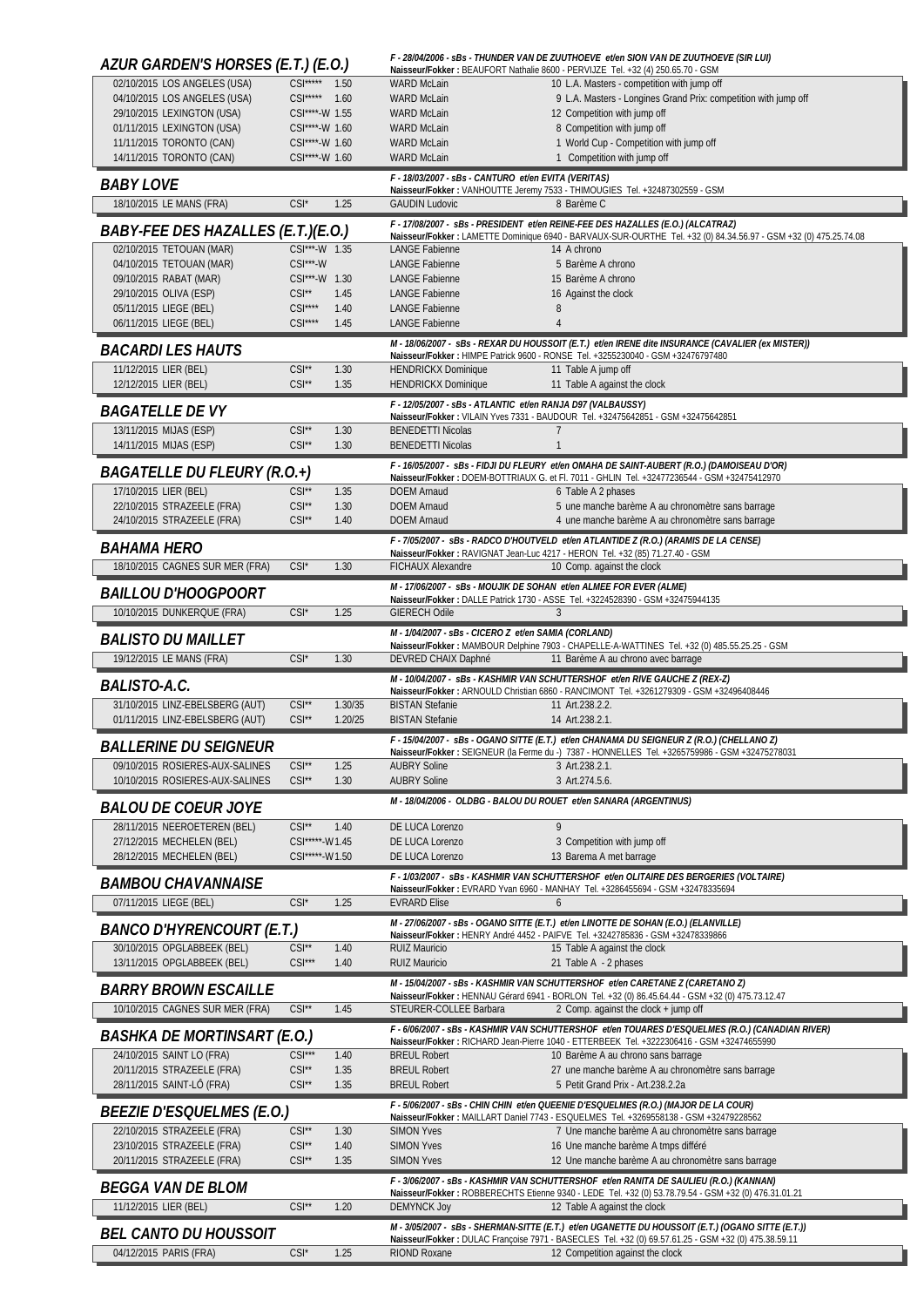| <b>BELLADONNA II DE LONGPRE</b>                                    |                                          |              |                                                                | F - 14/03/2007 - sBs - NABAB DE REVE et/en TELINE DE LONGPRE (GALOUBET A)<br>Naisseur/Fokker: LONGPRE (HARAS DE -) 1315 - INCOURT Tel. +32 (0) 10.88.94.25 - GSM +32 (0) 476.25.14.79               |
|--------------------------------------------------------------------|------------------------------------------|--------------|----------------------------------------------------------------|-----------------------------------------------------------------------------------------------------------------------------------------------------------------------------------------------------|
| 25/10/2015 OLIVA (ESP)<br>05/12/2015 OPGLABBEEK (BEL)              | $CSI**$<br>$CSI^{\star\star}$            | 1.40<br>1.35 | <b>HARLEY Gavin</b><br><b>VAN PAESSCHEN Constant</b>           | 15 Two phases against the clock<br>5 Table A against the clock                                                                                                                                      |
| <b>BELLE FEE D'OR (E.T.) (R.O.+)</b>                               |                                          |              |                                                                | F - 18/04/2007 - sBs - RIESLING DU MONSELET et/en NAOMI D'OR (FIDJI DU FLEURY)                                                                                                                      |
| 22/10/2015 STRAZEELE (FRA)                                         | $CSI^{\star\star}$                       | 1.30         | <b>VILAIN Yves</b>                                             | Naisseur/Fokker: COSTES Yann 59680 - FERRIERE-LA-GRANDE Tel. +33327649156 - GSM +33618901231<br>2 Une manche barème A au chronomètre sans barrage                                                   |
| 05/11/2015 LIEGE (BEL)                                             | $CSI^*$                                  | 1.25         | <b>VILAIN Yves</b>                                             | $\mathbf{1}$                                                                                                                                                                                        |
| 07/11/2015 LIEGE (BEL)                                             | $CSI^*$                                  | 1.25         | <b>VILAIN Yves</b>                                             | $\overline{2}$                                                                                                                                                                                      |
| 08/11/2015 LIEGE (BEL)                                             | $CSI^*$                                  | 1.35         | <b>VILAIN Yves</b>                                             | 9 Grand Prix                                                                                                                                                                                        |
| 03/12/2015 PARIS (FRA)<br>05/12/2015 PARIS (FRA)                   | $CSI^{\star\star}$<br>$CSI^{\star\star}$ | 1.35<br>1.35 | <b>VILAIN Yves</b><br><b>VILAIN Yves</b>                       | 4 Competition in two phases time differed<br>4 Competition against the clock                                                                                                                        |
|                                                                    |                                          |              |                                                                | F - 20/05/2007 - sBs - LUCCIANNO et/en MANDARINE DE NOYELLES (R.O.) (PIRATE PLATIERE)                                                                                                               |
| BELUCCI DU CAILLOU (R.O.+)                                         |                                          |              |                                                                | Naisseur/Fokker: MAUROY Bruno 7387 - ROISIN Tel. +3265655179 - GSM +32478886398                                                                                                                     |
| 03/10/2015 STRAZEELE (FRA)<br>04/10/2015 STRAZEELE (FRA)           | $CSI^*$<br>$CSI^{\star\star}$            | 1.40<br>1.45 | <b>MAUROY Boris</b><br><b>MAUROY Boris</b>                     | 6 Une manche barème A au chronomètre sans barrage<br>11 Grand Prix - une manche barème A au chronomètre avec barrage au chronomètre                                                                 |
| <i>BENJI VAN HET GOTERINGENVELD</i>                                |                                          |              |                                                                | M-25/06/2007 - sBs - CONTACT VAN DE HEFFINCK et/en ZAVANNAH (NASSAU)<br>Naisseur/Fokker: HENDRICKX Ludo 1755 - KESTER Tel. +32 (54) 56.78.43 - GSM +32 (496) 57.47.17                               |
| 03/10/2015 STRAZEELE (FRA)                                         | $CSI^{\star\star}$                       | 1.40         | <b>ROMBOUTS Kirsten</b>                                        | 15 une manche barème A au chronomètre sans barrage                                                                                                                                                  |
| 29/10/2015 OPGLABBEEK (BEL)                                        | $CSI**$                                  | 1.35         | ROMBOUTS Kirsten                                               | 12 Table A against the clock                                                                                                                                                                        |
| 30/10/2015 OPGLABBEEK (BEL)                                        | $CSI^*$                                  | 1.40         | <b>ROMBOUTS Kirsten</b>                                        | 13 Table A against the clock                                                                                                                                                                        |
| 01/11/2015 OPGLABBEEK (BEL)<br>17/12/2015 ROOSENDAAL (NED)         | $CSI**$<br>$CSI^{\star\star}$            | 1.45<br>1.45 | <b>ROMBOUTS Kirsten</b><br><b>ROMBOUTS Kirsten</b>             | 14 Small GP - Table A jump off<br>11 Table A with Jump-Off                                                                                                                                          |
| 29/12/2015 MECHELEN (BEL)                                          | CSI*****-W1.45                           |              | <b>ROMBOUTS Kirsten</b>                                        | 4 Competition with jump off                                                                                                                                                                         |
| <b>BEST OF DE PIA</b>                                              |                                          |              |                                                                | M - 8/05/2007 - sBs - MONTENDER et/en DAKOTA DU CREST (PRESTIGE DE MOENS)                                                                                                                           |
| 15/10/2015 CAGNES SUR MER (FRA)                                    | $CSI**$                                  | 1.35         | <b>CALCUS Laurent</b>                                          | Naisseur/Fokker: DURAND Nicole 66380 - PIA Tel. +33 (0) 613.16.07.21 - GSM<br>5 Competition in two phases                                                                                           |
| 18/10/2015 CAGNES SUR MER (FRA)                                    | $CSI**$                                  | 1.35         | <b>CALCUS Laurent</b>                                          | 8 Accumulator competition                                                                                                                                                                           |
|                                                                    |                                          |              |                                                                | M - 26/06/2007 - sBs - ARGENTINUS et/en THELIA DE WILSEN (E.O.) (OGANO SITTE (E.T.))                                                                                                                |
| <i>BEST-OF DE WILSEN (E.T.)</i>                                    |                                          |              |                                                                | Naisseur/Fokker: WILLEMS Fernand 7540 - KAIN (TOURNAI) Tel. +32 (0) 67.28.08.11 - GSM                                                                                                               |
| 07/10/2015 CAGNES SUR MER (FRA)<br>11/10/2015 CAGNES SUR MER (FRA) | $CSI^{\star\star}$<br>$CSI^{\star\star}$ | 1.30<br>1.35 | AZZOLINO Aymeric<br>AZZOLINO Aymeric                           | 3 Comp. against the clock<br>4 Accumulator competition                                                                                                                                              |
| 14/10/2015 CAGNES SUR MER (FRA)                                    | $CSI^{\star\star}$                       | 1.35         | AZZOLINO Aymeric                                               | 6 Comp. against the clock                                                                                                                                                                           |
| 15/10/2015 CAGNES SUR MER (FRA)                                    | $CSI^{\star\star}$                       | 1.40         | AZZOLINO Aymeric                                               | 9 Comp. against the clock                                                                                                                                                                           |
| BINARI VAN'T ZWARTWATER                                            |                                          |              |                                                                | F - 16/05/2007 - sBs - TARAN DE LA POMME (E.T.) et/en INARI W (GRANNUS)                                                                                                                             |
| 12/12/2015 LIER (BEL)                                              | $CSI**$                                  | 1.30         | <b>BRANTS Coline</b>                                           | Naisseur/Fokker: MORCO 2560 - NIJLEN Tel. +32 (0) 14.51.99.75 - GSM +32 (0) 475.79.43.33<br>6 Table A against the clock                                                                             |
|                                                                    |                                          |              |                                                                | F - 9/06/2007 - sBs - QUICK STAR et/en GALIANE DE LA BONNETTE (MONT BLANC)                                                                                                                          |
| <b>BLIDA DE ROSSEIGNIES</b>                                        | $CSI**$                                  |              |                                                                | Naisseur/Fokker: FOCROULLE - LEURQUIN Ghislain 6230 - OBAIX Tel. +3267879280 - GSM +32474672488                                                                                                     |
| 20/11/2015 STRAZEELE (FRA)                                         |                                          | 1.35         | <b>THIRY José</b>                                              | 29 Une manche barème A au chronomètre sans barrage<br>F - 20/07/2007 - sBs - RADCO D'HOUTVELD et/en QRANDLE VAN DE WELLINGTON (RANDEL-Z)                                                            |
| <b>BODYSSEE DES AVELINES (E.O.)</b>                                |                                          |              |                                                                | Naisseur/Fokker: ETIENNE Henri 1495 - MARBAIS (BT.) Tel. +32 (71) 87.98.12 - GSM                                                                                                                    |
| 09/10/2015 CHEVENEZ (CH)                                           | <b>CSIOP</b>                             | 1.30         | <b>HOUSEN Alexander</b>                                        | 2 Prix des Nations - Table A 2 rounds, 2nd round against the clock                                                                                                                                  |
| 22/11/2015 NEEROETEREN (BEL)<br>29/11/2015 LICHTENVOORDE (NED)     | <b>CSIP</b><br><b>CSIP</b>               | 1.25<br>1.25 | <b>HOUSEN Alexander</b><br><b>HOUSEN Alexander</b>             | 11<br>7 Grand Prix + jump off                                                                                                                                                                       |
| <b>BOEMERANG VAN GENERHESE</b>                                     |                                          |              |                                                                | M - 22/05/2007 - sBs - MOUJIK DE SOHAN et/en ISABELLE (R.O.) (WOLFGANG)                                                                                                                             |
| 09/10/2015 LEXINGTON (USA)                                         | $CSI***$                                 | 1.40         | <b>GARZA Eugenio</b>                                           | Naisseur/Fokker: TIMMERMANS Piet 3945 - HAM Tel. +32 (0) 11.40.39.33 - GSM +32 (0) 477.21.53.58<br>13                                                                                               |
| 23/10/2015 TRYON (USA)                                             | $CSI***$                                 | 1.40         | <b>GARZA Eugenio</b>                                           | 13                                                                                                                                                                                                  |
| 25/10/2015 TRYON (USA)                                             | $CSI***$                                 |              | <b>GARZA Eugenio</b>                                           |                                                                                                                                                                                                     |
| <b>BOETIA HERO (E.T.)</b>                                          |                                          |              | Naisseur/Fokker: HENRY Luc 4877 - OLNE Tel. +32495232940 - GSM | F - 29/07/2007 - sBs - ANDIAMO et/en UNE ILE D'HOUTVELD (E.T.) (DARCO)                                                                                                                              |
| 29/10/2015 BOLL (GER)                                              | $CSI**$                                  | 1.35         | <b>WILLEMANN Gilles</b>                                        | 3 aRT.238.2.1.                                                                                                                                                                                      |
| BOKIDOKI VAN DE KRANENBURG (E.O.)                                  |                                          |              |                                                                | F-23/01/2007 - sBs - FLAMENCO DESEMILLY et/en CANANA VAN DE KRANENBURG (KANNAN)                                                                                                                     |
| 23/10/2015 OLIVA (ESP)                                             | $CSI**$                                  | 1.40         | <b>CHERONNET Aldrick</b>                                       | Naisseur/Fokker: LETERME Jacques 8980 - GELUVELD Tel. +3257466012 - GSM +32475682413<br>1 Against the clock                                                                                         |
| 24/10/2015 OLIVA (ESP)                                             | $CSI**$                                  | 1.40         | <b>CHERONNET Aldrick</b>                                       | 5 Against the clock + jump off                                                                                                                                                                      |
| 31/10/2015 OLIVA (ESP)                                             | $CSI^{\star\star}$                       | 1.35         | <b>CHERONNET Aldrick</b>                                       | 1 Against the clock                                                                                                                                                                                 |
| 01/11/2015 OLIVA (ESP)                                             | $CSI^{\star\star}$                       | 1.40         | <b>CHERONNET Aldrick</b>                                       | 6 Two phases against the clock                                                                                                                                                                      |
| 05/11/2015 OLIVA (ESP)                                             | $CSI^{\star\star}$                       | 1.40         | <b>CHERONNET Aldrick</b>                                       | 2 Against the clock                                                                                                                                                                                 |
| 19/11/2015 AIX MEYREUIL (FRA)<br>20/11/2015 AIX MEYREUIL (FRA)     | $CSI^*$<br>$CSI**$                       | 1.35<br>1.40 | <b>CHERONNET Aldrick</b><br><b>CHERONNET Aldrick</b>           | 1 Barème A à temps différé<br>11 Barème A au chrono + barrage au chrono                                                                                                                             |
|                                                                    |                                          |              |                                                                | M - 20/02/2007 - sBs - OGANO SITTE (E.T.) et/en JORACE DU HOUSSOIT (R.O.) (CAPITAL)                                                                                                                 |
| <i>BOKITO SAINT-BENOIT</i>                                         |                                          |              |                                                                | Naisseur/Fokker: HOTTE Daniel 7300 - BOUSSU Tel. +32494843990 - GSM +32494843990                                                                                                                    |
| 01/11/2015 OPGLABBEEK (BEL)                                        | $CSI**$                                  | 1.45         | <b>TORO Nicolas</b>                                            | 11 Small GP - Table A jump off                                                                                                                                                                      |
| <b>BOLERO 111</b>                                                  |                                          |              |                                                                | M-23/04/2007 - sBs - CHATMAN et/en WALENTINA VAN'T MERELSNEST (DARCO)<br>Naisseur/Fokker: THEEUWES Harrie 2240 - ZANDHOVEN Tel. +32475443663 - GSM                                                  |
| 27/11/2015 MADRID (ESP)                                            | $CSI**$                                  | 1.40         | DIAZ GARCIA Alvaro                                             | 4 Baremo A dos fases                                                                                                                                                                                |
| 28/11/2015 MADRID (ESP)                                            | $CSI**$                                  | 1.45         | <b>DIAZ GARCIA Alvaro</b>                                      | 5 aRT.238.2.2.                                                                                                                                                                                      |
| <i>BOLERO D'HYRENCOURT</i>                                         |                                          |              |                                                                | M - 8/05/2007 - sBs - UDANCER HERO et/en THYMINE DE CASCATELLE (OGANO SITTE (E.T.))<br>Naisseur/Fokker: HENRY André 4452 - PAIFVE Tel. +3242785836 - GSM +32478339866                               |
| 20/11/2015 STRAZEELE (FRA)                                         | $CSI**$                                  | 1.35         | <b>ROMBOUTS Kirsten</b>                                        | 21 Une manche barème A au chronomètre sans barrage                                                                                                                                                  |
| 21/11/2015 STRAZEELE (FRA)                                         | $CSI**$                                  | 1.35         | <b>ROMBOUTS Kirsten</b>                                        | 17 Une manche barème A au chronomètre avec barrage au chronomètre                                                                                                                                   |
| <b>BOLERO WISBECO</b>                                              |                                          |              |                                                                | M - 22/09/2007 - sBs - QUICK STEP WISBECQ et/en ORCHIDEE WISBECQ (LANDWIND)<br>Naisseur/Fokker: ARROYAVE FERNANDEZ Cynthia 1428 - LILLOIS-WITTERZEE Tel. +32 (2) 384.24.81 - GSM +32 (477) 77.87.45 |
| 04/10/2015 STRAZEELE (FRA)                                         | $CSI**$                                  | 1.35         | <b>ARROYAVE Dayro</b>                                          | 5 Une manche barème A temps différé                                                                                                                                                                 |
| 19/10/2015 LIER (BEL)                                              | $CSI**$                                  | 1.35         | <b>ARROYAVE Dayro</b>                                          | 15 Table A - jump off                                                                                                                                                                               |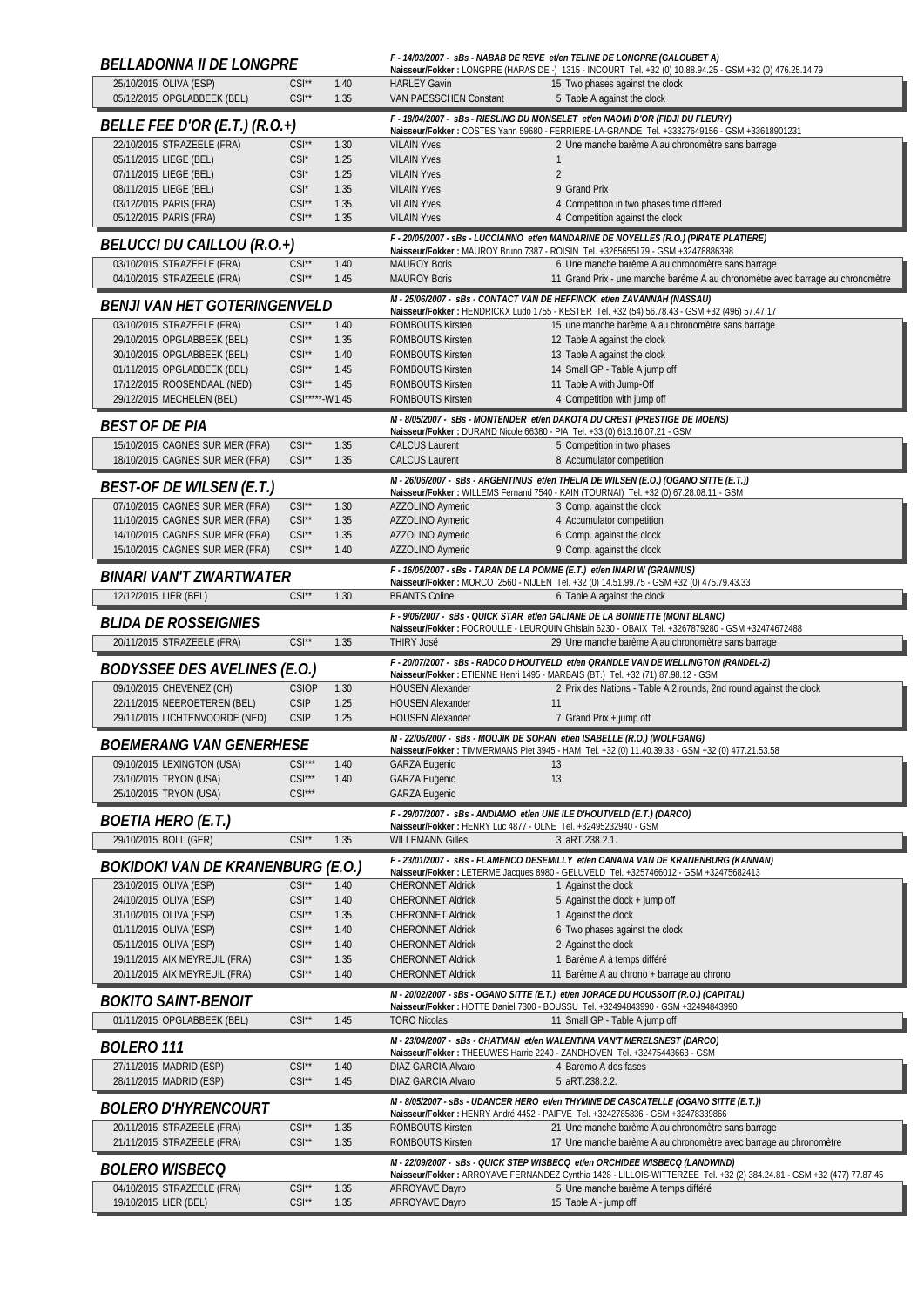| <b>BONHEUR VAN DE KAPEL</b>                                |                                          |                         |                                                                                   | M-24/05/2007 - sBs - OBUS DELCOUR WISBECQ et/en SUPERIOR VAN DE KAPEL (R.O.) (GLADSTONE)<br>Naisseur/Fokker: SOCQUET Robert 2920 - KALMTHOUT Tel. +3236660961 - GSM                      |
|------------------------------------------------------------|------------------------------------------|-------------------------|-----------------------------------------------------------------------------------|------------------------------------------------------------------------------------------------------------------------------------------------------------------------------------------|
| 22/10/2015 CALGARY (CAN)                                   | $CSI**$                                  | 1.30                    | <b>CHAWKE James</b>                                                               | 7                                                                                                                                                                                        |
| 23/10/2015 CALGARY (CAN)<br>24/10/2015 CALGARY (CAN)       | $CSI**$<br>$CSI**$                       | 1.30<br>1.30            | <b>CHAWKE James</b><br><b>CHAWKE James</b>                                        | 7<br>$\overline{6}$                                                                                                                                                                      |
| 27/11/2015 WELLINGTON (USA)                                | $CSI***$                                 | 1.40                    | <b>SWAIL Conor</b>                                                                | 3                                                                                                                                                                                        |
| 28/11/2015 WELLINGTON (USA)                                | $CSI***$                                 | 1.40                    | <b>SWAIL Conor</b>                                                                | $\mathbf{1}$                                                                                                                                                                             |
| <i>BONZAÏ DES SEQUOÏAS (E.T.)</i>                          |                                          |                         |                                                                                   | M - 30/05/2007 - SBs - RADCO D'HOUTVELD et/en SUBLIME DE LA COUR (FEINSCHNITT-I VAN DE RICHTER)<br>Naisseur/Fokker: VAXELAIRE Eloise 1460 - ITTRE Tel. +32 (0) 477.45.03.35 - GSM        |
| 04/10/2015 STRAZEELE (FRA)                                 | $CSI^{\star\star}$                       | 1.20                    | <b>ALONGI Margot</b>                                                              | 6 Un manche barème A au chronomètre sans barrage                                                                                                                                         |
| <b>BOUCHERON DU BOIS</b>                                   |                                          |                         |                                                                                   | M - 2/04/2007 - sBs - SCHILLING (E.T.) et/en PROVIDENCE DU RUISSEAU Z (PAPILLON ROUGE)                                                                                                   |
| 06/11/2015 MIJAS (ESP)                                     | $CSI^{\star\star}$                       | 1.20                    | VERDUGO Sofia                                                                     | Naisseur/Fokker: VANDORPE Hendrik 8560 - WEVELGEM Tel. +3256424055 - GSM +32498864353<br>11                                                                                              |
| 13/11/2015 MIJAS (ESP)                                     | $CSI^{\star\star}$                       | 1.20                    | <b>VERDUGO Sofia</b>                                                              | 15                                                                                                                                                                                       |
| <b>BOYFRIEND DU SEIGNEUR (E.T.)</b>                        |                                          |                         |                                                                                   | M - 1/07/2007 - sBs - CALVARO et/en PANAMA DU SEIGNEUR (E.O.) (DARCO)<br>Naisseur/Fokker: SEIGNEUR (la Ferme du -) 7387 - HONNELLES Tel. +3265759986 - GSM +32475278031                  |
| 22/10/2015 OLIVA (ESP)                                     | $CSI^{\star\star}$                       | 1.45                    | <b>GUERY Jérôme</b>                                                               | 5 Two phases against the clock                                                                                                                                                           |
| 25/10/2015 OLIVA (ESP)                                     | $CSI^{\star\star}$                       | 1.45                    | <b>GUERY Jérôme</b>                                                               | 2 Grand Prix - Table A + jump off                                                                                                                                                        |
| 26/12/2015 DOHA (QAT)                                      | CSI****-W 1.35                           |                         | ONYSHCHENKO Oleksandr                                                             | 10 Table A with jump off                                                                                                                                                                 |
| <b>BOYJOYCE CHAVANNAIS</b>                                 |                                          |                         |                                                                                   | M - 17/06/2007 - sBs - RADCO D'HOUTVELD et/en JOYCE DEL FOLLEE (R.O.) (LAROME)<br>Naisseur/Fokker: EVRARD Yvan 6960 - MANHAY Tel. +3286455694 - GSM +32478335694                         |
| 11/11/2015 LE POUGET (FRA)                                 | $ClC***$                                 |                         | <b>LEROY Aurélien</b>                                                             | 5                                                                                                                                                                                        |
| <b>BRADCO HERO (E.T.)</b>                                  |                                          |                         | Naisseur/Fokker: HENRY Luc 4877 - OLNE Tel. +32495232940 - GSM                    | M - 7/07/2007 - SBS - RADCO D'HOUTVELD et/en INSHELLA DE KALVARIE (PARCIVAL)                                                                                                             |
| 09/10/2015 CAGNES SUR MER (FRA)                            | CSI Amat 1.20                            |                         | <b>LATIL Marilyne</b>                                                             | 9 Comp. against the clock                                                                                                                                                                |
| <i>BREAKER DES HAZALLES</i>                                |                                          |                         |                                                                                   | M - 19/07/2007 - sBs - DEL PIERO P&B et/en QUARTOLINE FOND DES MAYS (SKIPPY-II)                                                                                                          |
| 10/10/2015 DUNKERQUE (FRA)                                 | $CSI^{\star\star}$                       | 1.40                    | NOLASCO Pedro                                                                     | Naisseur/Fokker: LAMETTE Dominique 6940 - BARVAUX-SUR-OURTHE Tel. +32 (0) 84.34.56.97 - GSM +32 (0) 475.25.74.08<br>$\mathfrak b$                                                        |
| 11/10/2015 DUNKERQUE (FRA)                                 | $CSI**$                                  | 1.45                    | NOLASCO Pedro                                                                     | 13 Grand Prix                                                                                                                                                                            |
| 22/10/2015 STRAZEELE (FRA)                                 | $CSI^{\star\star}$                       | 1.30                    | <b>NOLASCO Pedro</b>                                                              | 9 Une manche barème A au chronomètre sans barrage                                                                                                                                        |
| 20/11/2015 STRAZEELE (FRA)<br>21/11/2015 STRAZEELE (FRA)   | $CSI**$<br>$CSI^{\star\star}$            | 1.35<br>1.35            | NOLASCO Pedro<br><b>NOLASCO Pedro</b>                                             | 13 Une manche barème A au chronomètre sans barrage<br>7 Une manche barème A au chronomètre avec barrage au chronomètre                                                                   |
|                                                            |                                          |                         |                                                                                   | M - 19/03/2007 - sBs - WANDOR VAN DE MISPELAERE et/en NICOTINE DU HOUSSOIT (R.O.) (DARCO)                                                                                                |
| <b>BRENTANO D'AMAURY</b><br>23/10/2015 SAINT LO (FRA)      | $CSI***$                                 | 1.35                    | <b>FOUTRIER Guillaume</b>                                                         | Naisseur/Fokker: MANDRILLY Catherine 59199 - HERGNIES Tel. +33610988929 - GSM +33610988929<br>15 Barème A au chrono sans barrage                                                         |
|                                                            |                                          |                         |                                                                                   | M - 18/03/2007 - sBs - REXAR DU HOUSSOIT (E.T.) et/en SYMPHONIE DES BIEZ (OGANO SITTE (E.T.))                                                                                            |
| <b>BRIGAND DES BIEZ</b>                                    |                                          |                         |                                                                                   | Naisseur/Fokker: DUQUESNE Didier 7608 - WIERS Tel. +3269776959 - GSM +32472631131                                                                                                        |
| 10/10/2015 CHEVENEZ (CH)                                   | CSIJ/Y/25 1.35                           |                         | <b>STAMPFLI Emilie</b>                                                            | 11 Table A against the clock with one jump off against the clock                                                                                                                         |
| <b>BUTTERFLY CHAVANNAIS</b>                                |                                          |                         |                                                                                   | M - 26/05/2007 - sBs - AZIMUT Z et/en SACKEL CHAVANNAISE (E.T.) (R.O.) (FETICHE DU PAS)<br>Naisseur/Fokker: EVRARD Yvan 6960 - MANHAY Tel. +3286455694 - GSM +32478335694                |
| 30/10/2015 LYON (FRA)                                      | $CSI**$                                  | 1.40                    | PHILIPS Ignace                                                                    | 2 Epreuve à temps différé                                                                                                                                                                |
|                                                            |                                          |                         |                                                                                   |                                                                                                                                                                                          |
| 03/12/2015 PARIS (FRA)                                     | $CSI^{\star\star}$                       | 1.45                    | PHILIPS Ignace                                                                    | 5 Competition against the clock                                                                                                                                                          |
| <b>BUTTON SITTE (E.T.)</b>                                 |                                          |                         |                                                                                   | M - 25/05/2007 - sBs - OGANO SITTE (E.T.) et/en RIVIERA-SITTE (E.O.) (PARCO)<br>Naisseur/Fokker: HORSE OF BELGIUM 7904 - PIPAIX Tel. +3269663314 - GSM +32477374338                      |
| 06/11/2015 OLIVA (ESP)                                     | $CSI^{\star\star}$                       | 1.45                    | <b>SULMONI Clint</b>                                                              | 11 Two phases (0/0)                                                                                                                                                                      |
| 08/11/2015 OLIVA (ESP)                                     | $CSI**$                                  | 1.45                    | <b>SULMONI Clint</b>                                                              | 15 Against the clock + jump off (4)                                                                                                                                                      |
| <b>BUZIOS D'ECAUSSINNES</b>                                |                                          |                         |                                                                                   | M-23/07/2007 - sBs - KASHMIR VAN SCHUTTERSHOF et/en RAÏSSA VAN DE WYDENDRIFT (RANDEL-Z)<br>Naisseur/Fokker: ECURIES D'ECAUSSINNES 7190 - ECAUSSINNES Tel. +3267485184 - GSM +32495242434 |
| 20/11/2015 DEAUVILLE (FRA)                                 | $CSI^*$                                  | 1.30                    | <b>BREUL Hugo</b>                                                                 | 7 Two phases - temps différé                                                                                                                                                             |
| 21/11/2015                                                 | $CSI^*$                                  | 1.35                    | <b>BREUL Hugo</b><br>M - 7/05/2008 - sBs - ZENTO et/en GABIE (PRINS VAN DE KAPEL) | 1 one round                                                                                                                                                                              |
| CADDY VAN DE KAPEL                                         |                                          |                         |                                                                                   | Naisseur/Fokker: VAN DEN BERGH Joris 2920 - KALMTHOUT Tel. +3236660961 - GSM +32475866270                                                                                                |
| 25/10/2015 OLIVA (ESP)<br>05/11/2015 OLIVA (ESP)           | $CSI^{\star\star}$<br>$CSI^{\star\star}$ | 1.30<br>1.35            | PENINQUE GUILBERT Raphaele<br>PENINQUE GUILBERT Raphaele                          | 15 Two phases against the clock<br>15 Two phases against the clock                                                                                                                       |
|                                                            |                                          |                         |                                                                                   | F - 30/05/2008 - sBs - KASHMIR VAN SCHUTTERSHOF et/en PASTOURELLE DE SMET (BALOUBET DU ROUET)                                                                                            |
| <i>CADIX DES ROSIERS</i>                                   | $CSI**$                                  |                         |                                                                                   | Naisseur/Fokker: DURAN Herik 1400 - NIVELLES Tel. +3267210444 - GSM +32475303370                                                                                                         |
| 24/10/2015 STRAZEELE (FRA)                                 |                                          |                         | F-24/04/2008 - sBs - LORD Z et/en RIALTA SITTE (E.T.) (R.O.) (PARCO)              |                                                                                                                                                                                          |
| <b>CADIX SITTE</b>                                         |                                          |                         |                                                                                   | Naisseur/Fokker: HORSE OF BELGIUM 7904 - PIPAIX Tel. +3269663314 - GSM +32477374338                                                                                                      |
| 17/12/2015 ROOSENDAAL (NED)<br>18/12/2015 ROOSENDAAL (NED) | $CSI^*$<br>$CSI^*$                       | 1.30<br>1.30            | <b>AUBRY Soline</b><br><b>AUBRY Soline</b>                                        | 12 Two phases<br>6 Table A on Time                                                                                                                                                       |
| 19/12/2015 ROOSENDAAL (NED)                                | CSI*                                     | 1.30                    | <b>AUBRY Soline</b>                                                               | $\overline{4}$                                                                                                                                                                           |
| <i>CADOR DE CHASSAGNE</i>                                  |                                          |                         |                                                                                   | M - 28/04/2008 - sBs - SISLEY DE LA TOUR VIDAL et/en INDY DE FLAVI x (43.40%) (ULTAN x)                                                                                                  |
| 04/10/2015 BARBIZON (FRA)                                  | $CSI**$                                  | 1.35                    | <b>BOST Margaux</b>                                                               | Naisseur/Fokker: PERRET Charles 03000 - COULANDON Tel. +33 (0) 660.50.93.35 - GSM<br>14 Barème A au chrono sans barrage                                                                  |
| 21/11/2015 DEAUVILLE (FRA)                                 | $CSI^*$                                  | 1.35                    | <b>BOST Margaux</b>                                                               | 8 one round                                                                                                                                                                              |
| 05/12/2015 OPGLABBEEK (BEL)                                | <b>CSIYH</b>                             | 7 yo                    | <b>BOST Margaux</b>                                                               | 14 Table A - jump off                                                                                                                                                                    |
| CAÏMAN DES SEQUOÏAS (E.T.)                                 |                                          |                         |                                                                                   | M - 29/05/2008 - SBS - RADCO D'HOUTVELD et/en SUBLIME DE LA COUR (FEINSCHNITT-I VAN DE RICHTER)<br>Naisseur/Fokker: VAXELAIRE Eloise 1460 - ITTRE Tel. +32 (0) 477.45.03.35 - GSM        |
| 01/10/2015 OPGLABBEEK (BEL)                                | <b>CSIYH</b>                             | 7 уо                    | <b>VRANKEN Chloé</b>                                                              | 15 Table A - 2 phases                                                                                                                                                                    |
| 03/10/2015 OPGLABBEEK (BEL)<br>25/11/2015 WELLINGTON (USA) | <b>CSIYH</b><br><b>CSN</b>               | 7 уо<br>1.30            | <b>VRANKEN Chloé</b><br><b>FEDER Ilan</b>                                         | 5 Table A - jump off<br>9                                                                                                                                                                |
|                                                            |                                          |                         |                                                                                   |                                                                                                                                                                                          |
| <i>CALGARY DU SEIGNEUR</i><br>01/10/2015 OPGLABBEEK (BEL)  | <b>CSIYH</b>                             | 7 уо                    | <b>VAN LAER Louise</b>                                                            | Naisseur/Fokker: SEIGNEUR (la Ferme du -) 7387 - HONNELLES Tel. +3265759986 - GSM +32475278031<br>10 Table A - 2 phases                                                                  |
| 22/11/2015 LIER (BEL)                                      | $CSI^{\star\star}$                       | 1.20                    | <b>GEURTS Jessica</b>                                                             | 6 Table A - jump off                                                                                                                                                                     |
| <i>CALYPSO VAN DE ZUUTHOEVE</i>                            |                                          |                         |                                                                                   | M-13/05/2008 - sBs - TANGELO VAN DE ZUUTHOEVE et/en FABIOLIS VAN DE ZUUTHOEVE (THUNDER VAN DE ZUUTHOEVE)                                                                                 |
| 19/10/2015 LIER (BEL)                                      | $CSI^{\star\star}$                       | 1.35                    | DE PELSMAEKER Julie                                                               | Naisseur/Fokker: VETS René 2500 - LIER Tel. +32 (0) 475.44.50.73 - GSM +32 (0) 475.44.50.73<br>8 Table A - jump off                                                                      |
| 29/10/2015 OPGLABBEEK (BEL)<br>31/10/2015 OPGLABBEEK (BEL) | <b>CSIYH</b><br><b>CSIYH</b>             | 1.35<br>7 <sub>yo</sub> | DE PELSMAEKER Julie<br>DE PELSMAEKER Julie                                        | M - 22/04/2008 - SBs - EXQUIS BENTLEY T&L (ex VD HEFFINCK) et/en QUASIBELLE DU SEIGNEUR (R.O.) (RUBENS DU RI D'ASSE<br>1 Two phases<br>9 Table A - one jump off                          |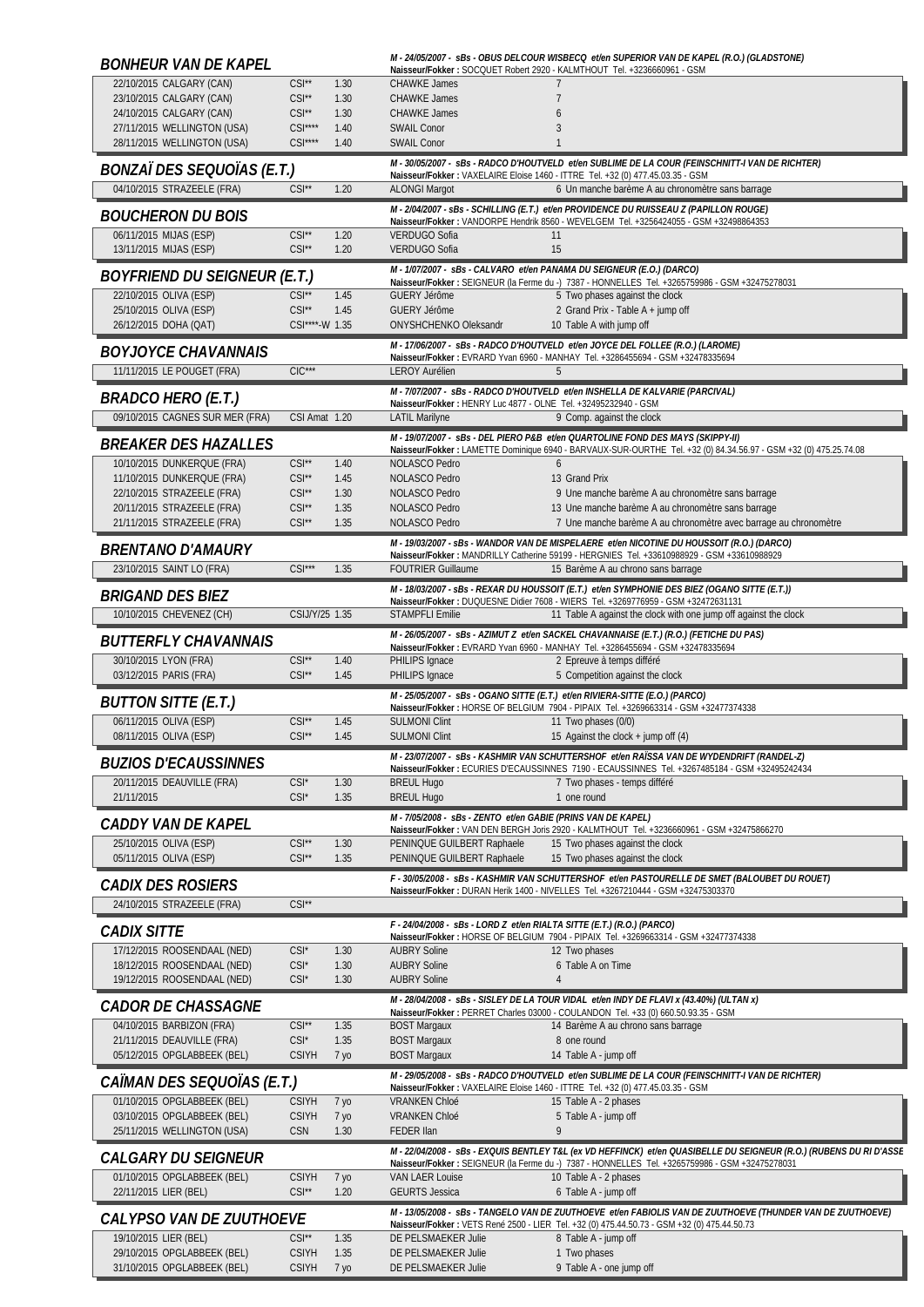| CANTOR DE LA POMME (E.T.)                                              |                               |                         |                                                                                           | M - 5/02/2008 - sBs - CROWN Z et/en SAUTERELLE DE LA POMME (E.T.)(E.O.) (FOR PLEASURE)<br>Naisseur/Fokker: POMME (HARAS DE LA -) 14590 - LE PIN Tel. +33 (0) 231.63.95.10 - GSM                     |
|------------------------------------------------------------------------|-------------------------------|-------------------------|-------------------------------------------------------------------------------------------|-----------------------------------------------------------------------------------------------------------------------------------------------------------------------------------------------------|
| 18/10/2015 LE MANS (FRA)                                               | $CSI^*$                       | 1.20                    | <b>LESQUEREN Robin</b>                                                                    | 4 Barème C                                                                                                                                                                                          |
| CAP DIAMOND D'HOF-TEN-BOS (E.T.)                                       |                               |                         | M - 21/03/2008 - SBS - DIAMANT DE SEMILLY et/en LORETTA (FARMER)                          | Naisseur/Fokker: VAN PAESSCHEN S & B 1501 - BUIZINGEN Tel. +3223610880 - GSM +32475956547                                                                                                           |
| 04/11/2015 OLIVA (ESP)                                                 | <b>CSIYH</b>                  | 7 yo/1.35               | <b>LENOBLE Marine</b>                                                                     | 14 Two phases special                                                                                                                                                                               |
| CAPELOTTI J DU WERFAT (E.T.)                                           |                               |                         |                                                                                           | M-23/03/2008 - sBs - CALVARO et/en BABOUCHKA DU HIL (E.O.) (QUOUGLOF ROUGE)<br>Naisseur/Fokker: LEMAITRE Jean-Paul 4845 - JALHAY Tel. +32 (0) 484.77.31.76 - GSM +32 (0) 484.77.31.76               |
| 20/10/2015 OLIVA (ESP)                                                 | <b>CSIYH</b>                  | 7 yo/1.35               | <b>GUERY Jérôme</b>                                                                       | 1 Not against the clock                                                                                                                                                                             |
| 21/10/2015 OLIVA (ESP)<br>27/10/2015 OLIVA (ESP)                       | <b>CSIYH</b><br><b>CSIYH</b>  | 7 yo/1.35<br>7 yo/1.35  | <b>GUERY Jérôme</b><br><b>GUERY Jérôme</b>                                                | 1 Special two phases<br>1 Not against the clock                                                                                                                                                     |
| <b>CAPITAINE DE FLOBECO</b>                                            |                               |                         |                                                                                           | M-1/06/2008 - sBs - CATWALK VAN DE HELLE et/en CALYPSO DE FLOBECQ (R.D.) (CASSINI-I)                                                                                                                |
| 11/12/2015 LIER (BEL)                                                  | <b>CSIYH</b>                  | 6&7 yo                  | <b>KREUZER Andreas</b>                                                                    | Naisseur/Fokker: FORT Marcel 7880 - FLOBECQ Tel. +3268447675 - GSM +3247790604<br>20 Table A against the clock                                                                                      |
|                                                                        |                               |                         |                                                                                           | F - 29/02/2008 - sBs - TARAN DE LA POMME (E.T.) et/en CORDULA DE LAUBRY (FOR PLEASURE)                                                                                                              |
| CAPUCINE DE LA POMME (E.T.)<br>31/10/2015 MOSTAGANEM (ALG)             | $CSI^*$                       | 1.30                    | <b>BLIN LEBRETON Guillaume</b>                                                            | Naisseur/Fokker: POMME (HARAS DE LA -) 14590 - LE PIN Tel. +33 (0) 231.63.95.10 - GSM<br>4 Art.238.2.2.                                                                                             |
| 04/11/2015 MOSTAGANEM (ALG)                                            | $CSI^*$                       | 1.20                    | <b>BLIN LEBRETON Guillaume</b>                                                            | 14 Art.238.2.1.                                                                                                                                                                                     |
| 06/11/2015 MOSTAGANEM (ALG)                                            | $CSI^*$                       | 1.30                    | <b>BLIN LEBRETON Guillaume</b>                                                            | 14 Grand Prix - Art.238.2.2.                                                                                                                                                                        |
| CAPUCINE D'HOUTVELD (E.T.)                                             |                               |                         | F - 21/07/2008 - sBs - LORD Z et/en UNE ILE D'HOUTVELD (E.T.) (DARCO)                     | Naisseur/Fokker: VAN MELCKENBEKE Xavier 1500 - HALLE Tel. +32478297582 - GSM                                                                                                                        |
| 04/10/2015 STRAZEELE (FRA)<br>21/11/2015 STRAZEELE (FRA)               | $CSI^{\star\star}$<br>$CSI^*$ | 1.20<br>1.20            | MAUROY Pénélope<br>MAUROY Pénélope                                                        | 11 Une manche barème A au chronomètre sans barrage<br>11 Une manche barème A temps différé                                                                                                          |
|                                                                        |                               |                         |                                                                                           | M - 23/07/2008 - sBs - RADCO D'HOUTVELD et/en HESA VOLUTTA (VOLTAIRE)                                                                                                                               |
| CARDO HESA DU GRAND CHAMP (E.T.)<br>16/10/2015 LIER (BEL)              | $CSI**$                       | 1.20                    | VAN ROY Deborah                                                                           | Naisseur/Fokker: DUCCI Frantz 7850 - PETIT-ENGHIEN Tel. +32 (0) 23.96.04.14 - GSM +32 (0) 495.51.71.22<br>14 Table A against the clock                                                              |
| 17/10/2015 LIER (BEL)                                                  | $CSI^{\star\star}$            | 1.20                    | VAN ROY Deborah                                                                           | 9 Table A 2 fazen                                                                                                                                                                                   |
| <i>CARLOW VAN DE HELLE</i>                                             |                               |                         | M - 27/06/2007 - HOLST - CARETINO et/en NORA VIII (COROFINO-I)                            |                                                                                                                                                                                                     |
| 25/10/2015 OLIVA (ESP)                                                 | $CSI^{\star\star}$            | 1.45                    | VAN PAESSCHEN Constant                                                                    | 3 Grand Prix - Table A + jump off                                                                                                                                                                   |
| 01/11/2015 OLIVA (ESP)                                                 | $CSI^{\star\star}$            | 1.45                    | VAN PAESSCHEN Constant                                                                    | 2 Grand Prix - Against the clock + jump off                                                                                                                                                         |
| <b>CARNAC DU FRIOU</b>                                                 |                               |                         |                                                                                           | M - 6/05/2008 - sBs - DIAMANT DE SEMILLY et/en KYRIELLE M (QUIDAM DE REVEL)<br>Naisseur/Fokker: DEBONNET Roland & Stéphanie 7760 - POTTES Tel. +32 (0) 69.45.44.04 - GSM +32 (0) 475.70.60.66       |
| 30/10/2015 GORLA MINORE (ITA)<br>31/10/2015 GORLA MINORE (ITA)         | <b>CSIYH</b><br><b>CSIYH</b>  | 7 <sub>yo</sub>         | <b>SHORE James</b><br><b>SHORE James</b>                                                  | 3 Competition in two phases<br>3 Mixed competition                                                                                                                                                  |
| 01/11/2015 GORLA MINORE (ITA)                                          | <b>CSIYH</b>                  | 7 уо<br>7 уо            | <b>SHORE James</b>                                                                        | 11 Competiton against the clock                                                                                                                                                                     |
| 21/11/2015 VERMEZZO (ITA)                                              | $CSI***$                      | 1.35                    | <b>SHORE James</b>                                                                        | 13 Competiton against the clock with one jump off                                                                                                                                                   |
|                                                                        |                               |                         |                                                                                           |                                                                                                                                                                                                     |
| CARTE D'OR DE SAULIEU (E.T) (R.O.)                                     |                               |                         |                                                                                           | F - 26/05/2008 - sBs - CARDENTO et/en PERLE D'OR DE SAULIEU (E.O.) (BALOUBET DU ROUET)                                                                                                              |
| 03/10/2015 STRAZEELE (FRA)                                             | $CSI^{\star\star}$            | 1.30                    | POGGEMOLLER Matthias                                                                      | Naisseur/Fokker: COLLART Franz 5600 - PHILIPPEVILLE Tel. +3271666402 - GSM +32495535141<br>4 Une manche barème A temps différé                                                                      |
| CARUSO DE LA POMME (E.T.)                                              |                               |                         |                                                                                           | M - 15/05/2008 - sBs - BAMAKO DE MUZE et/en FUNKY MUSIC (VIGO D'ARSOUILLES)                                                                                                                         |
| 14/10/2015 DEL MAR (USA)                                               | CSI****-W 1.30                |                         | <b>TEXEL Ray</b>                                                                          | Naisseur/Fokker: POMME (HARAS DE LA -) 14590 - LE PIN Tel. +33 (0) 231.63.95.10 - GSM<br>2 Competition against the clock                                                                            |
| 15/10/2015 DEL MAR (USA)                                               | CSI****-W 1.20                |                         | <b>TEXEL Ray</b>                                                                          | 2 Competition against the clock                                                                                                                                                                     |
| <b>CARUSO DE NAMOISY</b>                                               |                               |                         |                                                                                           | M - 6/06/2008 - sBs - ORSON DES HAYETTES et/en TOPAZE DU CHAMP DE LEYDE (QUIVAL)<br>Naisseur/Fokker: NOEL Richard 6870 - HATRIVAL Tel. +32 (0) 475.71.43.85 - GSM                                   |
| 11/10/2015 CAGNES-SUR-MER (FRA)                                        | $CSI^*$                       | 1.35                    | <b>COUSIN Simon</b>                                                                       | 10 Competition against the clock + jump off                                                                                                                                                         |
| <b>CASANOVA DE L'HERSE</b>                                             |                               |                         |                                                                                           | M - 13/04/2008 - sBs - UGANO SITTE (E.T.) et/en UNIC DE L'HERSE (KASHMIR VAN SCHUTTERSHOF)<br>Naisseur/Fokker: BAR Monique 7063 - CHAUSSEE-NOTRE-DAME-LOUVIGNIE Tel. +3267458461 - GSM +32473178988 |
| 01/10/2015 OPGLABBEEK (BEL)                                            | <b>CSIYH</b>                  | 7 уо                    | <b>MATHY Francois Jr</b>                                                                  | 10 Table A 2 phases                                                                                                                                                                                 |
| 02/10/2015 OPGLABBEEK (BEL)<br>03/10/2015 OPGLABBEEK (BEL)             | <b>CSIYH</b><br><b>CSIYH</b>  | 7 уо<br>7 <sub>yo</sub> | <b>MATHY François Jr</b><br><b>MATHY François Jr</b>                                      | 13 Table A against the clock<br>2 Table A - jump off                                                                                                                                                |
| <b>CASSIS VAN DE KRANENBURG</b>                                        |                               |                         |                                                                                           | M - 18/02/2008 - sBs - TOULON et/en CANANA VAN DE KRANENBURG (KANNAN)                                                                                                                               |
| 03/10/2015 STRAZEELE (FRA)                                             | $CSI**$                       | 1.30                    | <b>DENUTTE Hendrik</b>                                                                    | Naisseur/Fokker: LETERME Jacques 8980 - GELUVELD Tel. +3257466012 - GSM +32475682413<br>6 Une manche barème A temps différé                                                                         |
|                                                                        |                               |                         | M - 6/04/2008 - sBs - NABAB DE REVE et/en KIVI (E.O.) (FEO)                               |                                                                                                                                                                                                     |
| <b>CASTING DU BOIS MADAME (E.T.)</b><br>20/11/2015 STRAZEELE (FRA)     | $CSI^{\star\star}$            | 1.35                    | VAN LAETHEM Pascal                                                                        | Naisseur/Fokker: VICINI Olivier 6032 - MONT-SUR-MARCHIENNE Tel. +3271364870 - GSM +32475510258<br>16 une manche barème A au chronomètre sans barrage                                                |
|                                                                        |                               |                         |                                                                                           | M - 14/06/2008 - sBs - CASHMAN (COLLEZIONE CESARO) et/en JOHANA (JUS DE POMME)                                                                                                                      |
| <i><b>CAVIAR DE L'HERIBUS</b></i><br>11/12/2015 LE MANS (FRA)          | $CSI^*$                       | 1.25                    | <b>DAHAN Louise</b>                                                                       | Naisseur/Fokker: GOBERT Hubert 7061 - THIEUSIES Tel. +32 (65) 73.15.41 - GSM<br>12 Barème A au chrono sans barrage                                                                                  |
|                                                                        |                               |                         |                                                                                           | M - 18/04/2008 - sBs - NONSTOP et/en ORGANZA DE LA BOUVERIE (HEARTBREAKER)                                                                                                                          |
| <i>CAZANOVA DE LA BOUVERIE</i><br>20/11/2015 VERMEZZO (ITA)            | $CSI***$                      | 1.35                    | <b>DOEM Arnaud</b>                                                                        | Naisseur/Fokker: HENQUIN Albert 6567 - LA BUISSIERE Tel. +32 (0) 71.55.51.08 - GSM +32 (0) 475.57.98.58<br>10 Competition in two phases                                                             |
| 21/11/2015 VERMEZZO (ITA)                                              | $CSI***$                      | 1.40                    | <b>DOEM Arnaud</b>                                                                        | 11                                                                                                                                                                                                  |
| CEASAR DE LA POMME (E.T.)                                              |                               |                         |                                                                                           | M - 5/02/2008 - sBs - CROWN Z et/en SAUTERELLE DE LA POMME (E.T.)(E.O.) (FOR PLEASURE)<br>Naisseur/Fokker: POMME (HARAS DE LA -) 14590 - LE PIN Tel. +33 (0) 231.63.95.10 - GSM                     |
| 23/10/2015 SAN GIOVANNI IN M. (ITA)                                    | <b>CSIYH</b>                  | 7 уо                    | <b>GOVONI Gianni</b>                                                                      | 7 Comp. against the clock                                                                                                                                                                           |
| 24/10/2015 SAN GIOVANNI IN M. (ITA)                                    | <b>CSIYH</b>                  | 7 уо                    | <b>GOVONI Gianni</b>                                                                      | 2 Comp. against the clock + jump off                                                                                                                                                                |
| <b>CELINE VAN DE WOLFSAKKER</b><br>23/10/2015 SAN GIOVANNI IN M. (ITA) | <b>CSIYH</b>                  | 7 уо                    | F - 23/07/2008 - sBs - BAMAKO DE MUZE et/en QUILINA (CHIN CHIN)<br><b>VANZANI Melissa</b> | Naisseur/Fokker: van der KLOET Bart 2382 - POPPEL Tel. +3214451424 - GSM +31653288317<br>3 Competition against the clock                                                                            |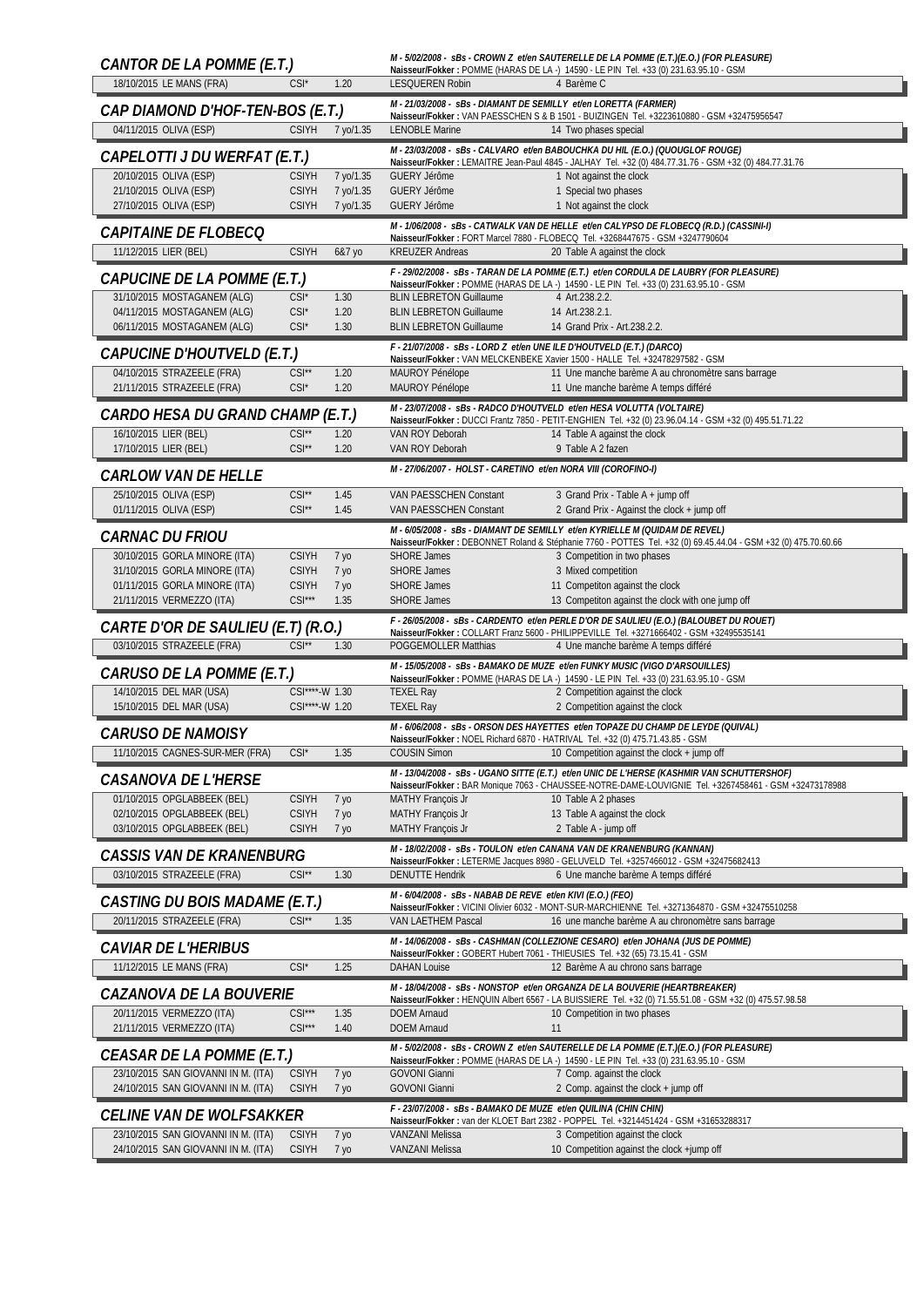| <b>CERISE DES BRUMES (R.O.+)</b>                               |                                |                         |                                                                | F - 15/05/2008 - sBs - CICERO Z et/en RELFE-II DES BRUMES (NONSTOP)<br>Naisseur/Fokker: JEANFILS Stéphan 6960 - MANHAY Tel. +3286455720 - GSM +32497464086                                   |
|----------------------------------------------------------------|--------------------------------|-------------------------|----------------------------------------------------------------|----------------------------------------------------------------------------------------------------------------------------------------------------------------------------------------------|
| 29/10/2015 OPGLABBEEK (BEL)                                    | <b>CSIYH</b>                   | 7 yo 1.35               | VAN ROOSBROEK Catherine                                        | 15 Two phases                                                                                                                                                                                |
| 31/10/2015 OPGLABBEEK (BEL)                                    | <b>CSIYH</b><br>$CSI***$       | 7 yo                    | VAN ROOSBROEK Catherine                                        | 2 Table A one jump off                                                                                                                                                                       |
| 12/11/2015 OPGLABBEEK (BEL)<br>14/11/2015 OPGLABBEEK (BEL)     | $CSI***$                       | 1.35<br>1.40            | VAN ROOSBROEK Catherine<br>VAN ROOSBROEK Catherine             | 7 Table A against the clock<br>11 Table A - jump off                                                                                                                                         |
| 03/12/2015 OPGLABBEEK (BEL)                                    | $CSI**$                        | 1.30                    | VAN ROOSBROEK Catherine                                        | 8 Table A - 2 phases                                                                                                                                                                         |
| 04/12/2015 OPGLABBEEK (BEL)                                    | $CSI**$                        | 1.40                    | VAN ROOSBROEK Catherine                                        | 11 Table A against the clock                                                                                                                                                                 |
| 29/12/2015 MECHELEN (BEL)                                      | CSI*****-W1.45                 |                         | VAN ROOSBROEK Catherine                                        | 15 Competition with jump off                                                                                                                                                                 |
| CHABLIS (E.T.)                                                 |                                |                         | M - 5/04/2008 - sBs - LORD Z et/en SARONJA (KINGSTON)          | Naisseur/Fokker: VEREECKE Koen 9950 - WAARSCHOOT Tel. - GSM +32 475 64 51 05                                                                                                                 |
| 01/10/2015 VILAMOURA (POR)                                     | <b>CSIYH</b>                   | 7 уо                    | <b>GEORGE Emily</b>                                            | 15 Table A against the clock                                                                                                                                                                 |
| 07/10/2015 VILAMOURA (POR)                                     | <b>CSIYH</b>                   | 7 уо                    | <b>KRAUT Laura</b>                                             | 11 2 phases special                                                                                                                                                                          |
| CHANCE STE-HERMELLE (E.O.)                                     |                                |                         | F - 25/02/2008 - sBs - CALVARO et/en NANCY (HEMMINGWAY)        | Naisseur/Fokker: SAINTE-HERMELLE (Elevage de -) 6181 - GOUY-LEZ-PIETON Tel. +3264520180 - GSM +32477364178                                                                                   |
| 06/11/2015 LIEGE (BEL)<br>07/11/2015 LIEGE (BEL)               | $CSI***$<br>$CSI***$           | 1.40<br>1.40            | <b>HEMERYCK Rik</b><br><b>HEMERYCK Rik</b>                     | 5<br>9                                                                                                                                                                                       |
|                                                                |                                |                         |                                                                | M - 3/06/2008 - sBs - KASHMIR VAN SCHUTTERSHOF et/en V QUARTZ (BALOUBET DU ROUET)                                                                                                            |
| CHARDONAY HARAS DES BARRAGES                                   |                                |                         |                                                                | Naisseur/Fokker : LUYTEN Catheline & Sam 5600 - JAMIOLLE Tel. - GSM +32 (477) 67.74.34                                                                                                       |
| 10/10/2015 VILAMOURA (POR)<br>17/10/2015 VILAMOURA (POR)       | $CSI^{\star\star}$<br>$CSI***$ | 1.40<br>1.35            | LYRA Clarissa<br>LYRA Clarissa                                 | 10 Table A against the clock<br>12 Table A against the clock                                                                                                                                 |
| CHARMING MOOD DU CHARMOIE                                      |                                |                         |                                                                | M - 6/04/2008 - sBs - WINNINGMOOD VAN DE ARENBERG et/en ELECTRE "Z" DU REZIDAL (E.O.) (REBEL-I)                                                                                              |
| 11/10/2015 DUNKERQUE (FRA)                                     | $CSI^*$                        | 1.30                    | <b>LEMERCIER Maximilien</b>                                    | Naisseur/Fokker: GILBERT Christian 6250 - PRESLES Tel. +32 (0) 71.39.77.41 - GSM +32 (0) 475.70.63.94<br>13 Grand prix                                                                       |
|                                                                |                                |                         |                                                                | M - 3/07/2008 - SBS - NABAB DE REVE et/en QUA-BREAKER (HEARTBREAKER)                                                                                                                         |
| CHATEL VAN DE WOLFSAKKER                                       |                                |                         |                                                                | Naisseur/Fokker: van der KLOET Bart 2382 - POPPEL Tel. +3214451424 - GSM +31653288317                                                                                                        |
| 03/12/2015 LICHTENVOORDE (NED)                                 | $CSI^*$                        | 1.30                    | <b>SCHUTTERT Frank</b>                                         | 16 Two phases, Table A                                                                                                                                                                       |
| <b>CHERI DE PAPIGNIES</b>                                      |                                |                         |                                                                | M - 5/06/2008 - sBs - COPIN VAN DE BROY et/en AIMEE DE PAPIGNIES Z (R.O.) (AHORN Z)<br>Naisseur/Fokker: FRANCQ Joseph 7860 - LESSINES Tel. +3268333738 - GSM +32476691734                    |
| 28/10/2015 MIJAS (ESP)                                         | <b>CSIYH</b>                   | 7 уо                    | PEREZ BILBAO Diego                                             | 6                                                                                                                                                                                            |
| 29/10/2015 MIJAS (ESP)                                         | <b>CSIYH</b>                   | 7 уо                    | PEREZ BILBAO Diego                                             | 11                                                                                                                                                                                           |
| 04/11/2015 MIJAS (ESP)                                         | <b>CSIYH</b>                   | 7 уо                    | PEREZ BILBAO Diego                                             | 9                                                                                                                                                                                            |
| 05/11/2015 MIJAS (ESP)                                         | <b>CSIYH</b>                   | 7 <sub>Y0</sub>         | PEREZ BILBAO Diego                                             | 12                                                                                                                                                                                           |
| 11/11/2015 MIJAS (ESP)<br>12/11/2015 MIJAS (ESP)               | <b>CSIYH</b><br><b>CSIYH</b>   | 7 уо<br>7 <sub>Y0</sub> | PEREZ BILBAO Diego<br>PEREZ BILBAO Diego                       | $\overline{2}$<br>6                                                                                                                                                                          |
| 05/12/2015 OPGLABBEEK (BEL)                                    | <b>CSIYH</b>                   | 7 yo                    | PEREZ BILBAO Diego                                             | 7 Table A - jump off                                                                                                                                                                         |
|                                                                |                                |                         |                                                                | M - 17/07/2008 - sBs - KASHMIR VAN SCHUTTERSHOF et/en VIRGULE DE JOCHRI (OGANO SITTE (E.T.))                                                                                                 |
| CHESTERFIELD DE JOCHRI                                         |                                |                         |                                                                | Naisseur/Fokker: JOCHRI N.V. 1780 - WEMMEL Tel. +3224603420 - GSM +32477900369                                                                                                               |
| 30/10/2015 GORLA MINORE (ITA)                                  | <b>CSIYH</b>                   | 7 уо                    | CROTTA Sabrina                                                 | 12 Competition in two phases                                                                                                                                                                 |
| 31/10/2015 GORLA MINORE (ITA)<br>01/11/2015 GORLA MINORE (ITA) | <b>CSIYH</b><br><b>CSIYH</b>   | 7 уо                    | <b>CROTTA Sabrina</b><br><b>CROTTA Sabrina</b>                 | 2 Mixed competition<br>5 Competition against the clock                                                                                                                                       |
| 05/12/2015 GORLA MINORE (ITA                                   | <b>CSIYH</b>                   | 7 yo<br>7 yo            | PINTO Manuel                                                   | 2 Competition against the clock                                                                                                                                                              |
| 06/12/2015 GORLA MINORE (ITA                                   | <b>CSIYH</b>                   | 7 <sub>Y0</sub>         | PINTO Manuel                                                   | 5 Competition against the clock                                                                                                                                                              |
| CHIBA-CHIBA                                                    |                                |                         | M - 23/03/2008 - sBs - LANCASTER V et/en ONDRIA (NOBLE ROI xx) |                                                                                                                                                                                              |
| 16/10/2015 ASTEN (NED)                                         | $CSI^*$                        | 1.30                    | <b>BRUGNOLI Gianluca</b>                                       | Naisseur/Fokker: PETERS Liese 3440 - ZOUTLEEUW Tel. +32 (11) 78.26.72 - GSM +32 (476) 56.09.35<br>8 Two phases                                                                               |
| 18/10/2015 ASTEN (NED)                                         | CSI <sup>'</sup>               | 1.30                    | <b>BRUGNOLI Gianluca</b>                                       | 5 Table A with jump off                                                                                                                                                                      |
| 27/11/2015 NEEROETEREN (BEL                                    | <b>CSIYH</b>                   | 7 yo/1.35               | <b>BRUGNOLI Gianluca</b>                                       | 14                                                                                                                                                                                           |
| <i>CHIC HIN D'HYRENCOURT</i>                                   |                                |                         |                                                                | M - 30/06/2008 - sBs - TARAN DE LA POMME (E.T.) et/en LINOTTE DE SOHAN (E.O.) (ELANVILLE)                                                                                                    |
| 31/10/2015 OPGLABBEEK (BEL)                                    | <b>CSIYH</b>                   | 7 уо                    | <b>HUTCHINSON Michael</b>                                      | Naisseur/Fokker: HENRY André 4452 - PAIFVE Tel. +3242785836 - GSM +32478339866<br>8 Table A - one jump off                                                                                   |
| 26/11/2015 NEEROETEREN (BEL)                                   | <b>CSIYH</b>                   | 7 yo/1.35               | <b>HUTCHINSON Michael</b>                                      | 14                                                                                                                                                                                           |
| 27/11/2015 NEEROETEREN (BEL)                                   | <b>CSIYH</b>                   | 7 yo/1.35               | <b>HUTCHINSON Michael</b>                                      | 5                                                                                                                                                                                            |
| 28/11/2015 NEEROETEREN (BEL)                                   | <b>CSIYH</b>                   | 7 yo/1.35               | <b>HUTCHINSON Michael</b>                                      | 12                                                                                                                                                                                           |
| 05/12/2015 OPGLABBEEK (BEL)<br>12/12/2015 ROOSENDAAL (NED)     | <b>CSIYH</b><br><b>CSIYH</b>   | 7 <sub>yo</sub>         | <b>HUTCHINSON Michael</b><br><b>HUTCHINSON Michael</b>         | 8 Table A - jump off<br>15                                                                                                                                                                   |
|                                                                |                                |                         |                                                                | M - 19/05/2008 - sBs - LANDOR S et/en OLLYWOOD DE TAILLEVENT (SILVIO)                                                                                                                        |
| CHICAGO DE TAILLEVENT                                          |                                |                         |                                                                | Naisseur/Fokker: COLLE - VAN CAUTER Suzanne 1421 - OPHAIN-BOIS-SEIGNEUR-ISAAC Tel. +32 (2) 387.27.00 - GSM                                                                                   |
| 11/12/2015 LE MANS (FRA)                                       | $CSI**$                        | 1.35                    | <b>HEED Linda</b>                                              | 5 Barème A au chrono sans barrage (0)                                                                                                                                                        |
| 12/12/2015 LE MANS (FRA)<br>18/12/2015 LE MANS (FRA)           | $CSI**$<br>$CSI^{\star\star}$  | 1.40<br>1.35            | <b>HEED Linda</b><br><b>HEED Linda</b>                         | 4 Barème A au chrono avec barrage (4)<br>4 Barème A au chrono sans barrage (0)                                                                                                               |
|                                                                |                                |                         |                                                                | F - 8/05/2008 - sBs - CICERO Z et/en BABETTE VAN HET LINDEHOF (E.O.) (DARCO)                                                                                                                 |
| CHILHAC DE MACHECO (E.T.) (R.O.)<br>03/10/2015 BARBIZON (FRA)  | $CSI^*$                        | 1.30                    | <b>PAILLOUX Marie</b>                                          | Naisseur/Fokker: MORTEUIL (Ecurie de -) 1390 - GREZ-DOICEAU Tel. +3210841204 - GSM +32478840315<br>7 Barème A au chrono sans barrage                                                         |
| 21/11/2015 DEAUVILLE (FRA)                                     | $CSI^*$                        | 1.35                    | <b>BREANT Geoffroy</b>                                         | 6 One round                                                                                                                                                                                  |
| CHUPA CHUP                                                     |                                |                         |                                                                | F - 8/04/2008 - SBS - KASHMIR VAN SCHUTTERSHOF et/en WAN CHIN (CHIN CHIN)<br>Naisseur/Fokker: HIGHTOP (Stal -) 6631 - KN HORSSEN Tel. +31 (4) 87.54.18.99 - GSM +31 (6) 22.00.17.42          |
| 10/10/2015 CAGNES SUR MER (FRA)                                | $CSI^*$                        | 1.30                    | <b>MUHR Tressy</b>                                             | 7 Comp. against the clock                                                                                                                                                                    |
| 27/11/2015 MANIERBO (ITA)                                      | <b>CSIYH</b>                   | 7 yo/1.35               | <b>MUHR Tressy</b>                                             | 15 Comp. against the clock                                                                                                                                                                   |
| CIBELLE DU SEIGNEUR (E.T.) (E.O.)                              |                                |                         |                                                                | F - 8/02/2008 - SBS - OGANO SITTE (E.T.) et/en VERYBELLE DU SEIGNEUR (E.O.) (HEARTBREAKER)<br>Naisseur/Fokker: SEIGNEUR (la Ferme du -) 7387 - HONNELLES Tel. +3265759986 - GSM +32475278031 |
| 20/10/2015 OLIVA (ESP)                                         | <b>CSIYH</b>                   |                         | 7 years/1.35 GUERY Jérôme                                      | 1 Not against the clock                                                                                                                                                                      |
| 21/10/2015 OLIVA (ESP)                                         | <b>CSIYH</b>                   |                         | 7 years/1.35 GUERY Jérôme                                      | 3 Special two phases                                                                                                                                                                         |
| 22/10/2015 OLIVA (ESP)                                         | <b>CSIYH</b>                   |                         | 7 years/1.40 GUERY Jérôme                                      | 2 Against the clock + immediate jump off                                                                                                                                                     |
| 27/10/2015 OLIVA (ESP)<br>28/10/2015 OLIVA (ESP)               | <b>CSIYH</b><br><b>CSIYH</b>   |                         | 7 years/1.35 GUERY Jérôme<br>7 years/1.35 GUERY Jérôme         | 1 Not against the clock<br>3 Special two phases                                                                                                                                              |
| 29/10/2015 OLIVA (ESP)                                         | <b>CSIYH</b>                   |                         | 7 years/1.40 GUERY Jérôme                                      | 6 Against the clock + immediate jump off                                                                                                                                                     |
| 03/11/2015 OLIVA (ESP)                                         | <b>CSIYH</b>                   |                         | 7 years/1.35 GUERY Jérôme                                      | 1 Not against the clock                                                                                                                                                                      |
| CIGALE DES BRIMBELLES (E.T.)                                   |                                |                         | F - 4/08/2008 - sBs - PRESIDENT et/en WADYS MAIL (CHIN CHIN)   |                                                                                                                                                                                              |
| 01/11/2015 MIJAS (ESP)                                         | $CSI^{\star\star}$             | 1.30                    | <b>ANTONA Juliette</b>                                         | Naisseur/Fokker: BRIMBELLES (Haras des -) 27600 - SAINT-AUBIN-SUR-GAILLON Tel. +33 (0) 232.77.47.52 - GSM +33 (0) 677.74.08.<br>15                                                           |
|                                                                |                                |                         |                                                                |                                                                                                                                                                                              |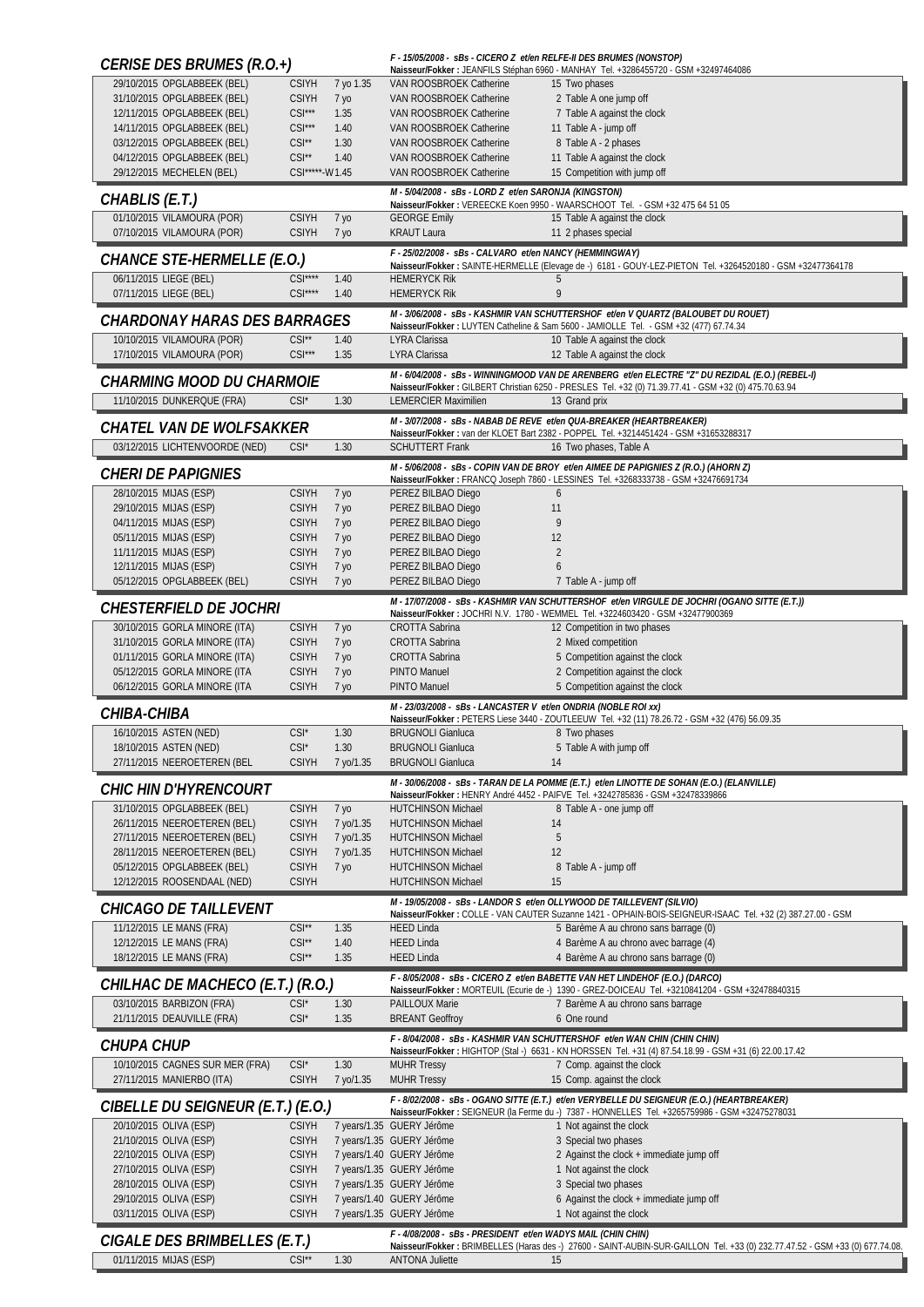| CLASS OF TOUCH HERO (E.T.)                                     |                                          |                        | Naisseur/Fokker: HENRY Luc 4877 - OLNE Tel. +32495232940 - GSM | F - 13/04/2008 - SBS - RADCO D'HOUTVELD et/en LISCALGOT (TOUCHDOWN)                                                                                                            |
|----------------------------------------------------------------|------------------------------------------|------------------------|----------------------------------------------------------------|--------------------------------------------------------------------------------------------------------------------------------------------------------------------------------|
| 04/10/2015 VILAMOURA (POR)                                     | $CSI***$                                 | 1.30                   | <b>LENNON Dermott</b>                                          | 15 Table A against the clock                                                                                                                                                   |
| 11/10/2015 VILAMOURA (POR)                                     | $CSI^*$                                  | 1.30                   | <b>LENNON Dermott</b>                                          | 21 Table A against the clock<br>M - 18/08/2008 - sBs - DARCO et/en REINE-FEE DES HAZALLES (E.O.) (ALCATRAZ)                                                                    |
| CLEVER-FEE DES HAZALLES (E.T.)                                 |                                          |                        |                                                                | Naisseur/Fokker: LAMETTE S.P.R.L. 6940 - BARVAUX-SUR-OURTHE Tel. +3284345697 - GSM +32475257408                                                                                |
| 20/10/2015 OLIVA (ESP)<br>22/10/2015 OLIVA (ESP)               | <b>CSIYH</b><br><b>CSIYH</b>             | 7 yo/1.35<br>7 yo/1.40 | <b>LANGE Fabienne</b><br><b>LANGE Fabienne</b>                 | 1 Not against the clock<br>15 Against the clock + immediate jump ogg (0/4)                                                                                                     |
| <b>CLOUZOT DE LASSUS</b>                                       |                                          |                        |                                                                | M - 10/04/2008 - sBs - UGANO SITTE (E.T.) et/en LISTELLE DU PREYS (TENOR MANCIAIS)                                                                                             |
| 30/10/2015 GORLA MINORE (ITA)                                  | <b>CSIYH</b>                             | 7 уо                   | CHRZANOWSKI Jan                                                | Naisseur/Fokker: PAYELLE Elie 7602 - BURY Tel. +3269772839 - GSM +32475689722<br>6 Competition in two phases                                                                   |
| 31/10/2015 GORLA MINORE (ITA)                                  | <b>CSIYH</b>                             | 7 уо                   | CHRZANOWSKI Jan                                                | 13 Mixed competition                                                                                                                                                           |
| 01/11/2015 GORLA MINORE (ITA)                                  | <b>CSIYH</b>                             | 7 yo                   | CHRZANOWSKI Jan                                                | 6 Competition against the clock                                                                                                                                                |
| <b>CLOVER D'HOF-TEN-BOS</b>                                    |                                          |                        |                                                                | M - 30/07/2008 - SBs - OBUS DELCOUR WISBECQ et/en JOSEPHINE DES SABLES (CONCORDE)<br>Naisseur/Fokker: VAN PAESSCHEN S & B 1501 - BUIZINGEN Tel. +3223610880 - GSM +32475956547 |
| 06/11/2015 LIEGE (BEL)                                         | $CSI^*$                                  | 1.25                   | <b>SURIN Laetitia</b>                                          |                                                                                                                                                                                |
| COEUR DE CACHAS D.S.                                           |                                          |                        | M - 25/03/2009 - HOLST - CACHAS et/en VADUZ (QUO VADOS-I)      |                                                                                                                                                                                |
| 04/10/2015 STRAZEELE (FRA)<br>09/10/2015 ROSIERES-AUX-SALINES  | $CSI**$<br><b>CSIYH</b>                  | 1.20<br>6 yo           | <b>TOUSSAINT Sarah</b><br><b>TOUSSAINT Sarah</b>               | 9 Une manche barème A au chronomètre sans barrage (0)<br>14 Art.238.2.1.                                                                                                       |
| <b>COLUMBO</b>                                                 |                                          |                        |                                                                | M - 14/08/2008 - sBs - BAMAKO DE MUZE et/en ETERNITY VAN'T MEULENHOF (MALITO DE REVES)<br>Naisseur/Fokker: VANDAMME Marc 9220 - HAMME (O.-VL.) Tel. +32 (0) 494.17.88.82 - GSM |
| 20/12/2015 LE MANS (FRA)                                       | $CSI^*$                                  | 1.35                   | <b>LESQUEREN Robin</b>                                         | 4 Barème A à temps différé                                                                                                                                                     |
| <i>COMEBACK DE FREMIS</i>                                      |                                          |                        |                                                                | M - 7/03/2008 - sBs - UGANO SITTE (E.T.) et/en C-ZEFLIEN DE FREMIS (ORLANDO)                                                                                                   |
| 04/10/2015 VILAMOURA (POR)                                     | $CSI***$                                 | 1.30                   | <b>BURGESS Jude</b>                                            | Naisseur/Fokker: MONNIER Willy 7750 - MONT-DE-L'ENCLUS Tel. +3269768535 - GSM +32475967048<br>25 Table A against the clock                                                     |
| 09/10/2015 VILAMOURA (POR)                                     | $CSI**$                                  | 1.30                   | <b>BURGESS Jude</b>                                            | 18 Table A against the clock                                                                                                                                                   |
| 10/10/2015 VILAMOURA (POR)                                     | $CSI^{\star\star}$<br>$CSI***$           | 1.40                   | <b>BURGESS Jude</b><br><b>BURGESS Jude</b>                     | 11 Table A against the clock                                                                                                                                                   |
| 16/10/2015 VILAMOURA (POR)<br>17/10/2015 VILAMOURA (POR)       | $CSI***$                                 | 1.40<br>1.40           | <b>BURGESS Jude</b>                                            | 10 Table A against the clock<br>2 Table A against the clock                                                                                                                    |
| 30/10/2015 OLIVA (ESP)                                         | $CSI^*$                                  | 1.35                   | <b>BURGESS Jude</b>                                            | 16 Against the clock + jump off                                                                                                                                                |
| 06/11/2015 OLIVA (ESP)<br>08/11/2015 OLIVA (ESP)               | $CSI^{\star\star}$<br>$CSI^{\star\star}$ | 1.35<br>1.40           | <b>BURGESS Jude</b><br><b>BURGESS Jude</b>                     | 14 Against the clock + jump off<br>11 Two phases against the clock                                                                                                             |
|                                                                |                                          |                        |                                                                | M - 19/03/2008 - SBS - MALITO DE REVES et/en OBSESSION CLAIR DE LUNE (R.O.) (KASHMIR VAN SCHUTTERSHOF)                                                                         |
| <i>COMTE D'ECAUSSINNES</i><br>01/10/2015 VILAMOURA (POR)       | <b>CSIYH</b>                             |                        | ALVES Bernardo                                                 | Naisseur/Fokker : ECURIES D'ECAUSSINNES 7190 - ECAUSSINNES Tel. +3267485184 - GSM +32495242434                                                                                 |
|                                                                |                                          | 7 yo                   | M - 2/07/2008 - sBs - BAMAKO DE MUZE et/en LIGIE (ROYAL FEU)   | 5 Table A against the clock                                                                                                                                                    |
| <i><b>COPAIN DE MUZE</b></i>                                   |                                          |                        |                                                                | Naisseur/Fokker: DE BRABANDER Joris 9100 - SINT-NIKLAAS Tel. +3237777827 - GSM +32475805475                                                                                    |
| 26/12/2015 MECHELEN (BEL)<br>27/12/2015 MECHELEN (BEL)         | CSIU25<br>CSIU25                         | 1.40<br>1.30           | VAN TURNHOUT Nick<br>VAN TURNHOUT Nick                         | 9 Competitionn against the clock<br>11 Competitionn against the clock                                                                                                          |
|                                                                |                                          |                        |                                                                |                                                                                                                                                                                |
| CORICA LES HAUTS (R.O.+)                                       |                                          |                        |                                                                | F - 14/06/2008 - sBs - UGANO SITTE (E.T.) et/en RED ONE LES HAUTS (CANADIAN RIVER)<br>Naisseur/Fokker: HIMPE Patrick 9600 - RONSE Tel. +3255230040 - GSM +32476797480          |
| 02/10/2015 BARBIZON (FRA)                                      | $CSI**$                                  | 1.35                   | LE ROY Jérémy                                                  | 3 Barème A au chrono sans barrage                                                                                                                                              |
| 04/10/2015 BARBIZON (FRA)                                      | $CSI^{\star\star}$                       | 1.35                   | LE ROY Jérémy                                                  | 4 Barème A au chrono sans barrage                                                                                                                                              |
| 11/12/2015 LE MANS (FRA)<br>12/12/2015 LE MANS (FRA)           | $CSI^{\star\star}$<br>$CSI^{\star\star}$ | 1.30<br>1.35           | LE ROY Jérémy<br>LE ROY Jérémy                                 | 3 Barème A au chrono sans barrage<br>1 Barème A à temps différé                                                                                                                |
| 13/12/2015 LE MANS (FRA)                                       | CSI'                                     | 1.40                   | LE ROY Jérémy                                                  | 4 Barème A à temps différé                                                                                                                                                     |
| 18/12/2015 LE MANS (FRA)                                       | $CSI^{\star\star}$                       | 1.35                   | LE ROY Jérémy                                                  | 13 Barème A au chrono sans barrage                                                                                                                                             |
| 19/12/2015 LE MANS (FRA)<br>20/12/2015 LE MANS (FRA)           | $CSI**$<br>$CSI^{\star\star}$            | 1.35<br>1.40           | LE ROY Jérémy<br>LE ROY Jérémy                                 | 14 Barème A à temps différé<br>7 Barème A à temps différé                                                                                                                      |
|                                                                |                                          |                        |                                                                | F - 30/06/2008 - SBS - COPIN VAN DE BROY et/en PEROTTE VAN DE KAPEL (LUCIFER)                                                                                                  |
| CORNETTE VAN DE KAPEL<br>11/10/2015 DUNKERQUE (FRA)            | $CSI^*$                                  | 1.30                   | <b>GACHOUD Christina</b>                                       | Naisseur/Fokker: SOCQUET Robert 2920 - KALMTHOUT Tel. +3236660961 - GSM<br>9 Grand Prix                                                                                        |
|                                                                |                                          |                        |                                                                | F-29/04/2008 - sBsP - CORDO H et/en MAHEE ISLAND ALUINN (NAUGHTY VAN GRAAF JANSHOF (NL))                                                                                       |
| <b>COUNTRY SIDE DEW-DROP</b><br>02/10/2015 BARBIZON (FRA)      | <b>CSIP</b>                              | 1.10                   | <b>LUBREZ Romane</b>                                           | Naisseur/Fokker: DEBILDE Olivier 5150 - FLORIFFOUX Tel. +32479952124 - GSM<br>9 Barème A au chrono sans barrage                                                                |
| 03/10/2015 BARBIZON (FRA)                                      | <b>CSIP</b>                              | 1.15                   | <b>LUBREZ Romane</b>                                           | 4 Epreuve spéciale                                                                                                                                                             |
| 21/11/2015 DEAUVILLE (FRA)                                     | <b>CSIP</b>                              | 1.20                   | <b>BURNOUF Mathis</b>                                          | 1 Table A, one round                                                                                                                                                           |
| CRACK DE MUZE (E.T.)                                           |                                          |                        |                                                                | M - 6/05/2008 - SBS - BAMAKO DE MUZE et/en CORDULA DE LAUBRY (FOR PLEASURE)<br>Naisseur/Fokker: DE BRABANDER Joris 9100 - SINT-NIKLAAS Tel. +3237777827 - GSM +32475805475     |
| 17/10/2015 LIER (BEL)<br>18/10/2015 LIER (BEL)                 | <b>CSIYH</b><br><b>CSIYH</b>             | 6&7 yo<br>6&7 yo       | <b>HEMERYCK Rik</b><br><b>HEMERYCK Rik</b>                     | 7 Table A against the clock<br>19 Table A jump off                                                                                                                             |
|                                                                |                                          |                        |                                                                | F - 5/05/2008 - SBS - CARVING et/en NACKEL DE LA TOURETTE (R.O.) (PAPILLON ROUGE)                                                                                              |
| CRACK-ELLE CHAVANNAISE<br>06/11/2015 LIEGE (BEL)               | $CSI^*$                                  | 1.25                   | <b>EVRARD Emilie</b>                                           | Naisseur/Fokker: EVRARD Yvan 6960 - MANHAY Tel. +3286455694 - GSM +32478335694<br>4                                                                                            |
|                                                                |                                          |                        |                                                                | M - 24/03/2008 - sBs - FLAMENCO DESEMILLY et/en NIAGARA DU VAL DU GEER (R.O.) (SKIPPY-II)                                                                                      |
| CRESUS DU VAL DU GEER<br>01/11/2015 MIJAS (ESP)                | $CSI^{\star\star}$                       | 1.30                   | <b>GOLDING Natalia</b>                                         | Naisseur/Fokker: GHUYSENS Jacques 4690 - WONCK Tel. +3242865888 - GSM +32495256922<br>8                                                                                        |
|                                                                |                                          |                        |                                                                | M - 17/06/2008 - sBs - UGANO SITTE (E.T.) et/en RED ONE LES HAUTS (CANADIAN RIVER)                                                                                             |
| CUPIDO LES HAUTS (E.T.)<br>18/10/2015 LIER (BEL)               | <b>CSIYH</b>                             |                        | <b>GAUBLOMME Brent</b>                                         | Naisseur/Fokker: HIMPE Patrick 9600 - RONSE Tel. +3255230040 - GSM +32476797480                                                                                                |
|                                                                |                                          | 6&7 yo                 |                                                                | 13 Table A jump off<br>M - 22/02/2008 - sBs - UGANO SITTE (E.T.) et/en CASTA SITTE Z (CHELLANO Z)                                                                              |
| <b>CURTIS SITTE</b>                                            |                                          |                        |                                                                | Naisseur/Fokker: HORSE OF BELGIUM 7904 - PIPAIX Tel. +3269663314 - GSM +32477374338                                                                                            |
| 15/10/2015 CHEVENEZ (SUI)<br>16/10/2015 CHEVENEZ (SUI)         | <b>CSIYH</b><br><b>CSIYH</b>             | 7 yo/1.30<br>7 yo/1.30 | <b>ESTERMANN Paul</b><br><b>ESTERMANN Paul</b>                 | 4 Table A 2 phases<br>1 Table A against the clock, no jump off                                                                                                                 |
|                                                                |                                          |                        | M - 10/03/1997 - POL - NANDO et/en CHANEL (CYMA)               |                                                                                                                                                                                |
| <b>CYKLON TEXASS</b><br>20/11/2015 NEEROETEREN (BEL)           | <b>CSIP</b>                              | 1.25                   | <b>HOUSEN Alexander</b>                                        | 1 Team Competition (0/0)                                                                                                                                                       |
| 21/11/2015 NEEROETEREN (BEL)<br>28/11/2015 LICHTENVOORDE (NED) | <b>CSIP</b><br><b>CSIP</b>               | 1.20<br>1.25           | <b>HOUSEN Alexander</b><br><b>HOUSEN Alexander</b>             | 9<br>1 Team Competition - Table A, 2 rounds with jump off                                                                                                                      |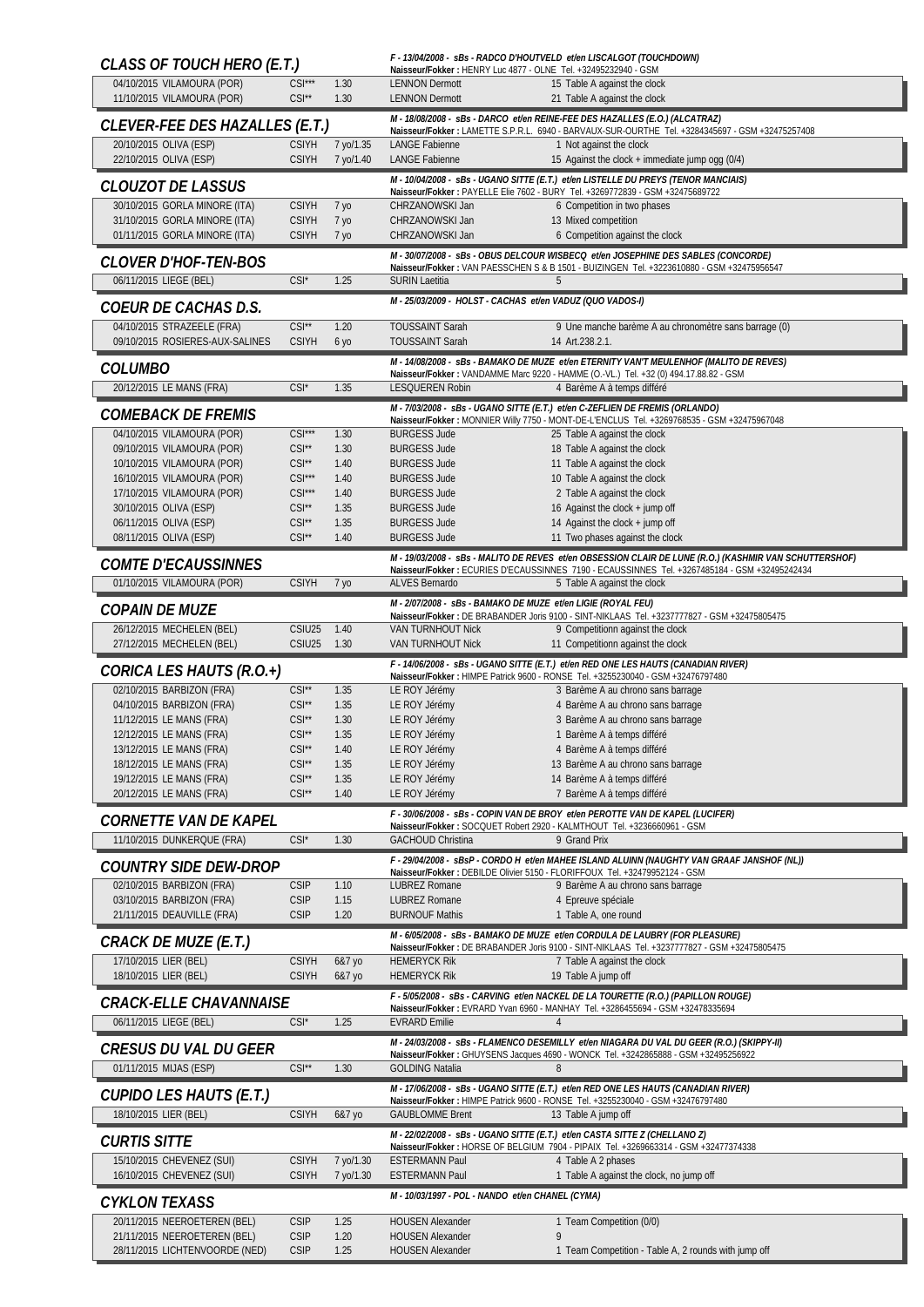| <b>CYTISE DE LA FONTAINE</b>                                       |                                          |                          |                                                                                              | F - 30/06/2008 - SBS - CALVARO et/en PRINCESSE DE LA FONTAINE (BAYARD D'ELLE)<br>Naisseur/Fokker: BRAGARD Robert 4802 - HEUSY-VERVIERS Tel. +32 (0) 87.22.95.32 - GSM +32 (0) 477.22.92.06      |
|--------------------------------------------------------------------|------------------------------------------|--------------------------|----------------------------------------------------------------------------------------------|-------------------------------------------------------------------------------------------------------------------------------------------------------------------------------------------------|
| 08/10/2015 CAGNES SUR MER (FRA)<br>14/10/2015 CAGNES SUR MER (FRA) | <b>CSIYH</b><br><b>CSIYH</b>             | 6/7 yo/1.30<br>$6/7$ yo  | <b>CIMOLAI Pierre</b><br><b>CIMOLAI Pierre</b>                                               | 11 Competition against the clock<br>1 Competition not against the clock                                                                                                                         |
| 16/10/2015 CAGNES SUR MER (FRA)                                    | <b>CSIYH</b>                             | $6/7$ yo                 | <b>CIMOLAI Pierre</b>                                                                        | 15 Competition against the clock + jump off                                                                                                                                                     |
| DAÏQUIRI DE LA POMME (E.T.)                                        |                                          |                          |                                                                                              | M - 15/06/2009 - sBs - TINKA'S BOY et/en SAUTERELLE DE LA POMME (E.T.)(E.O.) (FOR PLEASURE)<br>Naisseur/Fokker: POMME (HARAS DE LA -) 14590 - LE PIN Tel. +33 (0) 231.63.95.10 - GSM            |
| 16/10/2015 LE MANS (FRA)                                           | $CSI^{\star\star}$                       | 1.30                     | MARGOTTIN Vanessa                                                                            | 9 Bartème A au chrono sans barrage                                                                                                                                                              |
| DAISY DU GRAND MOUSTIER (R.O.+)                                    |                                          |                          |                                                                                              | F - 31/01/2009 - sBs - QUASER DE L'ILE et/en REUSSITE DU GRAND MOUSTIER (FIDJI DU FLEURY)<br>Naisseur/Fokker : DELIENER Jean-Paul 7062 - NAAST Tel. +3267335896 - GSM +32479894058              |
| 23/10/2015 STRAZEELE (FRA)                                         | $CSI^*$                                  | 1.25                     | <b>DOEM Arnaud</b>                                                                           | 3 Une manche barème A temps différé                                                                                                                                                             |
| 25/10/2015 STRAZEELE (FRA)<br>27/11/2015 SAINT-LÔ (FRA)            | $CSI^*$<br>$CSI^{\star\star}$            | 1.30<br>1.30             | <b>DOEM Arnaud</b><br><b>DOEM Arnaud</b>                                                     | 1 Grand Prix - une manche barème A au chronomètre avec barrage au chronomètre<br>6 Art.274.5.6.                                                                                                 |
| 28/11/2015 SAINT-LÔ (FRA)                                          | $CSI**$                                  | 1.35                     | <b>DOEM Arnaud</b>                                                                           | 21 Grand Prix - Art.238.2.2a                                                                                                                                                                    |
| DAKOTA VAN SCHUTTERSHOF (E.O.)                                     |                                          |                          |                                                                                              | F - 5/06/2009 - SBs - USTINOV et/en FREE STYLE VH POLDERHOF (E.O.) (KASHMIR VAN SCHUTTERSHOF)<br>Naisseur/Fokker: VAN IMPE Kim 9420 - ERPE-MERE Tel. +3292323765 - GSM +32496318468             |
| 15/10/2015 ODENSE (DEN)                                            | $CSI***$                                 | 1.35                     | <b>BRUGGINK Gert Jan</b>                                                                     | 4                                                                                                                                                                                               |
| 16/10/2015 ODENSE (DEN)                                            | $CSI***$                                 | 1.45                     | <b>BRUGGINK Gert Jan</b>                                                                     | 5<br>M - 16/04/2009 - sBs - TOULON et/en QUIRVANA DU BOULY (LE TOT DE SEMILLY)                                                                                                                  |
| <b>DALLAS DE LA BONNETTE</b>                                       |                                          |                          | CARVALHO FILHO Caio                                                                          | Naisseur/Fokker: DORIGO Michaël 6533 - BIERCEE Tel. +32 (0) 71.55.49.05 - GSM +32 (0) 496.25.49.49                                                                                              |
| 04/10/2015 STRAZEELE (FRA)                                         | $CSI^{\star\star}$                       | 1.35                     |                                                                                              | 5 Une manche barème A au chronomètre avec barrage au chronomètre<br>M - 6/03/2009 - SBS - QUARTZ ADELHEID Z et/en NORMA DES HAYETES (ADELFOS)                                                   |
| <b>DALTON DES HAYETTES</b>                                         |                                          |                          |                                                                                              | Naisseur/Fokker: HAYETTES (Haras des -) 08600 - GIVET Tel. +33 (0) 607.44.37.49 - GSM +32 (0) 473.23.16.44                                                                                      |
| 19/11/2015 STRAZEELE (FRA)<br>22/11/2015 STRAZEELE (FRA)           | $CSI^*$<br>$CSI^*$                       | 1.20<br>1.30             | VAN LAETHEM Pascal<br>VAN LAETHEM Pascal                                                     | 18 Une manche barème A au chronomètre sans barrage<br>8 Grand Prix - Une manche barème A au chronomètre avec barrage au chronomètre                                                             |
| <b>DALTON LES HAUTS</b>                                            |                                          |                          |                                                                                              | M-2/06/2009 - sBs - OGANO SITTE (E.T.) et/en RAMONA VAN DE HULST (CALYPSO-III)                                                                                                                  |
| 06/11/2015 MIJAS (ESP)                                             | $CSI^{\star\star}$                       | 1.20                     | DI SILVESTRO Andrea                                                                          | Naisseur/Fokker: HIMPE Patrick 9600 - RONSE Tel. +3255230040 - GSM +32476797480<br>15                                                                                                           |
| 08/11/2015 MIJAS (ESP)                                             | $CSI**$                                  | 1.20                     | DI SILVESTRO Andrea                                                                          | 15                                                                                                                                                                                              |
| 13/11/2015 MIJAS (ESP)<br>14/11/2015 MIJAS (ESP)                   | $CSI**$<br>$CSI^{\star\star}$            | 1.20<br>1.20             | DI SILVESTRO Andrea<br>DI SILVESTRO Andrea                                                   | 6<br>8                                                                                                                                                                                          |
| <b>DARIUS DES VIGNES DU THEIL</b>                                  |                                          |                          |                                                                                              | M - 11/06/2009 - sBs - SISLEY DE LA TOUR VIDAL et/en RAHIA DE LA TOUR VIDAL (E.T.)(R.O.) (KSAR-SITTE)                                                                                           |
| 30/10/2015 GORLA MINORE (ITA)                                      | <b>CSIYH</b>                             | 6 уо                     | <b>DIXON Damien</b>                                                                          | Naisseur/Fokker: BILLY (de -) 03260 - BILLY Tel. +33 (0) 470.43.56.27 - GSM +33 (0) 685.20.94.10<br>4 Competition in two phases                                                                 |
| 01/11/2015 GORLA MINORE (ITA)                                      | <b>CSIYH</b>                             | 6 yo                     | <b>DIXON Damien</b>                                                                          | 11 Competition against the clock                                                                                                                                                                |
| DARK LADY DU VAL DU GEER                                           |                                          |                          |                                                                                              | F - 7/04/2009 - sBs - TOULON et/en UTOPIA DU VAL DU GEER (R.O.) (KASHMIR VAN SCHUTTERSHOF)<br>Naisseur/Fokker: GHUYSENS Jacques 4690 - WONCK Tel. +3242865888 - GSM +32495256922                |
| 18/12/2015 LE MANS (FRA)<br>20/12/2015 LE MANS (FRA)               | $CSI^*$<br>$CSI^*$                       | 1.20<br>1.20             | LEPREVOST Pénélope<br>LEPREVOST Pénélope                                                     | 1 Barème A au chrono sans barrage<br>7 Barème C                                                                                                                                                 |
| <b>DARLING DU SEIGNEUR</b>                                         |                                          |                          |                                                                                              | M - 2/06/2009 - sBs - UGANO SITTE (E.T.) et/en CHANAMA DU SEIGNEUR Z (R.O.) (CHELLANO Z)                                                                                                        |
| 27/10/2015 OLIVA (ESP)                                             | <b>CSIYH</b>                             | 6 yo/1.30                | <b>GUERY Jérôme</b>                                                                          | Naisseur/Fokker: SEIGNEUR (la Ferme du -) 7387 - HONNELLES Tel. +3265759986 - GSM +32475278031<br>1 Not against the clock                                                                       |
| 29/10/2015 OLIVA (ESP)                                             | <b>CSIYH</b>                             | $6$ yo/1.30              | <b>GUERY Jérôme</b>                                                                          | 12 Agazinst the clock + immediate jump off                                                                                                                                                      |
| DAYLA VAN GENERHESE (R.O.)                                         |                                          |                          | F - 11/08/2009 - sBs - OGANO SITTE (E.T.) et/en LAYLA (R.O.) (ZEOLIET)                       | Naisseur/Fokker: TIMMERMANS Piet 3945 - HAM Tel. +32 (0) 11.40.39.33 - GSM +32 (0) 477.21.53.58                                                                                                 |
| 22/10/2015 WR. NEUSTADT (AUT)                                      | <b>CSIYH</b>                             | $6$ yo/1.25              | MÜLLER Katrin                                                                                | 1 Art.238.1.1.<br>1 Art.238.1.1.                                                                                                                                                                |
| 23/10/2015 WR. NEUSTADT (AUT)                                      | <b>CSIYH</b>                             | 6 yo/1.25                | MÜLLER Katrin                                                                                | M - 11/07/2009 - sBs - CARDENTO et/en AMOUR DE FREMIS (CORDANO SITTE Z)                                                                                                                         |
| <b>DELISSIMO DE FREMIS</b><br>30/10/2015 LINZ-EBELSBERG (AUT)      | <b>CSIYH</b>                             | 6 yo/1.25                | PANGERSIC Nina                                                                               | Naisseur/Fokker: MONNIER Xavier 9690 - KLUISBERGEN Tel. +3269768535 - GSM +32474961187<br>14 Art.238.2.1.                                                                                       |
| 31/10/2015 LINZ-EBELSBERG (AUT)                                    | <b>CSIYH</b>                             | $6$ yo/1.25              | PANGERSIC Nina                                                                               | 4 Art.238.2.1.                                                                                                                                                                                  |
| <i>DELUX VAN T &amp; L</i>                                         |                                          |                          |                                                                                              | M - 30/03/2009 - SBS - TOULON et/en ULRICKE VAN'T PARADIJS (LANDETTO)                                                                                                                           |
| 08/10/2015 CHEVENEZ (SUI)                                          | CSIJ/Y/U2 1.20                           |                          | KURMANN Joël                                                                                 | Naisseur/Fokker: T & L 9180 - MOERBEKE-WAAS Tel. +32476531088 - GSM +32475452222<br>16 Table A 2 phases                                                                                         |
| 04/12/2015 OPGLABBEEK (BEL)<br>05/12/2015 OPGLABBEEK (BEL)         | $CSI^{\star\star}$<br>$CSI^{\star\star}$ | 1.20<br>1.20             | <b>KURMANN Joël</b><br><b>KURMANN Joël</b>                                                   | 5 Table A against the clock<br>5 Table A 2 phases                                                                                                                                               |
| 06/12/2015 OPGLABBEEK (BEL)                                        | $CSI^{\star\star}$                       | 1.20                     | <b>KURMANN Joël</b>                                                                          | 9 Table A - jump off                                                                                                                                                                            |
| D'EXTRA HEDONISTE                                                  |                                          |                          |                                                                                              | F - 8/07/2009 - sBs - OGANO SITTE (E.T.) et/en CELINDE VAN'T GOOVAHOF (ARGENTINUS)<br>Naisseur/Fokker: LEYS Don 2500 - LIER_Tel. +32497538366 - GSM +32497538366                                |
| 27/11/2015 MEEROETEREN (BEL)                                       | <b>CSIYH</b>                             | 6 yo/1.30                | <b>SKOLLERUD Marit</b>                                                                       | 6                                                                                                                                                                                               |
| <i>DGENÉPI BY WISBECQ (E.T.)</i>                                   |                                          |                          |                                                                                              | F - 13/05/2009 - SBs - INDORADO et/en HEIDI DE BORNIVAL (R.O.) (JOKINAL DE BORNIVAL)<br>Naisseur/Fokker: WISBECQ (Haras de -) 1430 - REBECQ Tel. +32 (0) 67.89.08.00 - GSM +32 (0) 496.16.78.06 |
| 20/10/2015 OLIVA (ESP)                                             | <b>CSIYH</b>                             | 6 yo/1.30                | <b>DECROIX Gaëtan</b>                                                                        | 1 Not against the clock                                                                                                                                                                         |
| 27/10/2015 OLIVA (ESP)<br>05/11/2015 OLIVA (ESP)                   | <b>CSIYH</b><br><b>CSIYH</b>             | $6$ yo/1.30<br>6 yo/1.30 | <b>DECROIX Gaëtan</b><br><b>DECROIX Gaëtan</b>                                               | 1 Not against the clock<br>14 Against the clock + jump off                                                                                                                                      |
| 28/11/2015 SAINT-LÔ (FRA)                                          | $CSI**$                                  | 1.25                     | <b>DECROIX Gaëtan</b>                                                                        | 18 Art.238.2.1a                                                                                                                                                                                 |
| <b>DIAVOLO LEMBAIS</b>                                             |                                          |                          |                                                                                              | M - 18/05/2009 - sBs - MARLOU DES ETISSES et/en ODE (R.O.) (MAJOR DE LA COUR)<br>Naisseur/Fokker: HAVEL Sébastien 1390 - GREZ-DOICEAU Tel. +32 (0) 10.73.00.47 - GSM +32 (0) 478.70.05.95       |
| 23/10/2015 STRAZEELE (FRA)                                         | $CSI^*$                                  | 1.20                     | <b>BORRIN Alexis</b>                                                                         | 9 Une manche barème A au chronomètre sans barrage                                                                                                                                               |
| <i>DIEU-MERCI VAN T &amp; L</i>                                    |                                          |                          | M - 31/05/2009 - sBs - TOULON et/en RIEKA-II (CORRADO-I)                                     | Naisseur/Fokker: T & L 9180 - MOERBEKE-WAAS Tel. +32476531088 - GSM +32475452222                                                                                                                |
| 11/12/2015 LIER (BEL)                                              | $CSI**$                                  | 1.20                     | <b>VERNAET Frederic</b>                                                                      | 9 Table A against the clock                                                                                                                                                                     |
| 13/12/2015 LIER (BEL)                                              | $CSI^{\star\star}$                       | 1.20                     | <b>VERNAET Frederic</b><br>F - 26/05/2009 - sBs - CENTO et/en RAPSODIE DE MAI (HEARTBREAKER) | 10 Table A - jump off                                                                                                                                                                           |
| <b>DIVA DU TINTIA</b>                                              |                                          |                          |                                                                                              | Naisseur/Fokker: SKILBECQ Thomas 5660 - BOUSSU-EN-FAGNE Tel. +32 (0) 60.31.30.06 - GSM +32 (0) 474.34.00.02                                                                                     |
| 10/10/2015 DUNKERQUE (FRA)<br>11/10/2015 DUNKERQUE (FRA)           | $CSI^*$<br>$CSI^*$                       | 1.25<br>1.30             | <b>DEVOS Sébastien</b><br><b>DEVOS Sébastien</b>                                             | 12<br>11 Grand Prix                                                                                                                                                                             |
| <i>DOLBY DE LA FONTAINE</i>                                        |                                          |                          |                                                                                              | M - 30/05/2009 - sBs - KASHMIR VAN SCHUTTERSHOF et/en LI SOU DE LA FONTAINE (R.O.) (QUAT'SOUS)                                                                                                  |
| 02/10/2015 BARBIZON (FRA)                                          | <b>CSIYH</b>                             | 6 yo/1.30                | <b>BOST Margaux</b>                                                                          | Naisseur/Fokker: BRAGARD Robert 4802 - HEUSY-VERVIERS Tel. +32 (0) 87.22.95.32 - GSM +32 (0) 477.22.92.06<br>12 Barème A au chrono sans barrage                                                 |
|                                                                    |                                          |                          |                                                                                              |                                                                                                                                                                                                 |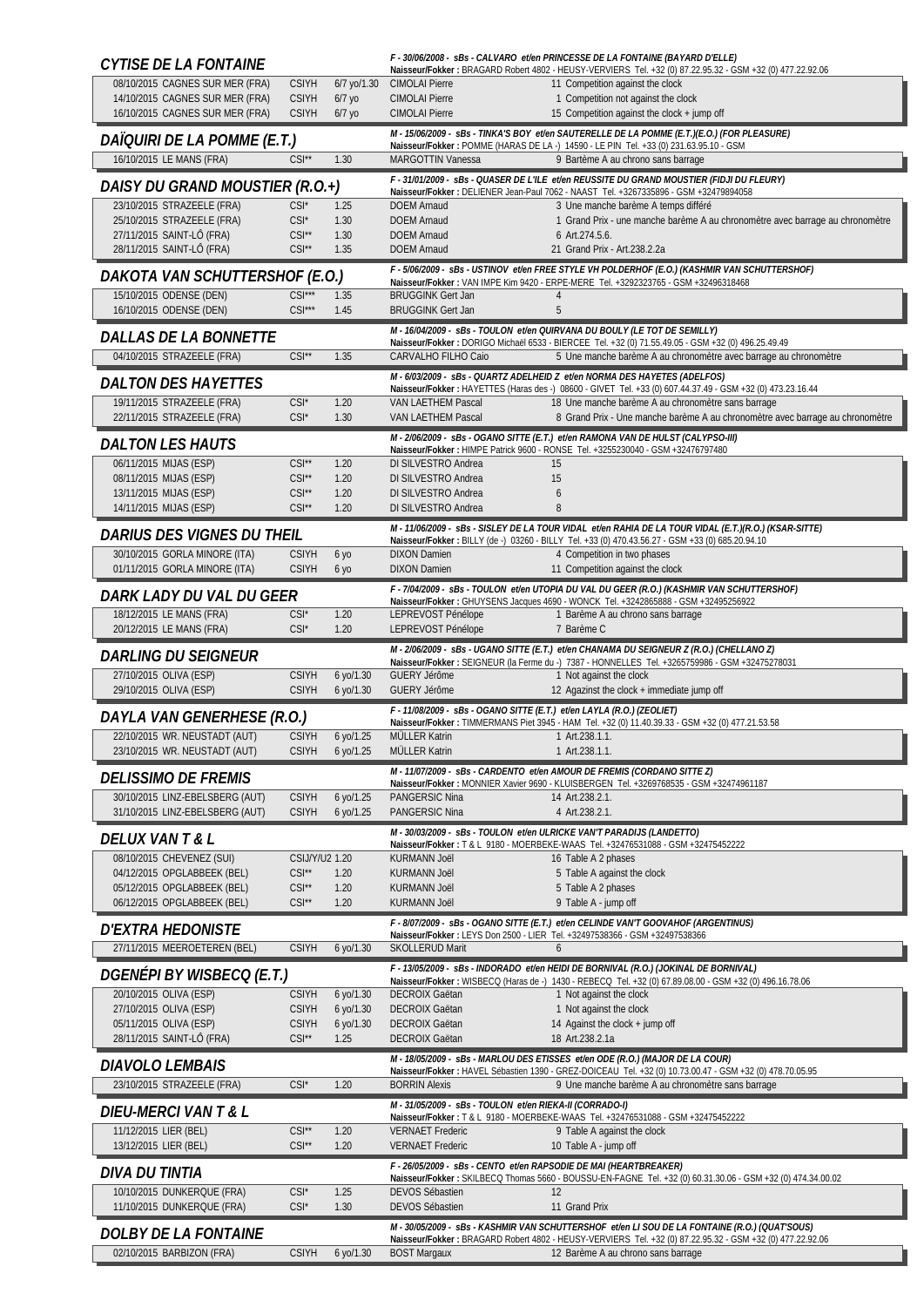| <i>DOLITAIRE CHAVANNAISE</i>                               |                              |                        |                                                                                        | F - 20/03/2009 - sBs - CICERO Z et/en OLITAIRE DES BERGERIES (VOLTAIRE)<br>Naisseur/Fokker: EVRARD Yvan 6960 - MANHAY Tel. +3286455694 - GSM +32478335694                                            |
|------------------------------------------------------------|------------------------------|------------------------|----------------------------------------------------------------------------------------|------------------------------------------------------------------------------------------------------------------------------------------------------------------------------------------------------|
| 19/11/2015 LIER (BEL)                                      | <b>CSIYH</b>                 | 6&7 yo                 | DE LUCA Lorenzo                                                                        | 18 Table A - 2 phases                                                                                                                                                                                |
| 05/12/2015 OPGLABBEEK (BEL)                                | <b>CSIYH</b>                 | 5&6 yo                 | DE LUCA Lorenzo                                                                        | 1 Table A - jump off                                                                                                                                                                                 |
| DON DIEGO DE PLATA                                         |                              |                        | M - 6/07/2009 - sBs - RAMIRO DE BELLE VUE et/en PAPILLON (LATANO-I)                    | Naisseur/Fokker: VERMEIR - DERECK Ann 1861 - WOLVERTEM Tel. +32 (0) 475.27.61.95 - GSM                                                                                                               |
| 27/10/2015 OLIVA (ESP)                                     | <b>CSIYH</b>                 | 6 yo/1.30              | <b>GUERY Jérôme</b>                                                                    | 1 Not against the clock                                                                                                                                                                              |
| <b>DON'T CHOICE D'HOF-TEN-BOS</b>                          |                              |                        | M - 21/05/2009 - sBs - DOMINO et/en LORETTA (FARMER)                                   |                                                                                                                                                                                                      |
| 27/10/2015 OLIVA (ESP)                                     | <b>CSIYH</b>                 | 6 yo/1.30              | <b>HARLEY Gavin</b>                                                                    | Naisseur/Fokker: VAN PAESSCHEN S & B 1501 - BUIZINGEN Tel. +3223610880 - GSM +32475956547<br>1 Not against the clock                                                                                 |
| 03/11/2015 OLIVA (ESP)                                     | <b>CSIYH</b>                 | 6 yo/1.30              | <b>HARLEY Gavin</b>                                                                    | 1 Not against the clock                                                                                                                                                                              |
| DOUGLASS CHAVANNAIS                                        |                              |                        |                                                                                        | M - 13/05/2009 - sBs - CICERO Z et/en TRILINGUE CHAVANNAISE (OGANO SITTE (E.T.))<br>Naisseur/Fokker: EVRARD Yvan 6960 - MANHAY Tel. +3286455694 - GSM +32478335694                                   |
| 26/11/2015 MANIERBO (ITA)                                  | <b>CSIYH</b>                 | 6 yo/1.25              | <b>DREHER Hans-Dieter</b>                                                              | 13 Comp. against the clock                                                                                                                                                                           |
| 28/11/2015 MANIERBO (ITA)<br>29/11/2015 MANIERBO (ITA)     | <b>CSIYH</b><br><b>CSIYH</b> | 6 yo/1.25<br>6 yo/1.25 | <b>DREHER Hans-Dieter</b><br><b>DREHER Hans-Dieter</b>                                 | 12 Comp. in two phases<br>15 Comp. against the clock + jump off                                                                                                                                      |
|                                                            |                              |                        |                                                                                        | M - 1/04/2009 - sBs - ERCO VAN'T ROOSAKKER et/en BALUKA HERO (CARTHAGO)                                                                                                                              |
| <i>DREAM ALIVE HERO</i>                                    |                              |                        | Naisseur/Fokker: HENRY Luc 4877 - OLNE Tel. +32495232940 - GSM                         |                                                                                                                                                                                                      |
| 20/10/2015 OLIVA (ESP)<br>22/10/2015 OLIVA (ESP)           | <b>CSIYH</b><br><b>CSIYH</b> | 6 yo/1.30<br>6 yo/1.30 | <b>GUERY Patricia</b><br><b>GUERY Patricia</b>                                         | 1 Not gainst the clock<br>14 Against the clock + immediate jump off                                                                                                                                  |
| 27/10/2015 OLIVA (ESP)                                     | <b>CSIYH</b>                 | 6 yo/1.30              | <b>GUERY Patricia</b>                                                                  | 1 Not gainst the clock                                                                                                                                                                               |
| 28/10/2015 OLIVA (ESP)<br>05/11/2015 OLIVA (ESP)           | <b>CSIYH</b><br><b>CSIYH</b> | 6 yo/1.30<br>6 yo/1.30 | <b>GUERY Patricia</b><br><b>GUERY Patricia</b>                                         | 11 Two phases special<br>9 Against the clock + jump off                                                                                                                                              |
|                                                            |                              |                        |                                                                                        | M - 5/06/2009 - sBs - UGANO SITTE (E.T.) et/en QONSTANCE DU PLESSIS (EPHEBE FOR EVER)                                                                                                                |
| <b>DUMPY DES FLAGUES</b><br>18/12/2015 LE MANS (FRA)       | $CSI^*$                      | 1.20                   | LEPREVOST Pénélope                                                                     | Naisseur/Fokker : LAVOINNE Frédéric 14400 - GUERON Tel. +33 (0) 622.16.27.12 - GSM<br>7 Barème A au chrono sans barrage                                                                              |
|                                                            |                              |                        |                                                                                        | F - 2/07/2010 - sBs - ATLANTYS DE LA DEMI-LUNE (E.T.) et/en HEIDI DE BORNIVAL (R.O.) (JOKINAL DE BORNIVAL)                                                                                           |
| <i>EDIDOUNE BY WISBECQ</i>                                 |                              |                        |                                                                                        | Naisseur/Fokker: WISBECQ (Haras de -) - DECROIX G. 1430 - REBECQ Tel. +32 (0) 67.89.08.00 - GSM +32 (0) 496.16.78.06                                                                                 |
| 20/10/2015 OLIVA (ESP)<br>21/10/2015 OLIVA (ESP)           | <b>CSIYH</b><br><b>CSIYH</b> | 5 yo/1.20<br>5 yo/1.20 | <b>DECROIX Gaetan</b><br><b>DECROIX Gaetan</b>                                         | 7 Not against the clock<br>11 Special two phases                                                                                                                                                     |
| 27/10/2015 OLIVA (ESP)                                     | <b>CSIYH</b>                 | 5 yo/1.20              | <b>DECROIX Gaetan</b>                                                                  | 1 Not against the clock                                                                                                                                                                              |
| 03/11/2015 OLIVA (ESP)                                     | <b>CSIYH</b>                 | 5 yo/1.20              | <b>DECROIX Gaetan</b>                                                                  | 1 Not against the clock                                                                                                                                                                              |
| 04/11/2015 OLIVA (ESP)<br>05/11/2015 OLIVA (ESP)           | <b>CSIYH</b><br><b>CSIYH</b> | 5 yo/1.20<br>5 yo/1.20 | <b>DECROIX Gaetan</b><br><b>DECROIX Gaetan</b>                                         | 15 Two phases special<br>12 Against the clock + jump off                                                                                                                                             |
|                                                            |                              |                        |                                                                                        | M - 1/04/2010 - sBs - OGANO SITTE (E.T.) et/en AMARULA LES HAUTS (REXAR DU HOUSSOIT (E.T.))                                                                                                          |
| <b>ELIOS DE L'EPINETTE</b>                                 |                              |                        |                                                                                        | Naisseur/Fokker: VELGHE Jean-Marc 7604 - BAUGNIES Tel. +3269775633 - GSM +32492952774                                                                                                                |
| 21/10/2015 OLIVA (ESP)<br>27/10/2015 OLIVA (ESP)           | <b>CSIYH</b><br><b>CSIYH</b> | 5 YO/1.20<br>5 YO/1.20 | <b>HENDRICKX Dominique</b><br><b>HENDRICKX Dominique</b>                               | 15 Special two phases (0/0)<br>1 Not against the clock (0)                                                                                                                                           |
| 05/11/2015 OLIVA (ESP)                                     | <b>CSIYH</b>                 | 5 YO/1.20              | <b>HENDRICKX Dominique</b>                                                             | 12 Against the clock + jump off (0-NS)                                                                                                                                                               |
| ELISTA BIOLLEY (R.D.)                                      |                              |                        |                                                                                        | F - 11/02/2010 - sBs - SIR DONNERHALL et/en LANCIANA LADY CAVALOR (E.D.) (LANCIANO)                                                                                                                  |
|                                                            |                              |                        |                                                                                        | Naisseur/Fokker : de SADELEER Stéphanie 2590 - BERLAAR Tel. +32475457700 - GSM                                                                                                                       |
| 25/10/2015 MASSENHOVEN (BEL)                               | MA                           | T <sub>5</sub> D       | <b>VERREET Katrien</b>                                                                 | 9 sBs Young Dressage Talent -70.00                                                                                                                                                                   |
|                                                            |                              |                        |                                                                                        | M - 10/05/2010 - sBs - LITTLE ROCK et/en REINE-FEE DES HAZALLES (E.O.) (ALCATRAZ)                                                                                                                    |
| <i>ENFANT D'FEE DES HAZALLES</i><br>20/10/2015 OLIVA (ESP) | <b>CSIYH</b>                 | 5 yo/1.20              | <b>LANGE Fabienne</b>                                                                  | Naisseur/Fokker: LAMETTE S.P.R.L. 6940 - BARVAUX-SUR-OURTHE Tel. +3284345697 - GSM +32475257408<br>1 Not against the clock                                                                           |
|                                                            |                              |                        | F - 8/04/2010 - sBs - MOUJIK DE SOHAN et/en MIRUSA (INDORADO)                          |                                                                                                                                                                                                      |
| ERIMA CANTALAGOS                                           |                              |                        | Naisseur/Fokker: DE LOS ARROYOS SL Huerto 41013 - SEVILLA Tel. - GSM                   |                                                                                                                                                                                                      |
| 03/11/2015 MIJAS (ESP)                                     | CSI*YJ                       | 5 <sub>yo</sub>        | <b>BIDON DAURELLA Nicolas</b><br>M - 8/04/2010 - sBs - CERO et/en KARMAGNOLE (LANDINO) | 12                                                                                                                                                                                                   |
| <b>ERO DEL PIERIRE</b>                                     |                              |                        |                                                                                        | Naisseur/Fokker: LEVY Philippe 4920 - AYWAILLE Tel. +3242320352 - GSM +32475428879                                                                                                                   |
| 22/10/2015 OLIVA (ESP)                                     | <b>CSIYH</b>                 | 5 yo/1.20              | <b>THONON Virginie</b>                                                                 | 14 Against the clock + immediate jump off                                                                                                                                                            |
| <i>ESCORTE GIRL BY WISBECQ (R.O.)</i>                      |                              |                        |                                                                                        | Naisseur/Fokker: WISBECQ (Haras de -) - DECROIX G. 1430 - REBECQ Tel. +32 (0) 67.89.08.00 - GSM +32 (0) 496.16.78.06                                                                                 |
| 20/10/2015 OLIVA (ESP)                                     | <b>CSIYH</b>                 | 5 yo/1.20              | <b>DECROIX Gaëtan</b>                                                                  | 1 Not against the clock                                                                                                                                                                              |
| 22/10/2015 OLIVA (ESP)<br>27/10/2015 OLIVA (ESP)           | <b>CSIYH</b><br><b>CSIYH</b> | 5 yo/1.20<br>5 yo/1.20 | DECROIX Gaëtan<br><b>DECROIX Gaëtan</b>                                                | 5 Against then clock + immediaite jump off<br>1 Not against the clock                                                                                                                                |
| 03/11/2015 OLIVA (ESP)                                     | <b>CSIYH</b>                 | 5 yo/1.20              | <b>DECROIX Gaëtan</b>                                                                  | 1 Not against the clock                                                                                                                                                                              |
| <b>EWOUT K</b>                                             |                              |                        |                                                                                        | M - 1/03/2004 - BWP - WOLFGANG et/en PHALINE K DU KULTERKEN (E.O.) (DARCO)                                                                                                                           |
| 04/11/2015 MOSTAGANEM (ALG)                                | CSI***-W 1.45                |                        | <b>MEHENNI Mounir</b>                                                                  | Naisseur/Fokker: PIERARD Charles 4257 - BERLOZ Tel. +3219698560 - GSM +32495163862<br>Art.238.2.1.                                                                                                   |
| <b>EXXON HEDONIST</b>                                      |                              |                        |                                                                                        | M - 18/04/2010 - sBs - OGANO SITTE (E.T.) et/en ANCARA VAN DE ZUUTHOEVE (THUNDER VAN DE ZUUTHOEVE)                                                                                                   |
| 21/10/2015 OLIVA (ESP)                                     | <b>CSIYH</b>                 | 5 yo/1.20              | <b>GUERY Jérôme</b>                                                                    | Naisseur/Fokker: LEYS Don 2500 - LIER Tel. +32497538366 - GSM +32497538366<br>14 Special 2 phases                                                                                                    |
| 22/10/2015 OLIVA (ESP)                                     | <b>CSIYH</b>                 | 5 yo/1.20              | <b>GUERY Jérôme</b>                                                                    | 2 Against the clock + immediate jump off                                                                                                                                                             |
| 27/10/2015 OLIVA (ESP)                                     | <b>CSIYH</b>                 | 5 yo/1.20              | <b>GUERY Jérôme</b>                                                                    | 1 Not against the clock                                                                                                                                                                              |
| 28/10/2015 OLIVA (ESP)                                     | <b>CSIYH</b>                 | 5 yo/1.20              | <b>GUERY Jérôme</b>                                                                    | 1 Two phases special                                                                                                                                                                                 |
| HALIFAX VAN HET KLUIZEBOS                                  |                              |                        |                                                                                        | F - 10/04/2010 - SBS - ATLANTYS DE LA DEMI-LUNE (E.T.) et/en UP AND DOWN DE LA DEMI-LUNE (E.O.) (KASHMIR VAN SCHUTT<br>M - 25/02/2007 - BWP - HEARTBREAKER et/en DALIDA VD HEFFINCK (FETICHE DU PAS) |
| 31/10/2015 LYON (FRA)                                      | <b>CSIYH</b>                 | 1.40                   | DE LUCA Lorenzo                                                                        | 2 Barème A au chrono                                                                                                                                                                                 |
| 11/11/2015 OPGLABBEEK (BEL)<br>12/11/2015 OPGLABBEEK (BEL) | $CSI***$<br>$CSI***$         | 1.35<br>1.45           | DE LUCA Lorenzo<br>DE LUCA Lorenzo                                                     | 14 Table A against the clock (3)<br>12 Table A - 2 phases (0/0)                                                                                                                                      |
| 15/11/2015 OPGLABBEEK (BEL)                                | $CSI***$                     | 1.45                   | DE LUCA Lorenzo                                                                        | 5 Table A against the clock (0)                                                                                                                                                                      |
| 27/12/2015 MECHELEN (BEL)                                  | CSI*****-W1.45               |                        | DE LUCA Lorenzo                                                                        | 11 Competition with jump off                                                                                                                                                                         |
| ISIDOOR VAN DE HELLE                                       |                              |                        |                                                                                        | M - 24/06/2008 - BWP - CANTURO et/en HERENICE DE BAUGY (OREDO DE PAULSTRA)<br>Naisseur/Fokker: VERBEKEN - MERTENS Mario 1741 - WAMBEEK Tel. +32 (2) 582.81.16 - GSM +32 (478) 22.02.94               |
| 22/11/2015 LIER (BEL)                                      | <b>CSIYH</b>                 | 6&7 yo                 | <b>PARIS Audrey</b>                                                                    | 12 Table A - jump off                                                                                                                                                                                |
| <b>JACKSON</b>                                             |                              |                        |                                                                                        | M - 1/06/2009 - BWP - DIAMANT DE SEMILLY et/en FIUME DE RIALFO (BENGALE)                                                                                                                             |
| 05/12/2015 OPGLABBEEK (BEL)                                | <b>CSIYH</b>                 | 5&6 yo                 | <b>CELIS Ellen</b>                                                                     | Naisseur/Fokker: RAUW - DRIES Martin 4780 - RECHT Tel. +32 80 57 00 49 - GSM +32 497 38 49 59<br>4 Table A - jump off (0/0)                                                                          |
| NEOLISTO VAN HET MIERENHOF                                 |                              |                        | Naisseur/Fokker: GOORTS Theo 3850 - KOZEN Tel. +32 (11) 31.34.66 - GSM                 | M - 22/05/1997 - sBs - LANDWIND et/en FEINISTA VH MIERENHOF (R.O.) (FEINSCHNITT-I VAN DE RICHTER)                                                                                                    |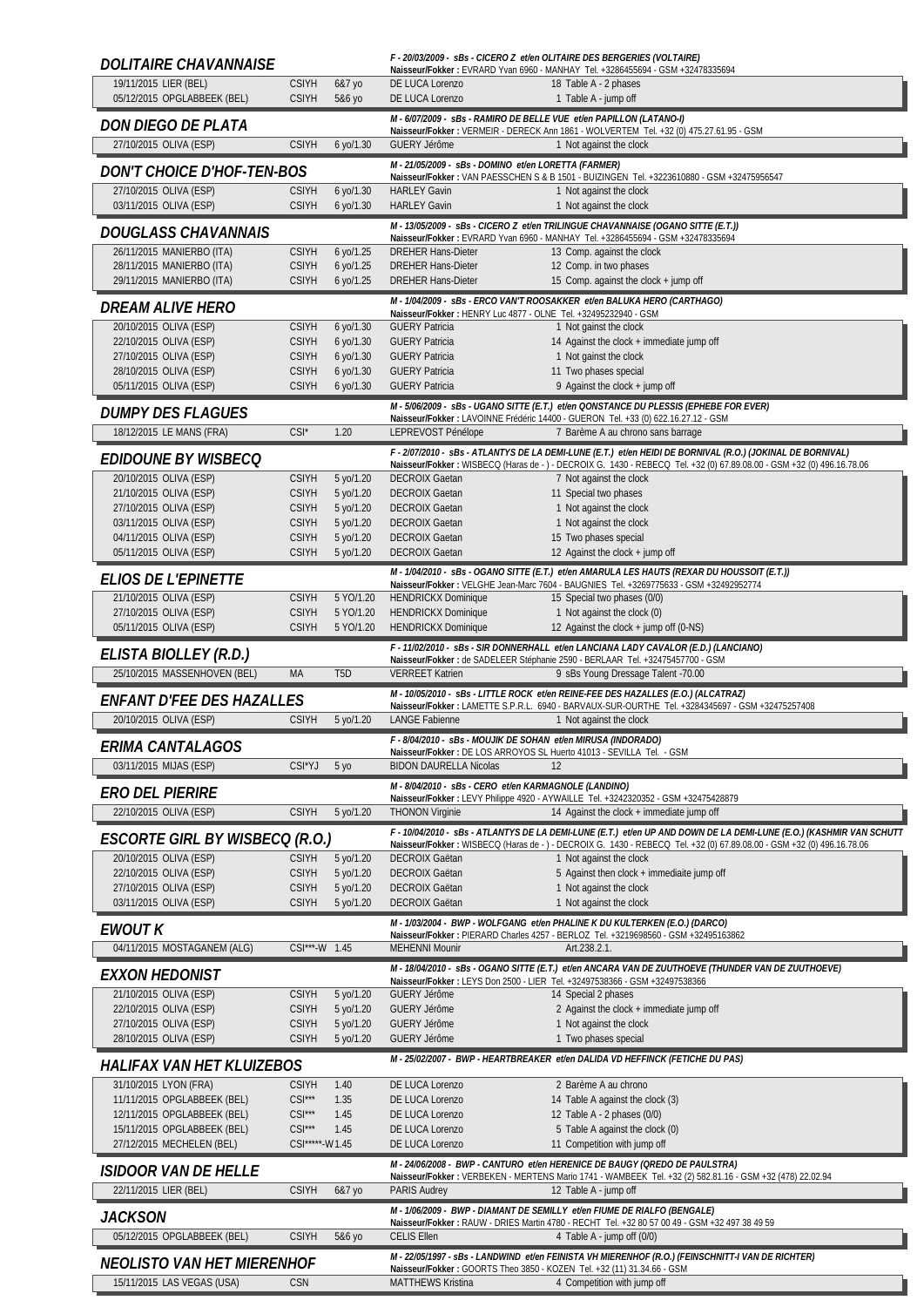| PALOUBET DU CHATEAU                                           |                                  |                    |                                                                                               | M - 25/07/1999 - sBs - BALOUBET DU ROUET et/en KATIA DU CHATEAU (EZOLIET)<br>Naisseur/Fokker: DECROLY Julien 7090 - PETIT-ROEULX-LEZ-BRAINE Tel. +32479239244 - GSM +32479239244                    |
|---------------------------------------------------------------|----------------------------------|--------------------|-----------------------------------------------------------------------------------------------|-----------------------------------------------------------------------------------------------------------------------------------------------------------------------------------------------------|
| 07/11/2015 LIEGE (BEL)                                        | $CSI^*$                          | 1.25               | VIGNERON Sébastien                                                                            |                                                                                                                                                                                                     |
| 08/11/2015 LIEGE (BEL)<br>19/11/2015 STRAZEELE (FRA)          | $CSI^*$<br>$CSI^{\star\star}$    | 1.35<br>1.40       | VIGNERON Sébastien<br>VIGNERON Sébastien                                                      | 14 Grand Prix<br>1 Une manche barème A temps différé                                                                                                                                                |
|                                                               |                                  |                    |                                                                                               | M - 12/05/1999 - sBs - CEVIN et/en INES DE FRANCESSE (R.O.) (SIPRANO)                                                                                                                               |
| <b>PASTEL DE FRANCESSE</b><br>12/11/2015 DOHA (QAT)           | $CSI**$                          | 1.20/25            | AL AZBA Khejaim Rashid                                                                        | Naisseur/Fokker: DUFEY Henri 5360 - NATOYE Tel. +32 (83) 21.44.01 - GSM +32 (477) 30.21.25<br>7 Competition against the clock                                                                       |
|                                                               |                                  |                    |                                                                                               | M - 14/04/1999 - sBs - QUARNAK DE LONGPRE et/en JESSY (MAJOR DE LA COUR)                                                                                                                            |
| <i>PAX DE LONGPRE</i><br>07/11/2015 LIEGE (BEL)               | $CSI^*$                          |                    |                                                                                               | Naisseur/Fokker: JADERBERG Leif 1978 - LENS Tel. +32 (10) 88.86.80 - GSM +41 (0) 274.83.83.83                                                                                                       |
| 19/11/2015 STRAZEELE (FRA)                                    | $CSI^*$                          | 1.25<br>1.20       | DE VUYST Angélique<br>VIGNERON Sébastien                                                      | 4 Une manche barème A au chronomètre sans barrage                                                                                                                                                   |
| 20/11/2015 STRAZEELE (FRA)                                    | $CSI^*$                          | 1.20               | VIGNERON Sébastien                                                                            | 5 Une manche barème A au chronomètre sans barrage                                                                                                                                                   |
| 21/11/2015 STRAZEELE (FRA)                                    | $CSI^*$                          | 1.20               | VIGNERON Sébastien                                                                            | 2 Une manche barème A temps différé<br>M - 21/05/1999 - sBs - KANNAN et/en MYRTILLE DES HAYETTES (R.O.) (ELTON)                                                                                     |
| PREVERT VAN SINT-MAARTEN                                      |                                  |                    |                                                                                               | Naisseur/Fokker: BRUYNINX Guido 3512 - STEVOORT (HASSELT) Tel. +32 (0) 11.31.20.15 - GSM +32 (0) 475.27.84.18                                                                                       |
| 15/10/2015 CHEVENEZ (SUI)                                     | $CSI^*$                          | 1.40               | <b>FABRE DELBOS Frédérique</b>                                                                | 10 Table A 2 phases                                                                                                                                                                                 |
| <i>OODY DE SAINT-AUBERT</i>                                   |                                  |                    |                                                                                               | M - 21/04/2004 - SF - FIDJI DU FLEURY et/en OMAHA DE SAINT-AUBERT (R.O.) (DAMOISEAU D'OR)                                                                                                           |
| 22/10/2015 SAINT LO (FRA)<br>20/11/2015 STRAZEELE (FRA)       | $CSI***$<br>$CSI**$              | 1.35<br>1.35       | <b>BREUL Robert</b><br><b>BREUL Robert</b>                                                    | 2 Barème A au chrono sans barrage<br>4 Une manche barème A au chronomètre sans barrage (0)                                                                                                          |
|                                                               |                                  |                    |                                                                                               | F - 30/04/2000 - sBs - TOULON et/en ULENE VAN HET LINDENHOF (CAPITAL)                                                                                                                               |
| QUADRA-L (E.O.)<br>09/10/2015 RIESENBECK (GER)                | $CSI**$                          | 1.40               | <b>REID Chloe</b>                                                                             | Naisseur/Fokker: LENAERTS Louis 9130 - KIELDRECHT Tel. +32 37.73.43.49 - GSM +32 475 32 90 21<br>1 2-phasen-Springprüfung                                                                           |
|                                                               |                                  |                    | M - 9/05/2000 - sBs - DARCO et/en MELPOMENE (SKIPPY-II)                                       |                                                                                                                                                                                                     |
| <i><b>QUARCO DE KERAMBARS</b></i><br>11/12/2015 LE MANS (FRA) | $CSI**$                          | 1.40               | <b>GAGLIANI Carine</b>                                                                        | Naisseur/Fokker: GAGLIANI - ANSIAUX Suzanne 1300 - LIMAL Tel. +32 (2) 374.19.03 - GSM +32 (473) 97.30.08<br>12 Barème A auj chrono sans barrage                                                     |
|                                                               |                                  |                    | M - 18/07/2000 - sBs - DARCO et/en LAYLA (R.O.) (ZEOLIET)                                     |                                                                                                                                                                                                     |
| <i>QUERCUS VAN GENERHESE</i>                                  |                                  |                    |                                                                                               | Naisseur/Fokker: TIMMERMANS Piet 3945 - HAM Tel. +32 (0) 11.40.39.33 - GSM +32 (0) 477.21.53.58                                                                                                     |
| 12/11/2015 TORONTO (CAN)<br>13/11/2015 TORONTO (CAN)          | <b>CSN</b><br><b>CSN</b>         | 1.40/50<br>1.40/60 | STEFFENS Jacqueline<br>STEFFENS Jacqueline                                                    | 14 Canadian Show Jumping Championship - round 1 - Table C<br>12 Canadian Show Jumping Championship - round 2 - over two rounds                                                                      |
| <i><b>QUIDAM VAN DE KAPEL</b></i>                             |                                  |                    |                                                                                               | M - 27/04/2000 - sBs - HAPPY WIND D'HOF TEN BOS et/en HANSJE P (R.O.) (NIMMERDOR)                                                                                                                   |
| 07/11/2015 THERMAL (USA)                                      | CSNJ                             | 1.20               | <b>DENHAM Sydney</b>                                                                          | Naisseur/Fokker: SOCQUET Robert 2920 - KALMTHOUT Tel. +3236660961 - GSM                                                                                                                             |
| 08/11/2015 THERMAL (USA)                                      | CSNJ                             | 1.20               | <b>DENHAM Sydney</b>                                                                          |                                                                                                                                                                                                     |
| 15/11/2015 LAS VEGAS (USA)                                    | <b>CSN</b>                       |                    | <b>DENHAM Sydney</b>                                                                          | 1 \$5,000 Children's Jumper Classic NAL FINALS - competition with jump off                                                                                                                          |
| RACKEL CHAVANNAISE (E.O.)                                     |                                  |                    |                                                                                               | F - 14/04/2001 - sBs - VOLTAIRE et/en NACKEL DE LA TOURETTE (R.O.) (PAPILLON ROUGE)<br>Naisseur/Fokker: EVRARD Yvan 6960 - MANHAY Tel. +3286455694 - GSM +32478335694                               |
| 02/10/2015 VILAMOURA (POR)<br>31/10/2015 MIJAS (ESP)          | $CSI***$<br>$CSI^{\star\star}$   | 1.45<br>1.40       | <b>ANON SUAREZ Manuel</b><br>ANON SUAREZ Manuel                                               | 18 Table A against the clock<br>8                                                                                                                                                                   |
| 13/12/2015 LA CORUNA (ESP)                                    | $CSI***$                         | 1.50               | <b>ANON SUAREZ Manuel</b>                                                                     | 12 Competition with winning round                                                                                                                                                                   |
|                                                               |                                  |                    |                                                                                               |                                                                                                                                                                                                     |
| RADCLIFFE DE LA CAUSERIE (E.O.)                               |                                  |                    |                                                                                               | F - 13/04/2001 - sBs - KASHMIR VAN SCHUTTERSHOF et/en GIVA DE SAINT-AUBERT (TECK DE LA SELUNE)<br>Naisseur/Fokker: FORGE Daniel 7110 - BOUSSOIT Tel. +32 (0) 64.67.50.42 - GSM +32 (0) 498.87.54.31 |
| 03/10/2015 STRAZEELE (FRA)                                    | $CSI**$                          | 1.40               | <b>WILLAUMEZ Luc</b>                                                                          | 7 Une manche barème A au chronomètre sans barrage                                                                                                                                                   |
| 04/10/2015 STRAZEELE (FRA)<br>23/10/2015 STRAZEELE (FRA)      | $CSI**$<br>$CSI**$               | 1.45<br>1.40       | <b>WILLAUMEZ Luc</b><br><b>WILLAUMEZ Luc</b>                                                  | 15 Grand Prix - Une manche barème A au chronomètre avec barrage au chronomètre<br>8 Une manche barème A temps différé                                                                               |
| 24/10/2015 STRAZEELE (FRA)                                    | $CSI**$                          | 1.40               | <b>WILLAUMEZ Luc</b>                                                                          | 6 Une manche barème A au chronomètre sans barrage                                                                                                                                                   |
| 22/11/2015 STRAZEELE (FRA)                                    | $CSI^{\star\star}$               | 1.45               | <b>WILLAUMEZ Luc</b>                                                                          | 9 Grand Prix - Une manche barème A au chronomètre avec barrage au chronomètre                                                                                                                       |
| RADIEUSE DE SAINTE-HERMELLE (E.O.)                            |                                  |                    |                                                                                               | F - 29/04/2001 - sBs - GLANEUR et/en LARA DE SAINTE-HERMELLE (R.O.) (ATILAS D'AUTAN)<br>Naisseur/Fokker: SAINTE-HERMELLE (Elevage de -) 6181 - GOUY-LEZ-PIETON Tel. +3264520180 - GSM +32477364178  |
| 03/10/2015 VILAMOURA (POR)<br>19/12/2015 ALFEIZERAO (POR)     | $CSI***$<br>$CSI**$              | 1.40<br>1.40       | DINIZ ROCHA Raphael<br>CRUZ ROCHA Raphael                                                     | 11 Table A against the clock with jump off<br>4 Table A against the clock                                                                                                                           |
|                                                               |                                  |                    |                                                                                               | F - 6/04/2001 - sBs - OHIO VAN DE PADENBORRE et/en JESSY UTOPIA (DARCO)                                                                                                                             |
| RALPHY UTOPIA DE RANSBECK (E.O.)<br>03/10/2015 TETOUAN (MAR)  | CSI***-W 1.45                    |                    | VAN PAESSCHEN Constant                                                                        | Naisseur/Fokker: MONFORT Jill 1652 - ALSEMBERG Tel. - GSM +32477235539<br>2 Temps différé                                                                                                           |
| 10/10/2015 RABAT (MAR)                                        | CSI***-W 1.45                    |                    | VAN PAESSCHEN Constant                                                                        | 7 Temps différé                                                                                                                                                                                     |
| 17/10/2015 EL JADIDA (MAR)                                    | CSI***-W 1.45                    |                    | VAN PAESSCHEN Constant                                                                        | 2 Barème A two phases                                                                                                                                                                               |
| 30/10/2015 OLIVA (ESP)<br>08/11/2015 OLIVA (ESP)              | $CSI**$<br>$CSI^{\star\star}$    | 1.45<br>1.45       | VAN PAESSCHEN Constant<br>VAN PAESSCHEN Constant                                              | 9 Two phases against the clock<br>3 Against the clock + jump off                                                                                                                                    |
| <i>RAMBO DU FAURIEU</i>                                       |                                  |                    |                                                                                               | M - 20/05/2001 - sBs - KARIOKA DEL FOLLEE et/en ISIANE DE STE-MARGUERITE (HEROS DE LA COUR)                                                                                                         |
| 16/12/2015 ROOSENDAAL (NED)                                   | $CSI^*$                          | 1.20               | CASAIS ALONSO Vanessa                                                                         | Naisseur/Fokker: LECLERCQ Serge 7062 - NAAST Tel. +3267336359 - GSM +32476680518<br>6 Two phases                                                                                                    |
| <i>RAMIRO DE BELLE VUE</i>                                    |                                  |                    |                                                                                               | M - 15/05/2001 - sBs - MOZART DES HAYETTES et/en MELODIE DE BELLE VUE (R.O.) (CAPRICIEUX DES SIX CENSES)                                                                                            |
| 16/10/2015 OSLO (NOR)                                         | CSI*****-W1.40                   |                    | MENDOZA Jessica                                                                               | Naisseur/Fokker: BODART Albert 5580 - WAVREILLE Tel. +384214417 - GSM +32499271040<br>3 Competition in two phases                                                                                   |
| 17/10/2015 OSLO (NOR)                                         | CSI*****-W1.40                   |                    | MENDOZA Jessica<br>MENDOZA Jessica                                                            | 5 Competition against the clock                                                                                                                                                                     |
| 24/10/2015 HELSINKI (FIN)<br>25/10/2015 HELSINKI (FIN)        | CSI*****-W1.40<br>CSI*****-W1.45 |                    | MENDOZA Jessica                                                                               | 7 Top score with joker<br>14 Competition against the clock                                                                                                                                          |
| 04/12/2015 PARIS (FRA)                                        | CSI***** 1.45                    |                    | MENDOZA Jessica                                                                               | 2 Speed & handiness                                                                                                                                                                                 |
| RANJA DU BOULY                                                |                                  |                    | F - 23/06/2001 - sBs - GALOUBET A et/en DESIREE (SEBASTIAAN)                                  | Naisseur/Fokker: PIERARD Shirley 6200 - CHATELET Tel. +32 (0) 71.38.29.75 - GSM +32 (0) 475.96.98.05                                                                                                |
| 02/10/2015 STRAZEELE (FRA)                                    | $CSI^{\star\star}$               | 1.25               | <b>PIERARD Shirley</b>                                                                        | 3 Une manche barème A temps différé                                                                                                                                                                 |
| 03/10/2015 STRAZEELE (FRA)<br>19/11/2015 STRAZEELE (FRA)      | $CSI^{\star\star}$<br>$CSI^*$    | 1.25<br>1.20       | <b>PIERARD Shirley</b><br><b>PIERARD Shirley</b>                                              | 7 Une manche barème A au chronomètre sans barrage<br>6 Une manche barème A au chronomètre sans barrage                                                                                              |
| 21/11/2015 STRAZEELE (FRA)                                    | $CSI^*$                          | 1.20               | <b>PIERARD Shirley</b>                                                                        | 8 Une manche barème A temps différé                                                                                                                                                                 |
| RANNAN DES VERGERS (E.T.)                                     |                                  |                    | M - 18/04/2001 - sBs - KANNAN et/en TOP LADY (TAIPAN xx)                                      | Naisseur/Fokker: VAN DER STRATEN Cindy 4520 - BAS-OHA Tel. +3285240827 - GSM +32475413967                                                                                                           |
| 19/12/2015 ALFEIZERAO (POR)                                   | $CSI**$                          | 1.35               | <b>GUINATO NETO Fernando</b>                                                                  | 10 Table A against the clock with jump off                                                                                                                                                          |
| 20/12/2015 ALFEIZERAO (POR)                                   | $CSI^{\star\star}$               | 1.30               | <b>GUINATO NETO Fernando</b><br>M - 8/06/2001 - sBs - PREMIUM DE LAUBRY et/en FLEUR (ECOLOOG) | 8 Table A against the clock                                                                                                                                                                         |
| <b>REMIUM HERO</b><br>29/10/2015 HELSINGBORG (SWE)            | $CSI**$                          | 1.40               | NORSTRÖM ROTH Oda                                                                             | Naisseur/Fokker: ROEX Jos 3670 - MEEUWEN-GRUITRODE Tel. +32 (0) 89.86.83.84 - GSM +32 (0) 497.81.32.12<br>19 Two phases                                                                             |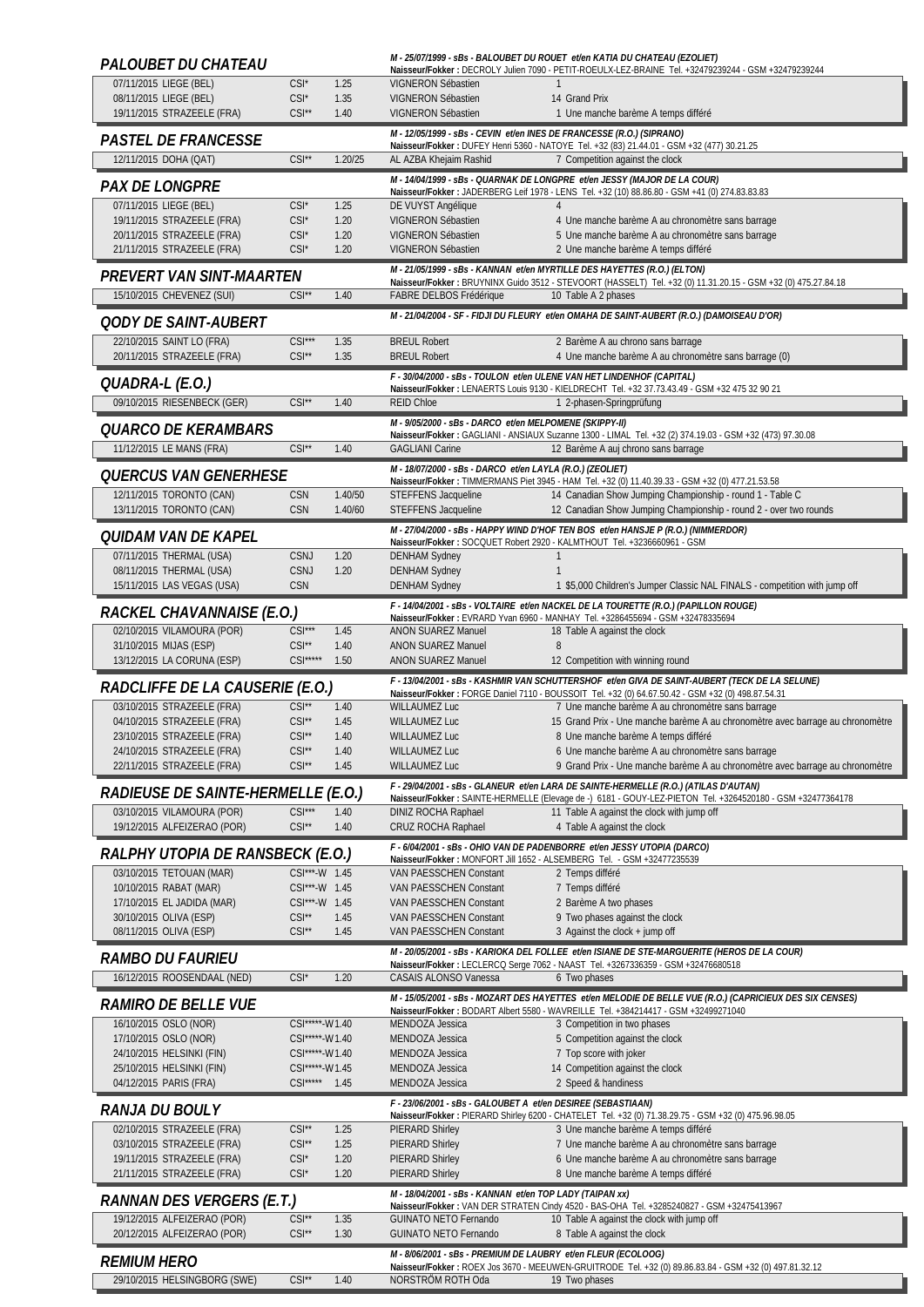| <i>REVEUR DE HURTEBISE</i>                               |                                               |                                                       | M - 10/06/2001 - sBs - KASHMIR VAN SCHUTTERSHOF et/en LAIKA DU RADOUX (R.D.) (CAPRICIEUX DES SIX CENSES)<br>Naisseur/Fokker: SIRAUX Séverine 7060 - SOIGNIES Tel. +3267332592 - GSM +32478982176      |
|----------------------------------------------------------|-----------------------------------------------|-------------------------------------------------------|-------------------------------------------------------------------------------------------------------------------------------------------------------------------------------------------------------|
| 16/10/2015 OSLO (NOR)                                    | CSI*****-W1.40                                | <b>STAUT Kevin</b>                                    | 20 Competition in two phases                                                                                                                                                                          |
| 18/10/2015 OSLO (NOR)                                    | CSI*****-W1.40/60                             | <b>STAUT Kevin</b>                                    | 5 Competition with jump off                                                                                                                                                                           |
| 30/10/2015 LYON (FRA)<br>22/11/2015 STUTTGART (GER)      | CSI*****-W1.50/60<br>CSI*****-W1.60           | <b>STAUT Kevin</b><br><b>STAUT Kevin</b>              | 4 Barème A avec barrage<br>10 Longines World Cup Grand Prix - Art.238.2.2.                                                                                                                            |
| 17/12/2015 LONDON (GBR)                                  | CSI***** 1.40                                 | <b>STAUT Kevin</b>                                    | 1 Competition in two phases                                                                                                                                                                           |
| REXAR DU HOUSSOIT (E.T.)                                 |                                               |                                                       | M - 8/04/2001 - sBs - KSAR-SITTE et/en MIC MAC DU DIEU DEMON (E.O.) (HEARTBREAKER)                                                                                                                    |
| 15/10/2015 DEL MAR (USA)                                 | CSI****-W 1.40                                | <b>KAYNE</b> Saree                                    | Naisseur/Fokker: HORSE OF BELGIUM 7904 - PIPAIX Tel. +3269663314 - GSM +32477374338<br>1 Competition with immediate jump off                                                                          |
| 18/10/2015 DEL MAR (USA)                                 | CSI****-W 1.40                                | <b>KAYNE</b> Saree                                    | 2 Competition with jump off                                                                                                                                                                           |
| 31/10/2015 THERMAL (USA)                                 | <b>CSN</b><br>1.40                            | <b>KAYNE</b> Saree                                    | $\overline{2}$                                                                                                                                                                                        |
| RIOSO VAN DE KAPEL (E.O.)                                |                                               |                                                       | F - 17/06/2001 - sBs - IDEM d'AZUR et/en LALANDA (R.O.) (GLENNRIDGE)<br>Naisseur/Fokker: SOCQUET Robert 2920 - KALMTHOUT Tel. +3236660961 - GSM                                                       |
| 02/10/2015 TETOUAN (MAR)                                 | CSI***-W 1.35                                 | VAN PAESSCHEN Constant                                | 1 A chrono                                                                                                                                                                                            |
| 03/10/2015 TETOUAN (MAR)                                 | CSI***-W 1.35                                 | VAN PAESSCHEN Constant                                | 1 Difficultés progressives                                                                                                                                                                            |
| 11/10/2015 RABAT (MAR)<br>18/10/2015 EL JADIDA (MAR)     | CSI***-W 1.45<br>$CSI***$ -W                  | VAN PAESSCHEN Constant<br>VAN PAESSCHEN Constant      | 6 Barème A chrono<br>9 Barème A chrono avec barrage                                                                                                                                                   |
|                                                          |                                               |                                                       | M - 9/04/2001 - sBs - ARTOS et/en PITCHOUNETTE DU BOSQUETIAU (ELEGANT DE L'ILE)                                                                                                                       |
| <i>ROTCHILD DU BOSOUETIAU</i>                            |                                               |                                                       | Naisseur/Fokker: PAGNIEAU Bernard 7062 - NAAST Tel. +32 (0) 67.33.20.10 - GSM +32 (0) 494.98.03.89                                                                                                    |
| 06/11/2015 THERMAL (USA)                                 | $CSI***$                                      | <b>WARD McLain</b>                                    | $\mathbf{1}$                                                                                                                                                                                          |
| <b>ROXANE DES HAYETTES (E.O.)</b>                        |                                               |                                                       | F - 14/02/2001 - sBs - MOZART DES HAYETTES et/en ISAURA DES HAYETTES (BANBOULA DU THOT)<br>Naisseur/Fokker: HAYETTES (Haras des -) 08600 - GIVET Tel. +33 (0) 607.44.37.49 - GSM +32 (0) 473.23.16.44 |
| 11/10/2015 CAGNES SUR MER (FRA)                          | $CSI^*$<br>1.45                               | <b>HORIOT Jean-Baptiste</b>                           | 14 Grand Prix - Comp. against the clock + jump off                                                                                                                                                    |
| <i>ROXANNE-M.L.</i>                                      |                                               | F - 18/05/2001 - sBs - CHATMAN et/en VEGA (DARCO)     | Naisseur/Fokker: MOERENHOUT Luc 1850 - GRIMBERGEN Tel. +32 (0) 22.69.74.56 - GSM +32 (0) 478.27.98.24                                                                                                 |
| 23/10/2015 OLIVA (ESP)                                   | $CSI**$<br>1.25                               | <b>TALBOT Annick</b>                                  | 4 Against the clock                                                                                                                                                                                   |
| 30/10/2015 OLIVA (ESP)                                   | $CSI**$<br>1.25                               | <b>TALBOT Annick</b>                                  | 3 Against the clock                                                                                                                                                                                   |
| 31/10/2015 OLIVA (ESP)<br>01/11/2015 OLIVA (ESP)         | $CSI**$<br>1.25<br>$CSI**$<br>1.25            | <b>TALBOT Annick</b><br><b>TALBOT Annick</b>          | 4 Against the clock + jump off<br>2 Two phases against the clock                                                                                                                                      |
|                                                          |                                               |                                                       | F - 23/04/2001 - sBs - KASHMIR VAN SCHUTTERSHOF et/en FILISTRA (FIRST CLASS)                                                                                                                          |
| ROXETTE DE L'OBSTINATION (E.O.)                          |                                               |                                                       | Naisseur/Fokker: THIRY José 1541 - SINT-PIETERS-KAPELLE (BT.) Tel. +32 (495) 52.94.97 - GSM                                                                                                           |
| 25/12/2015 DOHA (QAT)<br>26/12/2015 DOHA (QAT)           | CSI****-W 1.30/35<br>CSI****-W 1.30/35        | SHBBAB ALBAGAMI Nasser<br>SHBBAB ALBAGAMI Nasser      | 15 Two phases<br>13 Table A against the clock                                                                                                                                                         |
|                                                          |                                               |                                                       | M - 16/05/2002 - sBs - INDIAN GOLD VAN CASTERSHOEVE et/en ELOCIA (R.O.) (ZUIDHORN)                                                                                                                    |
| <i>SAM VAN GENERHEESE</i>                                |                                               |                                                       | Naisseur/Fokker: TIMMERMANS Piet 3945 - HAM Tel. +32 (0) 11.40.39.33 - GSM +32 (0) 477.21.53.58                                                                                                       |
| 22/10/2015 PORTO ALEGRE (BRA)                            | CSI****-W 1.35                                | DE LORE Anna Victoria                                 | 5 Table A                                                                                                                                                                                             |
| SANCTOS VAN HET GRAVENHOF                                |                                               |                                                       | M - 13/05/2002 - sBs - QUASIMODO VD MOLENDREEF et/en NASIA VAN HET GRAVENHOF (R.O.) (NABAB DE REVE)<br>Naisseur/Fokker: TAETS Willy 9971 - LEMBEKE Tel. +3293772512 - GSM                             |
| 11/12/2015 GENEVE (SUI)                                  | $CSI***$<br>1.60                              | <b>BRASH Scott</b>                                    | 6 Top 10 Final - Two rounds, 1st & 2nd round against the clock                                                                                                                                        |
| SANDOR DE LA POMME (E.T.)                                |                                               |                                                       | M - 13/04/2002 - sBs - VIGO D'ARSOUILLES et/en VODKA ORANGE DE MUZE (DARCO)<br>Naisseur/Fokker: POMME (HARAS DE LA -) 14590 - LE PIN Tel. +33 (0) 231.63.95.10 - GSM                                  |
| 02/10/2015 LOS ANGELES (USA)                             | $CSI***$<br>1.30                              | <b>JOBS Eve</b>                                       | 1 L.A. Masters - competition against the clock                                                                                                                                                        |
| 19/10/2015 LEXINGTON (USA)<br>28/10/2015 LEXINGTON (USA) | CSI****-W<br>CSI****-W 1.40                   | <b>JOBS Eve</b><br><b>JOBS Eve</b>                    | 7 Competition time first round<br>7 Competition with jump off                                                                                                                                         |
|                                                          |                                               |                                                       | F - 1/05/2002 - sBs - MASTER VAN DE HELLE et/en JOSSY VAN HET BOS (OBELISQUE NORMAND)                                                                                                                 |
| SANTANA DU BOIS DE MARTIMONT                             |                                               |                                                       | /23.93.27 Naisseur/Fokker : COLLINES (HARAS DES -) 7900 - GRANDMETZ Tel. +32 (69) 66.26.13 - GSM +32                                                                                                  |
| 23/10/2015 STRAZEELE (FRA)<br>24/10/2015 STRAZEELE (FRA) | $CSI^*$<br>1.20<br>$CSI^*$<br>1.20            | <b>ARBON Clémentine</b><br><b>ARBON Clémentine</b>    | 1 Une manche barème A au chronomètre sans barrage<br>1 Une manche barème A temps différé                                                                                                              |
|                                                          |                                               |                                                       | F - 29/05/2002 - sBs - DARCO et/en HOREADE D'ALEX (R.O.) (MAJOR DE LA COUR)                                                                                                                           |
| SEMIRA DE SAULIEU (E.O.)                                 |                                               |                                                       | Naisseur/Fokker: COLLART Franz 5600 - PHILIPPEVILLE Tel. +3271666402 - GSM +32495535141                                                                                                               |
| 11/10/2015 DEL MAR (USA)<br>30/10/2015 THERMAL (USA)     | $CSI**$<br>1.40<br>CSN                        | <b>CLARKE Lane</b><br><b>CLARKE Lane</b>              | 6<br>4 \$30,000 Grand Prix                                                                                                                                                                            |
| 01/11/2015                                               |                                               | <b>CLARKE Lane</b>                                    | 9 \$50,000 Grand Prix                                                                                                                                                                                 |
| <i>SERENITY DU COIN (R.O.+)</i>                          |                                               |                                                       | F - 20/06/2002 - sBs - KASHMIR VAN SCHUTTERSHOF et/en HULANE MANCIAISE (THURIN)                                                                                                                       |
| 02/10/2015 OPGLABBEEK (BEL)                              | $CSI**$<br>1.20                               | <b>VOLO Cédric</b>                                    | Naisseur/Fokker: COIN (Haras du -) 4400 - FLEMALLE Tel. - GSM +32495772025<br>4 Table A against the clock                                                                                             |
| 03/10/2015 OPGLABBEEK (BEL)                              | $CSI**$<br>1.20                               | VOLO Cédric                                           | 1 Table A - 2 phases                                                                                                                                                                                  |
| <b>SETHI DE LAUBERT</b>                                  |                                               |                                                       | M - 14/04/2002 - sBs - LANDJUWEEL SAINT-HUBERT et/en NEROLI DE LAUBERT (JOLY ST.HUBERT)                                                                                                               |
| 17/10/2015 CHEVENEZ (SUI)                                | $CSI**$<br>1.40                               | <b>GRIMM Roland</b>                                   | Naisseur/Fokker: BERTRAND Alain 7031 - VILLERS-SAINT-GHISLAIN Tel. +3265871978 - GSM<br>6 Table A against the clock with one jump off against the clock                                               |
| 31/10/2015 BOLL (GER)                                    | $CSI**$<br>1.45                               | <b>GRIMM Roland</b>                                   | 3 Art.238.2.2.                                                                                                                                                                                        |
| SHAIA DE MACHECO (E.O.)                                  |                                               |                                                       | F - 29/06/2002 - sBs - KANNAN et/en DIAMOND D'ESCERTI (R.O.) (RIVAGE DU PONCEL)                                                                                                                       |
| 11/11/2015 TORONTO (CAN)                                 | <b>CSN</b><br>1.45                            | <b>PEGG Sam</b>                                       | Naisseur/Fokker: MATHY & MACHECO sprl 1390 - GREZ-DOICEAU Tel. +32 (494) 62.63.73 - GSM<br>11                                                                                                         |
|                                                          |                                               |                                                       | F - 18/06/2002 - sBs - KASHMIR VAN SCHUTTERSHOF et/en CHIMENE D'AVRIL (ALME)                                                                                                                          |
| SIMBA D'HOOGPOORT (E.O.)<br>18/10/2015 LE MANS (FRA)     | $CSI^*$<br>1.40                               | <b>GASTALDI Charlotte</b>                             | Naisseur/Fokker: DALLE Patrick 1730 - ASSE Tel. +3224528390 - GSM +32475944135<br>10 Grand Prix - Barème A au chrono avec barrage                                                                     |
|                                                          |                                               |                                                       | M - 29/04/2002 - sBs - OGANO SITTE (E.T.) et/en LADY CALVARO (CALVARO)                                                                                                                                |
| SISLEY DE LA TOUR VIDAL                                  |                                               |                                                       | Naisseur/Fokker: BOURDY - DUBOIS Jean-Louis 03200 - VICHY Tel. +33 (0) 470.31.78.39 - GSM +33 (0) 608.55.22.93                                                                                        |
| 19/12/2015 LE MANS (FRA)<br>20/12/2015 LE MANS (FRA)     | $CSI^{\star\star}$<br>1.45<br>$CSI^*$<br>1.45 | PIROT Jean-Charles<br>PIROT Jean-Charles              | 11 Barème A au chrono sans barrage<br>6 Grand Prix - Barème A au chrono avec barrage                                                                                                                  |
|                                                          |                                               |                                                       | F - 26/04/2002 - sBs - NABAB DE REVE et/en ELITE DE BETTEGNEY (TRESOR DE CHEUX)                                                                                                                       |
| <b>SISSI DE LA HAMENTE</b>                               |                                               |                                                       |                                                                                                                                                                                                       |
|                                                          |                                               |                                                       | Naisseur/Fokker: WERA Emmanuel 4537 - VERLAINE Tel. +3242595466 - GSM +32479450089                                                                                                                    |
| 05/12/2015 OPGLABBEEK (BEL)                              | $CSI**$<br>1.30                               | <b>MENDES Antonio</b>                                 | 2 Table A - 2 phases                                                                                                                                                                                  |
| SISTER VAN DE WOLVENDRIES (E.O.)                         |                                               | F - 2/07/2002 - sBs - CONTRA-A et/en FANNIE (ETRETAT) | Naisseur/Fokker: VAN OBBERGEN - SCHELFOUT Yves 1500 - HALLE Tel. +32 (2) 361.06.91 - GSM +32 (475) 20.40.15                                                                                           |
| 29/10/2015 OPGLABBEEK (BEL)                              | $CSI**$<br>1.30                               | <b>TROIANI Tatiana</b>                                | 1 Table A                                                                                                                                                                                             |
| 30/10/2015 OPGLABBEEK (BEL)<br>05/11/2015 LIEGE (BEL)    | $CSI**$<br>1.30<br>$CSI^*$<br>1.25            | <b>TROIANI Tatiana</b><br><b>TROIANI Tatiana</b>      | 6 Table A - jump off<br>5                                                                                                                                                                             |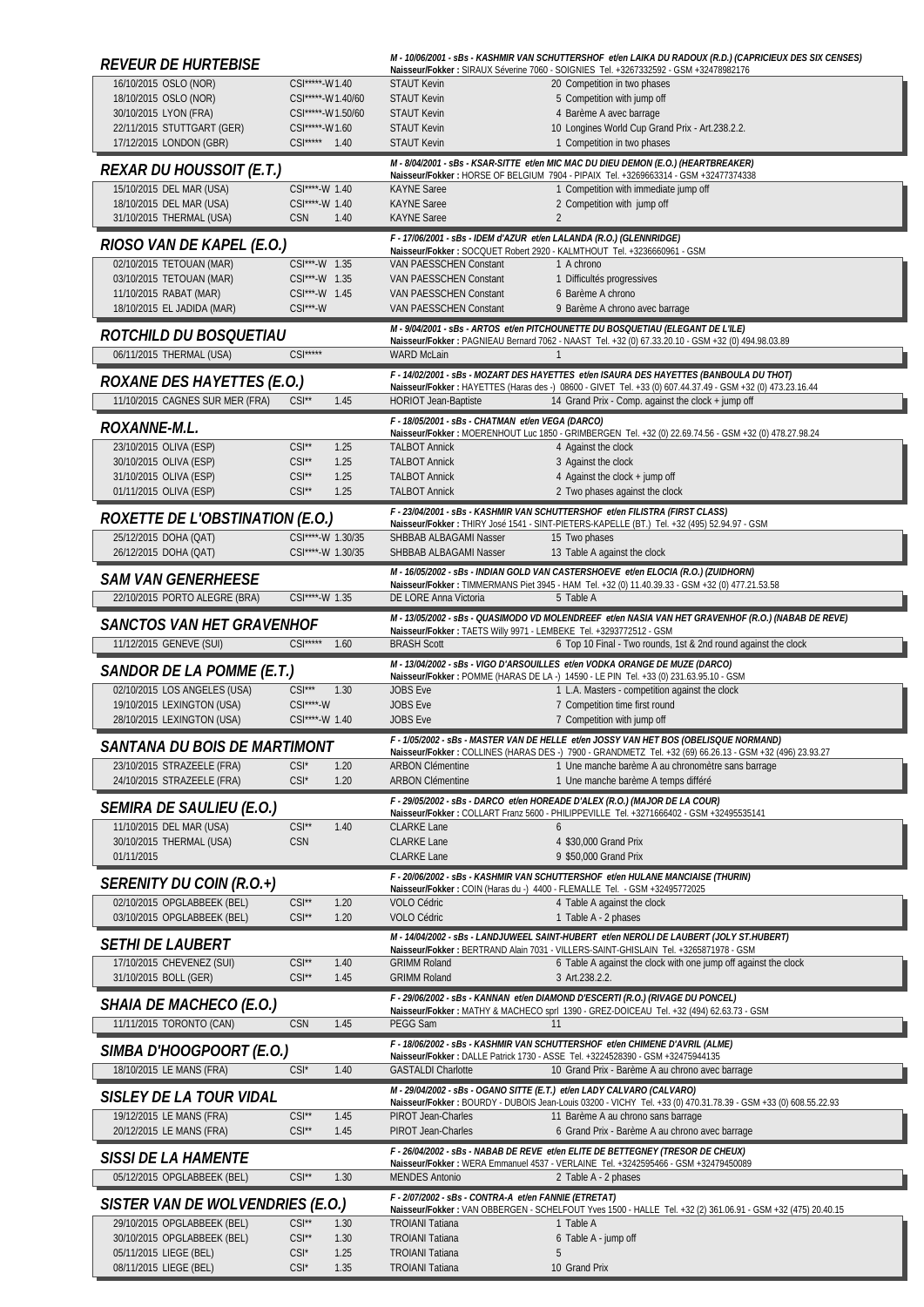| <i><b>S'OR DE LONGPRE</b></i>                              |                      |              |                                                                                                                                     | M - 19/05/2002 - sBs - QUICK STAR et/en MINE D'OR DE LONGPRE (TEXAS)<br>Naisseur/Fokker: LONGPRE (HARAS DE -) 1315 - INCOURT Tel. +32 (0) 10.88.94.25 - GSM +32 (0) 476.25.14.79                             |
|------------------------------------------------------------|----------------------|--------------|-------------------------------------------------------------------------------------------------------------------------------------|--------------------------------------------------------------------------------------------------------------------------------------------------------------------------------------------------------------|
| 10/10/2015 DUNKERQUE (FRA)<br>06/12/2015 OPGLABBEEK (BEL)  | $CSI^*$<br>$CSI**$   | 1.25<br>1.20 | DE BRAEKELEER Emy<br>DE BRAEKELEER Emy                                                                                              | 14<br>15 Table A - jump off                                                                                                                                                                                  |
| TAM TAM HERO                                               |                      |              | Naisseur/Fokker: HENRY Luc 4877 - OLNE Tel. +32495232940 - GSM                                                                      | M - 28/03/2003 - sBs - OGANO SITTE (E.T.) et/en JENNIFER VD CASTERSHOEVE (R.O.) (KEBAH xx)                                                                                                                   |
| 16/10/2015 TRYON (USA)                                     | $CSI***$             | 1.30         | KLINGENSTEIN Anna-Rose                                                                                                              | $\mathfrak b$                                                                                                                                                                                                |
| 17/10/2015 TRYON (USA)                                     | $CSI***$             | 1.30         | KLINGENSTEIN Anna-Rose                                                                                                              | 5                                                                                                                                                                                                            |
| 22/10/2015 TRYON (USA)<br>23/10/2015 TRYON (USA)           | $CSI***$<br>$CSI***$ | 1.30<br>1.30 | KLINGENSTEIN Anna-Rose<br>KLINGENSTEIN Anna-Rose                                                                                    | $\mathbf{1}$<br>8                                                                                                                                                                                            |
| <i>TAMARIX-F.M.</i>                                        |                      |              | M - 26/04/2003 - sBs - KANNAN et/en NADIEN (CARITAS)                                                                                |                                                                                                                                                                                                              |
| 31/10/2015 OLIVA (ESP)                                     | $CSI^{\star\star}$   | 1.30         | <b>KAINICH Davide</b>                                                                                                               | Naisseur/Fokker: BAYARD 4920 - REMOUCHAMPS Tel. +3243608642 - GSM +32475414747<br>1 Two phases against the clock                                                                                             |
| 20/11/2015 VERMEZZO (ITA)                                  | $CSI***$             | 1.35         | <b>KAINICH Davide</b>                                                                                                               | 2 Competition in two phases                                                                                                                                                                                  |
| TARZAN DU VAL TIBERMONT                                    |                      |              |                                                                                                                                     | M - 20/05/2003 - sBs - KASHMIR VAN SCHUTTERSHOF et/en JERBELLE DU VAL TIBERMONT (R.O.) (FERVILLE)<br>Naisseur/Fokker: RASKIN Michel 4560 - CLAVIER Tel. +32 (0) 85.41.18.25 - GSM +32 (0) 474.24.23.30       |
| 12/12/2015 LA CORUNA (ESP)<br>12/12/2015 LA CORUNA (ESP)   | $CSI**$<br>$CSI**$   | 1.40<br>1.30 | ARDURA PEREZ Leopoldo<br>ARDURA PEREZ Leopoldo                                                                                      | 15 Competition against the clock<br>6 Competition in two phases                                                                                                                                              |
| TEDDY DU BOSQUETIAU                                        |                      |              |                                                                                                                                     | M - 27/04/2003 - sBs - OGANO SITTE (E.T.) et/en JEZABELLE DU BOSQUETIAU (R.O.) (ALBION DU CHENE BRULE)<br>Naisseur/Fokker: PAGNIEAU Bernard 7062 - NAAST Tel. +32 (0) 67.33.20.10 - GSM +32 (0) 494.98.03.89 |
| 10/11/2015 TORONTO (CAN)                                   | CSI****-W 1.50       |              | MILLAR Ian                                                                                                                          | 15 Competition against the clock                                                                                                                                                                             |
| 12/11/2015 TORONTO (CAN)                                   | <b>CSN</b>           | 1.40/50      | MILLAR lan                                                                                                                          | 6 Canadian Show Jumping championship - round 1 - Table C                                                                                                                                                     |
| 14/11/2015 TORONTO (CAN)                                   | CSI****-W 1.50       |              | MILLAR Ian                                                                                                                          | 14 Competition against the clock                                                                                                                                                                             |
| THORGAL DE BORNIVAL                                        |                      |              |                                                                                                                                     | M - 21/03/2003 - sBs - CARRE D'AS Z et/en PRINTANIERE DE BORNIVAL (KSAR-SITTE)<br>Naisseur/Fokker: STALPAERT Léon 1404 - BORNIVAL (NIVELLES) Tel. +32 (67) 21.22.34 - GSM +32 (475) 83.69.10                 |
| 02/10/2015 BARBIZON (FRA)                                  | $CSI**$              | 1.45         | VALLADOLID Inez                                                                                                                     | 4 Epreuve spéciale                                                                                                                                                                                           |
| TI AMO (E.O.)                                              |                      |              |                                                                                                                                     | F - 10/05/2003 - sBs - PARCO et/en NATACHA VAN DE HELLE (ESPRIT DE CONQUETE)                                                                                                                                 |
| 27/11/2015 NEEROETEREN (BEL)                               | $CSI**$              | 1.40         | <b>HORNESCH Guido</b>                                                                                                               | Naisseur/Fokker: BROSENS Natacha 2910 - ESSEN Tel. +32 (3) 667.35.94 - GSM                                                                                                                                   |
| 29/11/2015 NEEROETEREN (BEL)                               | $CSI^{\star\star}$   | 1.45         | <b>HORNESCH Guido</b>                                                                                                               | $\overline{4}$                                                                                                                                                                                               |
| <b>TIMBLE DES CINQ CHENES</b>                              |                      |              |                                                                                                                                     | M - 27/03/2003 - sBs - KANNAN et/en MAUVE DES CINQ CHENES (R.O.) (FIDJI DU FLEURY)<br>Naisseur/Fokker: SERIDEM 7904 - WILLAUPUIS Tel. +3269666028 - GSM +32477628770                                         |
| 03/10/2015 WIERNER-NEUSTADT (AUT) CSI**                    |                      | 1.40         | KAINZ Sacha                                                                                                                         | 14 Art. 238.2.1.                                                                                                                                                                                             |
| 04/10/2015 WIERNER-NEUSTADT (AUT) CSI**                    |                      | 1.45         | <b>KAINZ Sacha</b>                                                                                                                  | 13 Art.273.3.3.1.                                                                                                                                                                                            |
| TINKY VAN DE CASTERHOEVE                                   |                      |              |                                                                                                                                     | M - 1/07/2003 - sBs - OGANO SITTE (E.T.) et/en PING-PONG VAN DE CASTERHOEVE (NABAB DE REVE)<br>Naisseur/Fokker: CASTERSHOEVE (Stoeterij -) 3665 - AS Tel. +3289657442 - GSM +32475239847                     |
| 01/11/2015 MIJAS (ESP)                                     | $CSI**$              | 1.30         | <b>TORDJMANN Estelle</b>                                                                                                            | $\overline{7}$                                                                                                                                                                                               |
| 06/11/2015 MIJAS (ESP)                                     | $CSI**$              | 1.30         | <b>TORDJMANN Estelle</b>                                                                                                            | $\overline{7}$                                                                                                                                                                                               |
| 13/11/2015 MIJAS (ESP)                                     | $CSI**$              | 1.30         | <b>TORDJMANN Estelle</b>                                                                                                            | 10                                                                                                                                                                                                           |
| <i><b>TITANIC DES BRUYERES</b></i>                         |                      |              |                                                                                                                                     | M - 13/04/2003 - sBs - GRATULANT et/en APPALOUSE dite DANDY-GIRL (GEXICO)<br>Naisseur/Fokker: JANSSEN Pascal 4671 - BARCHON Tel. +32 (43) 87.62.46 - GSM +32 (495) 54.38.95                                  |
| 19/11/2015 STRAZEELE (FRA)                                 | $CSI^*$              | 1.20         | DONNAY Charlène                                                                                                                     | 17 Une manche barème A au chronomètre sans barrage                                                                                                                                                           |
| 20/11/2015 STRAZEELE (FRA)<br>21/11/2015 STRAZEELE (FRA)   | $CSI^*$<br>$CSI^*$   | 1.20<br>1.20 | DONNAY Charlène<br><b>DONNAY Charlène</b>                                                                                           | 6 Une manche barème A au chronomètre sans barrage<br>7 Une manche barème A temps différé                                                                                                                     |
|                                                            |                      |              |                                                                                                                                     | M - 5/07/2003 - sBs - OGANO SITTE (E.T.) et/en CITADINE DU CORTIL (ELEGANT DE L'ILE)                                                                                                                         |
| <b>TONIK HERO</b>                                          |                      |              | Naisseur/Fokker: HENRY Luc 4877 - OLNE Tel. +32495232940 - GSM                                                                      |                                                                                                                                                                                                              |
| 19/10/2015 LIER (BEL)                                      | $CSI**$              | 1.45/50      | <b>DEVOS Wouter</b>                                                                                                                 | 10 Grote Prijs - Table A - jump off                                                                                                                                                                          |
| 30/10/2015 OPGLABBEEK (BEL)<br>13/11/2015 OPGLABBEEK (BEL) | $CSI**$<br>$CSI***$  | 1.40<br>1.45 | <b>DEVOS Wouter</b><br><b>DEVOS Wouter</b>                                                                                          | 4 Table A against the clock<br>1 Table A against the clock                                                                                                                                                   |
| 04/12/2015 OPGLABBEEK (BEL)                                | $CSI**$              | 1.40         | <b>DEVOS Wouter</b>                                                                                                                 | 5 Table A against the clock                                                                                                                                                                                  |
| 13/12/2015 LIER (BEL)                                      | $CSI^{\star\star}$   | 1.45/50      | <b>DEVOS Wouter</b>                                                                                                                 | 9 Grote Prijs - Table A-jump off                                                                                                                                                                             |
| TOP HERO (E.T.)                                            |                      |              | M - 27/06/2003 - sBs - OGANO SITTE (E.T.) et/en DA SILVA (LIBERO)<br>Naisseur/Fokker: HENRY Luc 4877 - OLNE Tel. +32495232940 - GSM |                                                                                                                                                                                                              |
| 01/01/2016 LIVERPOOL (GBR)                                 | $CSI***$             |              | PALS Johnny                                                                                                                         | 7 Puissance                                                                                                                                                                                                  |
| Triomphe van Schuttershof                                  |                      |              |                                                                                                                                     | M-29/06/2003-sBs-OKLUND et/en PRISTINA VAN'T SCHUTTERSHOF (R.O.) (NABAB DE REVE)                                                                                                                             |
| 23/10/2015 SAN GIOVANNI IN M. (ITA)                        | $CSI**$              | 1.35         | SBARDELLA Davide                                                                                                                    | Naisseur/Fokker: VAN IMPE Willy 9550 - HERZELE Tel. +3253626153 - GSM +32477542651<br>10 Competition against the clock                                                                                       |
| 06/11/2015 VERONA (ITA)                                    | CSI*****-W1.50       |              | SBARDELLA Davide                                                                                                                    | 11 Art.238.2.1.                                                                                                                                                                                              |
| 07/11/2015 VERONA (ITA)                                    | CSI*****-W1.55       |              | SBARDELLA Davide                                                                                                                    | 8 Art.238.2.2.                                                                                                                                                                                               |
| TWINKLING STAR-A.S.                                        |                      |              |                                                                                                                                     | M - 17/05/2003 - sBs - KASHMIR VAN SCHUTTERSHOF et/en JANIEN (CREOOL)<br>Naisseur/Fokker: ASSEMBLY'S STABLES 5076 - PG HAAREN Tel. +31 (0) 411.62.52.68 - GSM +31 (0) 653.30.66.65                           |
| 12/12/2015 LIER (BEL)<br>12/12/2015 LIER (BEL)             | $CSI**$<br>$CSI**$   | 1.30<br>1.20 | <b>MANDERS Esther</b><br><b>MANDERS Esther</b>                                                                                      | 11 Table A against the clock<br>8 Table A with jump off                                                                                                                                                      |
| TYSON DU BOULY                                             |                      |              | M - 14/04/2003 - sBs - DARCO et/en DESIREE (SEBASTIAAN)                                                                             |                                                                                                                                                                                                              |
| 06/11/2015 LIEGE (BEL)                                     | $CSI^*$              | 1.25         | NICOLAS Margot                                                                                                                      | Naisseur/Fokker: PIERARD Shirley 6200 - CHATELET Tel. +32 (0) 71.38.29.75 - GSM +32 (0) 475.96.98.05<br>3                                                                                                    |
| 07/11/2015 LIEGE (BEL)                                     | $CSI^*$              | 1.25         | <b>NICOLAS Margot</b>                                                                                                               | 12                                                                                                                                                                                                           |
| <i>UBIOUISTE DE GRANDHEID</i>                              |                      |              |                                                                                                                                     | M-29/07/2004-sBs-VERSACE VAN DE RUITERSHOEVE et/en KYRIA DE TROMCOURT (R.O.) (BILLY DU LYS)                                                                                                                  |
| 10/10/2015 SAO PAULO (BRE)                                 | <b>CSN</b>           | 1.40         | <b>APPEL Mario</b>                                                                                                                  | Naisseur/Fokker: PRICK Olivier 4020 - LIEGE Tel. +32 (4) 275.20.30 - GSM +32 (472) 72.65.53<br>5 Competition with jump off                                                                                   |
| 22/10/2015 PORTO ALEGRE (BRA)                              | CSI****-W 1.35       |              | <b>APPEL Mario</b>                                                                                                                  | 1 Table A                                                                                                                                                                                                    |
| 23/10/2015 PORTO ALEGRE (BRA)                              | CSI****-W 1.45       |              | <b>APPEL Mario</b>                                                                                                                  | 3 Team                                                                                                                                                                                                       |
| UBURON VAN'T VOORTVELD                                     |                      |              |                                                                                                                                     | M - 1/07/2004 - sBs - KASHMIR VAN SCHUTTERSHOF et/en ILA (LINARDS x)<br>Naisseur/Fokker: SCHUPPEN Willy 3830 - WELLEN Tel. +32 11 31 12 93 - GSM                                                             |
| 24/10/2015 OLIVA (ESP)<br>08/11/2015 OLIVA (ESP)           | $CSI**$<br>$CSI**$   | 1.30<br>1.30 | <b>LENOBLE Marine</b><br><b>LENOBLE Marine</b>                                                                                      | 9 Against the clock<br>5 Against the clock                                                                                                                                                                   |
| <i>UCHIN VAN DE CENTAUR</i>                                |                      |              |                                                                                                                                     | M - 14/05/2004 - sBs - CHIN CHIN et/en HONDELINE DU CORAL (E.O.) (VONDEL VAN HET HENDRIXHOF)                                                                                                                 |
| 02/10/2015 OPGLABBEEK (BEL)                                | $CSI**$              | 1.40         | <b>ANDERSSON Petronella</b>                                                                                                         | Naisseur/Fokker: WIELANT Jan 1540 - HERFELINGEN Tel. +32 (0) 23.96.28.07 - GSM +32 (0) 495.10.97.63<br>9 Table A against the clock                                                                           |
|                                                            |                      |              |                                                                                                                                     |                                                                                                                                                                                                              |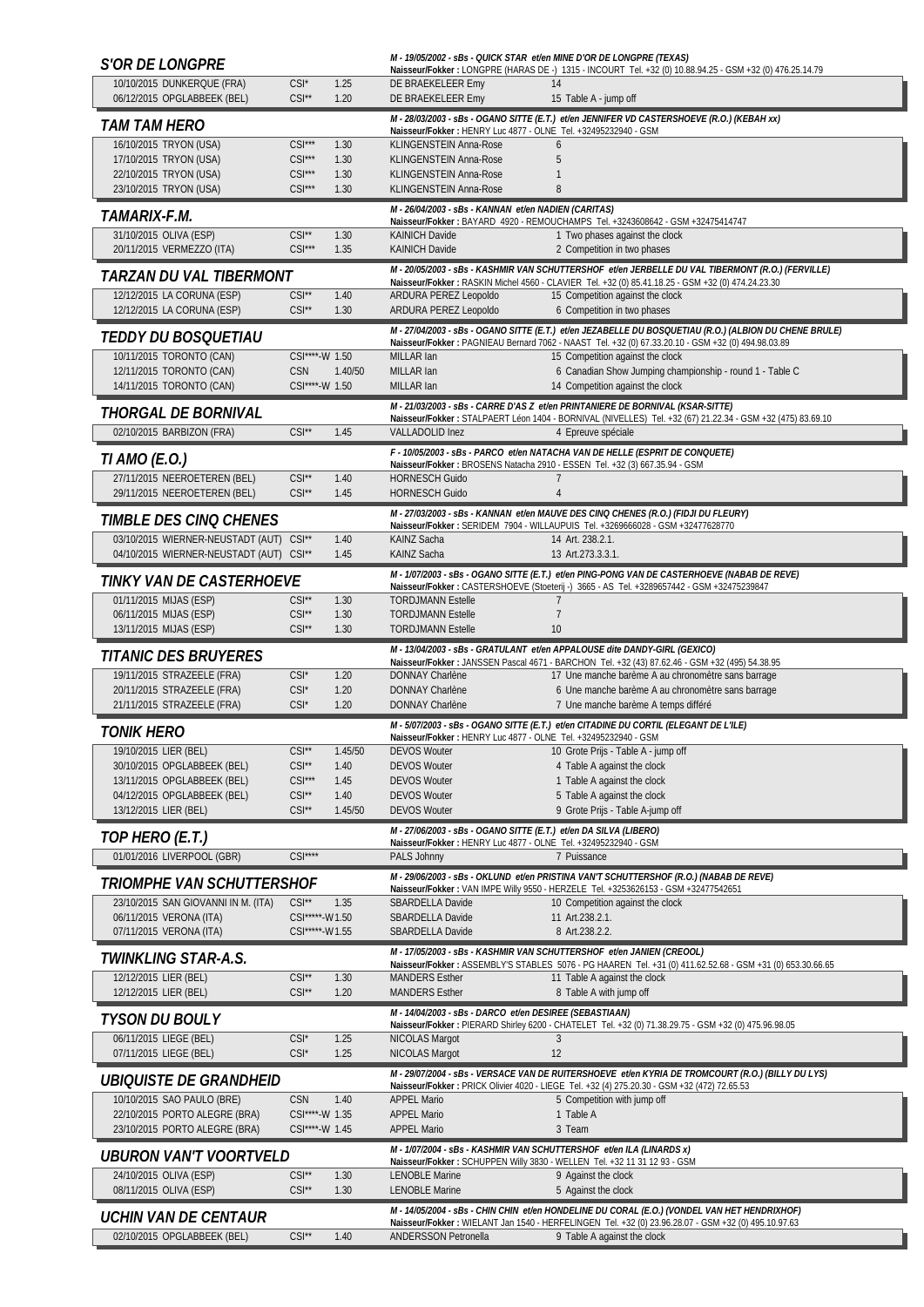| UCHINGO D'ESQUELMES (E.T.)                                     |                                  |              |                                                                           | M - 10/04/2004 - sBs - CHIN CHIN et/en CERES D'ESQUELMES Z (R.O.) (CARTHAGO)<br>Naisseur/Fokker: MAILLART Daniel 7743 - ESQUELMES Tel. +3269558138 - GSM +32479228562                                       |
|----------------------------------------------------------------|----------------------------------|--------------|---------------------------------------------------------------------------|-------------------------------------------------------------------------------------------------------------------------------------------------------------------------------------------------------------|
| 16/10/2015 VILAMOURA (POR)<br>31/10/2015 OLIVA (ESP)           | $CSI***$<br>$CSI^{\star\star}$   | 1.35<br>1.30 | ONYSCHENO Oleksandr<br>ONYSCHENO Oleksandr                                | 15 Table A against the clock<br>15 Two phases against the clock                                                                                                                                             |
| <b>UDO VAN DE SOMME</b>                                        |                                  |              |                                                                           | M - 6/06/2004 - sBs - BALOUBET DU ROUET et/en WYNONA DE KATAPULT (HEARTBREAKER)<br>Naisseur/Fokker: CLAEYS Wilfried 8480 - ICHTEGEM Tel. +32 (475) 92.02.82 - GSM                                           |
| 04/10/2015 VILAMOURA (POR)                                     | $CSI***$                         | 1.40         | <b>WATHELET Grégory</b>                                                   | 21 Table A against the clock                                                                                                                                                                                |
| 14/11/2015 OPGLABBEEK (BEL)                                    | $CSI***$                         | 1.40         | MARINHO Rodrigo                                                           | 13 Table A - jump off                                                                                                                                                                                       |
| 19/11/2015 STRAZEELE (FRA)                                     | $CSI^*$                          | 1.40         | MARINHO Rodrigo                                                           | 3 Une manche barème A temps différé                                                                                                                                                                         |
| 21/11/2015 STRAZEELE (FRA)<br>27/11/2015 NEEROETEREN (BEL)     | $CSI**$<br>$CSI**$               | 1.40<br>1.30 | MARINHO Rodrigo<br>MARINHO Rodrigo                                        | 4 Une manche barème A au chronomètre sans barrage<br>16                                                                                                                                                     |
| 29/11/2015 NEEROETEREN (BEL)                                   | $CSI^*$                          | 1.35         | MARINHO Rodrigo                                                           | 8                                                                                                                                                                                                           |
| <b>UGANE DU CHABUS</b>                                         |                                  |              |                                                                           | F - 11/05/2004 - sBs - OGANO SITTE (E.T.) et/en MIDWAY DU CHABUS (ARPAD DES SIX CENSES)<br>Naisseur/Fokker: LEGROS Françoise 6760 - VIRTON Tel. +3263571744 - GSM +32497551744                              |
| 22/10/2015 PORTO ALEGRE (BRA)<br>23/10/2015 PORTO ALEGRE (BRA) | CSI****-W 1.35<br>CSI****-W 1.35 |              | <b>MARTINS Lucas</b><br><b>MARTINS Lucas</b>                              | 8 Table A<br>3 Table A                                                                                                                                                                                      |
|                                                                |                                  |              |                                                                           | M - 5/03/2004 - sBs - OGANO SITTE (E.T.) et/en RIVELLA-SITTE (E.O.) (KANNAN)                                                                                                                                |
| <b>UGANO LES HAUTS</b>                                         |                                  |              |                                                                           | Naisseur/Fokker: HIMPE Patrick 9600 - RONSE Tel. +3255230040 - GSM +32476797480                                                                                                                             |
| 29/10/2015 OLIVA (ESP)                                         | $CSI^{\star\star}$               | 1.40         | <b>MERONI Martina</b>                                                     | 14 Against the clock                                                                                                                                                                                        |
| UGAULIN DU BOSQUETIAU                                          |                                  |              |                                                                           | M - 10/05/2004 - sBs - KASHMIR VAN SCHUTTERSHOF et/en JIROUETTE DU BOSQUETIAU (R.O.) (SEA HARVEST xx)<br>Naisseur/Fokker: PAGNIEAU Bernard 7062 - NAAST Tel. +32 (0) 67.33.20.10 - GSM +32 (0) 494.98.03.89 |
| 02/10/2015 WIERNER-NEUSTADT (AUT) CSI**                        |                                  | 1.40         | ZAKARIASSON Linn                                                          | 1 Art.238.2.2.                                                                                                                                                                                              |
| 07/11/2015 MUNCHEN (GER)<br>19/11/2015 STUTTGART (GER)         | $CSI***$<br>CSI*****-W1.45       | 1.45         | ZAKARIASSON Linn<br><b>ZAKARIASSON Linn</b>                               | 15 Zeitspringprüfung<br>1 Competition against the clock                                                                                                                                                     |
| 20/11/2015 STUTTGART (GER)                                     | CSI*****-W1.45                   |              | <b>ZAKARIASSON Linn</b>                                                   | 5 Art.238.2.1.                                                                                                                                                                                              |
| 21/11/2015 STUTTGART (GER)                                     | CSI*****-W1.40                   |              | <b>ZAKARIASSON Linn</b>                                                   | 7 Art.239/263                                                                                                                                                                                               |
| 03/12/2015 SALZBURG (AUT)                                      | $CSI***$                         | 1.45         | <b>ZAKARIASSON Linn</b>                                                   | 1 Art.238.2.1.                                                                                                                                                                                              |
| 05/12/2015 SALZBURG (AUT)<br>06/12/2015 SALZBURG (AUT)         | $CSI***$<br>$CSI***$             | 1.45<br>1.60 | ZAKARIASSON Linn<br><b>ZAKARIASSON Linn</b>                               | 1 Art.238.2.1.<br>14 Grand Prix - Art.238.2.2.                                                                                                                                                              |
| 18/12/2015 FRANKFURT (GER)                                     | $CSI***$                         |              | ZAKARIASSON Linn                                                          | 15                                                                                                                                                                                                          |
| ULCHIN VAN DE DWERSE HAGEN                                     |                                  |              |                                                                           | M - 3/06/2004 - sBs - CENTO LANO et/en MYSTERY VAN DE DWERSE HAGEN (R.O.) (EOGHAN DU MERVAUX)                                                                                                               |
| 13/11/2015 DOHA (QAT)                                          | CSI*****G 1.50/55                |              | <b>ZVARA Ondrej</b>                                                       | Naisseur/Fokker: DWERSE HAGEN 2860 - SINT-KATELIJNE-WAVER Tel. +3215311053 - GSM +32475418454<br>9 Art.238.2.2.                                                                                             |
|                                                                |                                  |              |                                                                           | F - 19/06/2004 - sBs - VIGO D'ARSOUILLES et/en QELENA VAN HOF TER NAILLEN (RUBENS DU RI D'ASSE D'96)                                                                                                        |
| ULENA VAN HOF TER NAILLEN (E.O.)                               |                                  |              |                                                                           | Naisseur/Fokker: ROBBERECHT Maurice 9220 - HAMME Tel. +32 (0) 52.47.94.09 - GSM +32 (0) 486.31.12.74                                                                                                        |
| 09/10/2015 ROSIERES-AUX-SALINES                                | $CSI**$                          | 1.30         | <b>MEYLAN Jennifer</b>                                                    | 11 Art.274.5.6.                                                                                                                                                                                             |
| 11/10/2015 ROSIERES-AUX-SALINES<br>06/12/2015 SALZBURG (AUT)   | $CSI**$<br>CSI Amat 1.40         | 1.35         | <b>MEYLAN Jennifer</b><br><b>DUGUET Christiana</b>                        | 12 Art.238.2.2.<br>4 Art.238.2.1.                                                                                                                                                                           |
|                                                                |                                  |              |                                                                           | F - 8/04/2004 - sBs - CENTO LANO et/en BALETTA VAN DE ZUUTHOEVE (R.O.) (THUNDER VAN DE ZUUTHOEVE)                                                                                                           |
| ULETTA VAN DE DWERSE HAGEN (E.O.)                              |                                  |              |                                                                           | Naisseur/Fokker: DWERSE HAGEN 2860 - SINT-KATELIJNE-WAVER Tel. +3215311053 - GSM +32475418454                                                                                                               |
| 24/10/2015 STRAZEELE (FRA)<br>11/12/2015 LIER (BEL)            | $CSI**$<br>$CSI**$               | 1.30<br>1.35 | <b>DETRY Gilles</b><br><b>DETRY Gilles</b>                                | 12 Une manche barème A au chronomètre sans barrage<br>10 Table A 2 phases                                                                                                                                   |
| 12/12/2015 LIER (BEL)                                          | $CSI**$                          | 1.35         | <b>DETRY Gilles</b>                                                       | 5 Table A against the clock                                                                                                                                                                                 |
| 13/12/2015 LIER (BEL)                                          | $CSI**$                          | 1.35         | <b>DETRY Gilles</b>                                                       | 15 Table A against the clock                                                                                                                                                                                |
| <b>ULTIME DU MARCO</b>                                         |                                  |              |                                                                           | M - 25/03/2004 - sBs - JOYEUX ARDENT et/en SCARLET ELEGANCE (VOLTAIRE)<br>Naisseur/Fokker: MAELSTAF Stefan 6150 - ANDERLUES Tel. +32 (0) 476.49.07.71 - GSM                                                 |
| 21/11/2015 STRAZEELE (FRA)                                     | $CSI^*$                          | 1.40         | <b>LIMBOURG Jelle</b>                                                     | 8 Une manche barème A au chronomètre sans barrage                                                                                                                                                           |
| 22/11/2015 STRAZEELE (FRA)                                     | $CSI**$                          | 1.45         | <b>LIMBOURG Jelle</b>                                                     | 15 Grand Prix - Une manche barème A au chronomètre avec barrage au chronomètre                                                                                                                              |
| ULTRA BLUE J                                                   |                                  |              | Naisseur/Fokker: DEHEZ Serge 5380 - BIERWART Tel. +32 (81) 83.36.67 - GSM | M - 13/04/2004 - sBs - MISTER BLUE et/en VALSE ROUGE (E.O.) (KOUGLOF-II)                                                                                                                                    |
| 17/10/2015 LIER (BEL)                                          | $CSI**$                          | 1.30         | VAN DER PLAETSEN Nico                                                     | 3 Table A 2 phases                                                                                                                                                                                          |
| 18/10/2015 LIER (BEL)                                          | $CSI**$                          | 1.30         | VAN DER PLAETSEN Nico                                                     | 3 Table A - jump off                                                                                                                                                                                        |
| 19/11/2015 LIER (BEL)                                          | $CSI^*$                          | 1.30         | VAN DER PLAETSEN Nico                                                     | 11 Table A - jump off                                                                                                                                                                                       |
| 22/11/2015 LIER (BEL)<br>11/12/2015 LIER (BEL)                 | $CSI**$<br>$CSI**$               | 1.35<br>1.30 | VAN DER PLAETSEN Nico<br>VAN DER PLAETSEN Nico                            | 14 Table A - jump off<br>7 Table A - jump off                                                                                                                                                               |
| 13/12/2015 LIER (BEL)                                          | $CSI^*$                          | 1.35         | VAN DER PLAETSEN Nico                                                     | 9 Table A against the clock                                                                                                                                                                                 |
| ULTRA TOP DES VERGERS                                          |                                  |              |                                                                           | M - 5/04/2004 - sBs - KASHMIR VAN SCHUTTERSHOF et/en TOP LADY (TAIPAN xx)                                                                                                                                   |
| 02/10/2015 VILAMOURA (POR)                                     | $CSI^*$                          | 1.30         | <b>DELREE Maïté</b>                                                       | Naisseur/Fokker: VERGERS (Haras des -) 5300 - COUTISSE Tel. +32 (85) 24.08.27 - GSM +32 (476) 25.38.24                                                                                                      |
| 18/10/2015 VILAMOURA (POR)                                     | $CSI^*$                          | 1.20         | <b>DELREE Maïté</b>                                                       | 5 Table A against the clock<br>5 Table A against the clock                                                                                                                                                  |
|                                                                |                                  |              |                                                                           | M - 17/04/2004 - sBsP - POSSEIDON DU MOULIGNEAU et/en FILLING DE LA HAIE (SHINING STARR ARISTO)                                                                                                             |
| ULTRA-TOP DE LA HAIE                                           |                                  |              |                                                                           | Naisseur/Fokker: ESSER Marie-Christine 7730 - SAINT-LEGER (HT.) Tel. +32 (56) 48.84.35 - GSM +32 (473) 77.65.33                                                                                             |
| 18/12/2015 LE MANS (FRA)<br>19/12/2015 LE MANS (FRA)           | <b>CSIP</b><br><b>CSIP</b>       | 1.15<br>1.20 | RIBE Serena<br><b>RIBE Serena</b>                                         | 14 Barème A au chrono sans barrage<br>14 Barème A à temps différé                                                                                                                                           |
|                                                                |                                  |              |                                                                           | M - 3/05/2004 - sBs - CICERO Z et/en QUERIDA MIA VAN PAEMEL (FEINSCHNITT-I VAN DE RICHTER)                                                                                                                  |
| ULYSSES VAN PAEMEL                                             |                                  |              |                                                                           | Naisseur/Fokker: VAN EECKHOUDT Eva 1703 - SCHEPDAAL Tel. +32 (0) 477.43.09.83 - GSM                                                                                                                         |
| 24/10/2015 OLIVA (ESP)                                         | $CSI**$                          | 1.35         | <b>RUNGE Ralf</b>                                                         | 15 Against the clock + jump off                                                                                                                                                                             |
| <i>UNDERCOVER</i>                                              |                                  |              | M - 16/04/2004 - sBs - DIAMANT DE SEMILLY et/en ALINKA (POWER LIGHT)      | Naisseur/Fokker: LAEVERS Lennert 3290 - DIEST Tel. +32 (495) 54.45.00 - GSM                                                                                                                                 |
| 27/11/2015 SAINT-LÔ (FRA)                                      | $CSI**$                          | 1.30         | <b>CAPRIN Kevin</b>                                                       | 4 Art.238.2.1.a                                                                                                                                                                                             |
| <i>UNDERGROUD DES HAUTS DROITS</i>                             |                                  |              |                                                                           | M - 18/04/2004 - sBs - FOR PLEASURE et/en VITA VAN HET RIETHOF (NABAB DE REVE)                                                                                                                              |
| 06/11/2015 THERMAL (USA)                                       | $CSI***$                         |              | <b>DAVIS Lucy</b>                                                         | Naisseur/Fokker: DEVOS Marc 6280 - ACOZ-GERPINNES Tel. +3271503611 - GSM +32475461907<br>8                                                                                                                  |
| 08/11/2015 THERMAL (USA)                                       | $CSI***$                         |              | <b>DAVIS Lucy</b>                                                         | 1 Grand Prix                                                                                                                                                                                                |
| 12/11/2015 LAS VEGAS (USA)                                     | CSI***-W 1.50                    |              | <b>DAVIS Lucy</b>                                                         | 11 Competition against the clock                                                                                                                                                                            |
| 14/11/2015 LAS VEGAS (USA)                                     | CSI***-W 1.60                    |              | <b>DAVIS Lucy</b>                                                         | 8 World Cup Grand prix - Competition with jump off                                                                                                                                                          |
| 13/12/2015 LA CORUNA (ESP)                                     | $CSI***$                         | 1.50         | <b>DAVIS Lucy</b>                                                         | 6 Competition with winning round                                                                                                                                                                            |
| UNDERSTONE VAN DE KAPEL                                        |                                  |              |                                                                           | M - 2/06/2004 - sBs - HAPPY WIND D'HOF TEN BOS et/en RATINA P VAN DE KAPEL (R.O.) (GLADSTONE)<br>Naisseur/Fokker: SOCQUET Robert 2920 - KALMTHOUT Tel. +3236660961 - GSM                                    |
| 25/10/2015 OLIVA (ESP)                                         | $CSI^*$                          | 1.45         | <b>HARLEY Gavin</b>                                                       | 1 Grand Prix - Table A + jump off                                                                                                                                                                           |
| 05/11/2015 OLIVA (ESP)<br>08/11/2015 OLIVA (ESP)               | $CSI**$                          | 1.45         | <b>HARLEY Gavin</b>                                                       | 4 Against the clock                                                                                                                                                                                         |
|                                                                | $CSI**$                          | 1.45         | <b>HARLEY Gavin</b>                                                       | 14 Against the clock + jump off                                                                                                                                                                             |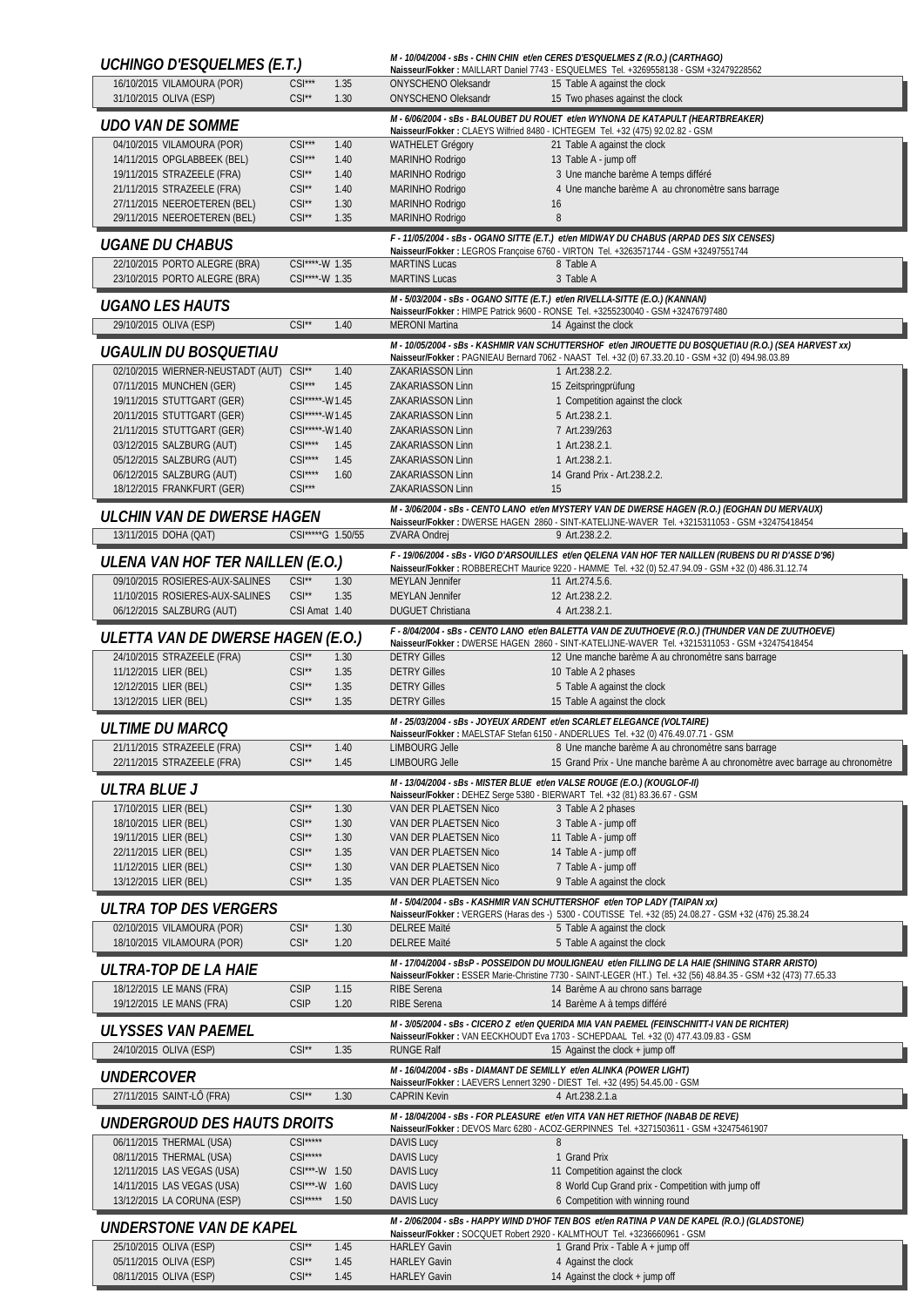| UNE VICTOIRE DE HURTEBISE (R.O.+)                      |                                  |                 |                                                                   | F - 16/04/2004 - sBs - KASHMIR VAN SCHUTTERSHOF et/en MELODIE D'HURTEBISE (ALBION DU CHENE BRULE)<br>Naisseur/Fokker: SIRAUX Séverine 7060 - SOIGNIES Tel. +3267332592 - GSM +32478982176 |
|--------------------------------------------------------|----------------------------------|-----------------|-------------------------------------------------------------------|-------------------------------------------------------------------------------------------------------------------------------------------------------------------------------------------|
| 11/10/2015 SAO PAULO (BRE)                             | <b>CSN</b>                       | 1.25            | MARIANO LUMINATTI Priscila                                        | 3 Competition against the clock                                                                                                                                                           |
| UNGARO DE LA HOT COUTURE                               |                                  |                 |                                                                   | M - 19/04/2004 - sBs - OGANO SITTE (E.T.) et/en MISS HERIBUS (ALDO DES FONTENIS)                                                                                                          |
| 03/10/2015 MARIËNHEEM (NED)                            | $CSI^{\star\star}$               | 1.30            | <b>GODDARD Jennifer</b>                                           | Naisseur/Fokker: VIART Julie 7080 - BRUSSEL 1 Tel. +32 (0) 478.56.95.87 - GSM +32 (0) 478.56.95.87<br>7 jacht                                                                             |
| 13/12/2015 GENEVE (SUI)                                | $CSI^{\star\star}$               | 1.35            | <b>GODDARD Jennifer</b>                                           | 8 Table A                                                                                                                                                                                 |
|                                                        |                                  |                 | M - 2/07/2004 - sBs - NONSTOP et/en LORISTON-B (ZAMIRO)           |                                                                                                                                                                                           |
| <b>UNI STOP</b><br>29/11/2015 KEYSOE (IRL)             | $CSI^*$                          |                 | <b>GORNALL Jamie</b>                                              | Naisseur/Fokker: MOTMANS Benny 3830 - WELLEN Tel. +32 (11) 37.60.75 - GSM +32 (0) 478.92.15.03<br>9 Grand Prix - Table A jump off                                                         |
|                                                        |                                  |                 |                                                                   | F - 21/08/2004 - sBs - VIGO D'ARSOUILLES et/en MILLY (DUC DES GUILLONS xx)                                                                                                                |
| UNIQUE                                                 |                                  |                 |                                                                   | Naisseur/Fokker: DONCKERS - STERKENS Victor 2322 - MINDERHOUT Tel. +32 (3) 314.66.30 - GSM +32 (478) 14.66.30                                                                             |
| 04/10/2015 SOPOT (POL)                                 | $CCI***$                         |                 | <b>DONCKERS Karin</b>                                             | 8                                                                                                                                                                                         |
| <i>UNIVERS D'HOUTVELD</i>                              |                                  |                 | M - 17/06/2004 - sBs - CARTHAGO et/en L'ATOME (LAROME)            | Naisseur/Fokker: VAN MELCKENBEKE Xavier 1500 - HALLE Tel. +32478297582 - GSM                                                                                                              |
| 19/10/2015 LIER (BEL)                                  | $CSI^*$                          | 1.20            | POLI Amandine                                                     | 10 Table A - jump off                                                                                                                                                                     |
| UNPULSION DE LA HART                                   |                                  |                 |                                                                   | M - 1/07/2004 - sBs - KASHMIR VAN SCHUTTERSHOF et/en UMBRA VAN REIGERSDONK (NONSTOP)                                                                                                      |
| 04/10/2015 TETOUAN (MAR)                               | $CSI***-W$                       |                 | <b>ROZIER Philippe</b>                                            | Naisseur/Fokker: MAUS Christian 6700 - BONNERT (ARLON) Tel. +32 (0) 63.21.90.78 - GSM +32 (0) 496.23.02.73<br>12 Barème A chrono                                                          |
| 09/10/2015 RABAT (MAR)                                 | CSI***-W 1.45                    |                 | <b>ROZIER Philippe</b>                                            | 13 Barème A chrono                                                                                                                                                                        |
| 20/11/2015 AIX MEYREUIL (FRA)                          | $CSI^{\star\star}$               | 1.30            | <b>ROZIER Philippe</b>                                            | 8 Barème A à temps différé                                                                                                                                                                |
| 21/11/2015 AIX MEYREUIL (FRA)                          | $CSI^*$                          | 1.30            | <b>ROZIER Philippe</b>                                            | 8 Barème A chrono sans barrage                                                                                                                                                            |
| 03/12/2015 PARIS (FRA)                                 | $CSI***$                         | 1.45            | <b>ROZIER Philippe</b>                                            | 5 Competition against the clock                                                                                                                                                           |
| <b>UPPER CLASS HERO</b>                                |                                  |                 |                                                                   | M - 17/07/2004 - sBs - QUERLYBET HERO et/en INTRADELLA Z (E.O.) (INTERADEL)<br>Naisseur/Fokker: ROEX Jos 3670 - MEEUWEN-GRUITRODE Tel. +32 (0) 89.86.83.84 - GSM +32 (0) 497.81.32.12     |
| 23/10/2015 STRAZEELE (FRA)                             | $CSI**$                          | 1.40            | <b>MERCENIER Gauthier</b>                                         | 9 Une manche barème A temps différé                                                                                                                                                       |
| 20/11/2015 STRAZEELE (FRA)                             | $CSI^{\star\star}$               | 1.45            | <b>MERCENIER Gauthier</b>                                         | 12 Une manche barème A t au chronomètre avec barrage au chronomètre                                                                                                                       |
| UPSET DES CINQ CHENES                                  |                                  |                 |                                                                   | M - 18/03/2004 - sBs - OGANO SITTE (E.T.) et/en MAUVE DES CINQ CHENES (R.O.) (FIDJI DU FLEURY)                                                                                            |
| 23/10/2015 WR. NEUSTADT (AUT)                          | $CSI**$                          | 1.45            | <b>BELOVA Natalia</b>                                             | Naisseur/Fokker: SERIDEM 7904 - WILLAUPUIS Tel. +3269666028 - GSM +32477628770<br>13 Art.238.2.2.                                                                                         |
| 24/10/2015 WR. NEUSTADT (AUT)                          | $CSI**$                          | 1.45            | <b>BELOVA Natalia</b>                                             | 10 Grand Prix - Art.238.2.2.                                                                                                                                                              |
| 30/10/2015 LINZ-EBELSBERG (AUT)                        | $CSI^{\star\star}$               | 1.40/45         | <b>BELOVA Natalia</b>                                             | 8 Art.238.2.1.                                                                                                                                                                            |
| 01/11/2015 LINZ-EBELSBERG (AUT)                        | $CSI^*$                          | 1.45            | <b>BELOVA Natalia</b>                                             | 7 Art.238.2.2.                                                                                                                                                                            |
| 04/12/2015 SALZBURG (AUT)<br>06/12/2015 SALZBURG (AUT) | $CSI***$<br>$CSI***$             | 1.50<br>1.60    | <b>BELOVA Natalia</b><br><b>BELOVA Natalia</b>                    | 9 Art.238.2.1.<br>7 Grand Prix - Art.238.2.2.                                                                                                                                             |
|                                                        |                                  |                 |                                                                   | F - 10/08/2004 - sBs - MOUJIK DE SOHAN et/en QUARTZ VAN GENERHESE (R.O.+) (INDIAN GOLD VAN CASTERSHOEVE)                                                                                  |
| URAN VAN GENERHESE (R.O.+)                             |                                  |                 |                                                                   | Naisseur/Fokker: TIMMERMANS Piet 3945 - HAM Tel. +32 (0) 11.40.39.33 - GSM +32 (0) 477.21.53.58                                                                                           |
| 27/11/2015 MADRID (ESP)                                | $CSI^{\star\star}$               | 1.40            | <b>BARCELO MARTINEZ Paloma</b>                                    | 7 Baremo A dos fases                                                                                                                                                                      |
| URANO DE COUR AU BOIS                                  |                                  |                 |                                                                   | M - 1/04/2004 - sBs - BALOUBET DU ROUET et/en QUIERO GANAR DE COUR AU BOIS (KANNAN)<br>Naisseur/Fokker: RAMPELBERG Joël 1460 - VIRGINAL Tel. +3267646534 - GSM +32485062280               |
| 23/10/2015 SAINT LO (FRA)                              | $CSI***$                         | 1.35            | <b>HUREL Jérôme</b>                                               | 20 Barème A au chrono sans barrage                                                                                                                                                        |
| 24/10/2015 SAINT LO (FRA)                              | $CSI***$                         | 1.45            | <b>HUREL Jérôme</b>                                               | 3 Barème A au chrono sans barrage                                                                                                                                                         |
| 30/10/2015 LYON (FRA)<br>26/11/2015 SAINT LO (FRA)     | $CSI***$<br>$CSI^{\star\star}$   | 1.50<br>1.40    | <b>HUREL Jérôme</b><br><b>HUREL Jérôme</b>                        | 8 Epreuve à temps différé<br>4 Une manche barème Abau chronomètren sans barrage                                                                                                           |
| 29/11/2015 SAINT-LÔ (FRA)                              | $CSI**$                          | 1.45            | <b>HUREL Jérôme</b>                                               | 9 Grand Prix                                                                                                                                                                              |
| 19/12/2015 LE MANS (FRA)                               | $CSI**$                          | 1.45            | <b>HUREL Jérôme</b>                                               | 4 Barème A au chrono sans barrage                                                                                                                                                         |
| 20/12/2015 LE MANS (FRA)                               | $CSI^{\star\star}$               | 1.45            | HURFL lérôme                                                      | 8 Grand Prix - Barème A au chrono avec barrage                                                                                                                                            |
| URANUS D'ECAUSSINES (E.T.)                             |                                  |                 |                                                                   | M - 6/07/2004 - sBs - NABAB DE REVE et/en GRENN-PEARL IA (E.O.) (WANDANGO)<br>Naisseur/Fokker: ECURIES D'ECAUSSINNES 7190 - ECAUSSINNES Tel. +3267485184 - GSM +32495242434               |
| 02/10/2015 VILAMOURA (POR)                             | $CSI***$                         | 1.20            | CAMARGO Ivan                                                      | 21 Table A against the clock                                                                                                                                                              |
| 17/10/2015 VILAMOURA (POR)                             | $CSI^*$                          | 1.20            | <b>BUENO RODRIGUES Joao</b>                                       | 14 Table A against the clock                                                                                                                                                              |
| <b>URJUL VAN GENERHESE</b>                             |                                  |                 |                                                                   | M - 17/05/2004 - sBs - INDIAN GOLD VAN CASTERSHOEVE et/en MICKY VAN DE CASTERSHOEVE (R.O.) (ELANVILLE)                                                                                    |
| 17/12/2015 ROOSENDAAL (NED)                            | $CSI**$                          | 1.40            | PALS Johnny                                                       | Naisseur/Fokker: TIMMERMANS Piet 3945 - HAM Tel. +32 (0) 11.40.39.33 - GSM +32 (0) 477.21.53.58<br>3 Two Phases Table A/A                                                                 |
| 18/12/2015 ROOSENDAAL (NED)                            | $CSI**$                          | 1.40            | PALS Johnny                                                       | 16 Table A jump off                                                                                                                                                                       |
| 01/01/2016 LIVERPOOL (GBR)                             | $CSI***$                         | 1.40            | PALS Johnny                                                       | 13 Accumulator with joker                                                                                                                                                                 |
| 02/01/2016 LIVERPOOL (GBR)                             | $CSI***$                         | 1.45            | PALS Johnny                                                       | 8 Table A against the clock                                                                                                                                                               |
| USHI VAN DE WOLFSAKKER (E.O.)                          |                                  |                 |                                                                   | F - 30/05/2004 - sBs - VIGO D'ARSOUILLES et/en BARAKA DE MUZE (GOETHE)<br>Naisseur/Fokker: van der KLOET Bart 2382 - POPPEL Tel. +3214451424 - GSM +31653288317                           |
| 09/10/2015 VILAMOURA (POR)                             | $CSI**$                          | 1.45            | <b>HOUTZAGER Marc</b>                                             | 10 Table A against the clock                                                                                                                                                              |
| 16/10/2015 VILAMOURA (POR)                             | $CSI**$                          | 1.45            | <b>HOUTZAGER Marc</b>                                             | 2 Table A against the clock                                                                                                                                                               |
| USTINA SITTE (E.O.)                                    |                                  |                 | F - 29/03/2004 - sBs - CLINTON et/en RIVIERA-SITTE (E.O.) (PARCO) | Naisseur/Fokker: HORSE OF BELGIUM 7904 - PIPAIX Tel. +3269663314 - GSM +32477374338                                                                                                       |
| 06/11/2015 VERONA (ITA)                                | CSI*****-W1.45                   |                 | PHILIPPAERTS Olivier                                              | 8 Art.238.2.1.                                                                                                                                                                            |
| 07/11/2015 VERONA (ITA)                                | CSI*****-W1.50/55                |                 | PHILIPPAERTS Olivier                                              | 4 Art.239                                                                                                                                                                                 |
| 06/12/2015 OPGLABBEEK (BEL)                            | $CSI^*$                          | 1.40            | PHILIPPAERTS Nicola                                               | 6 Table A against the clock                                                                                                                                                               |
| 06/12/2015 OPGLABBEEK (BEL)<br>17/12/2015 LONDON (GBR) | $CSI**$<br>$CSI***$              | 1.40/50<br>1.50 | PHILIPPAERTS Nicola<br>PHILIPPAERTS Nicola                        | 2 Grote Prijs - Table A jump off                                                                                                                                                          |
| 18/12/2015 LONDON (GBR)                                | $CSI***$                         | 1.60            | PHILIPPAERTS Nicola                                               | 8 Competition against the clock<br>11 Competition with jump off                                                                                                                           |
| 28/12/2015 MECHELEN (BEL)                              | CSI*****-W1.50                   |                 | PHILIPPAERTS Nicola                                               | 12 Barema A met barrage                                                                                                                                                                   |
| <i><b>UTAMARO D'ECAUSSINES</b></i>                     |                                  |                 |                                                                   | M - 6/05/2004 - sBs - DIAMANT DE SEMILLY et/en ARIZONA VAN ARENBERG (R.O.) (QUIDAM DE REVEL)                                                                                              |
| 16/10/2015 OSLO (NOR)                                  | CSI*****-W1.50                   |                 | CLEE Joe                                                          | Naisseur/Fokker: ECURIES D'ECAUSSINNES 7190 - ECAUSSINNES Tel. +3267485184 - GSM +32495242434<br>5 Competition against the clock                                                          |
| 18/10/2015 OSLO (NOR)                                  | CSI*****-W1.40/60                |                 | CLEE Joe                                                          | 14 Competition with jump off                                                                                                                                                              |
| 03/12/2015 PARIS (FRA)                                 | CSI***** 1.45                    |                 | CLEE Joe                                                          | 12 Competition against the clock                                                                                                                                                          |
| 04/12/2015 PARIS (FRA)                                 | CSI***** 1.50                    |                 | CLEE Joe                                                          | 12 Competition with jump off                                                                                                                                                              |
| 27/12/2015 MECHELEN (BEL)<br>30/12/2015 MECHELEN (BEL) | CSI*****-W1.45<br>CSI*****-W1.45 |                 | CLEE Joe<br>CLEE Joe                                              | 4 Competition with jump off<br>14 Barema A met barrage                                                                                                                                    |
|                                                        |                                  |                 |                                                                   |                                                                                                                                                                                           |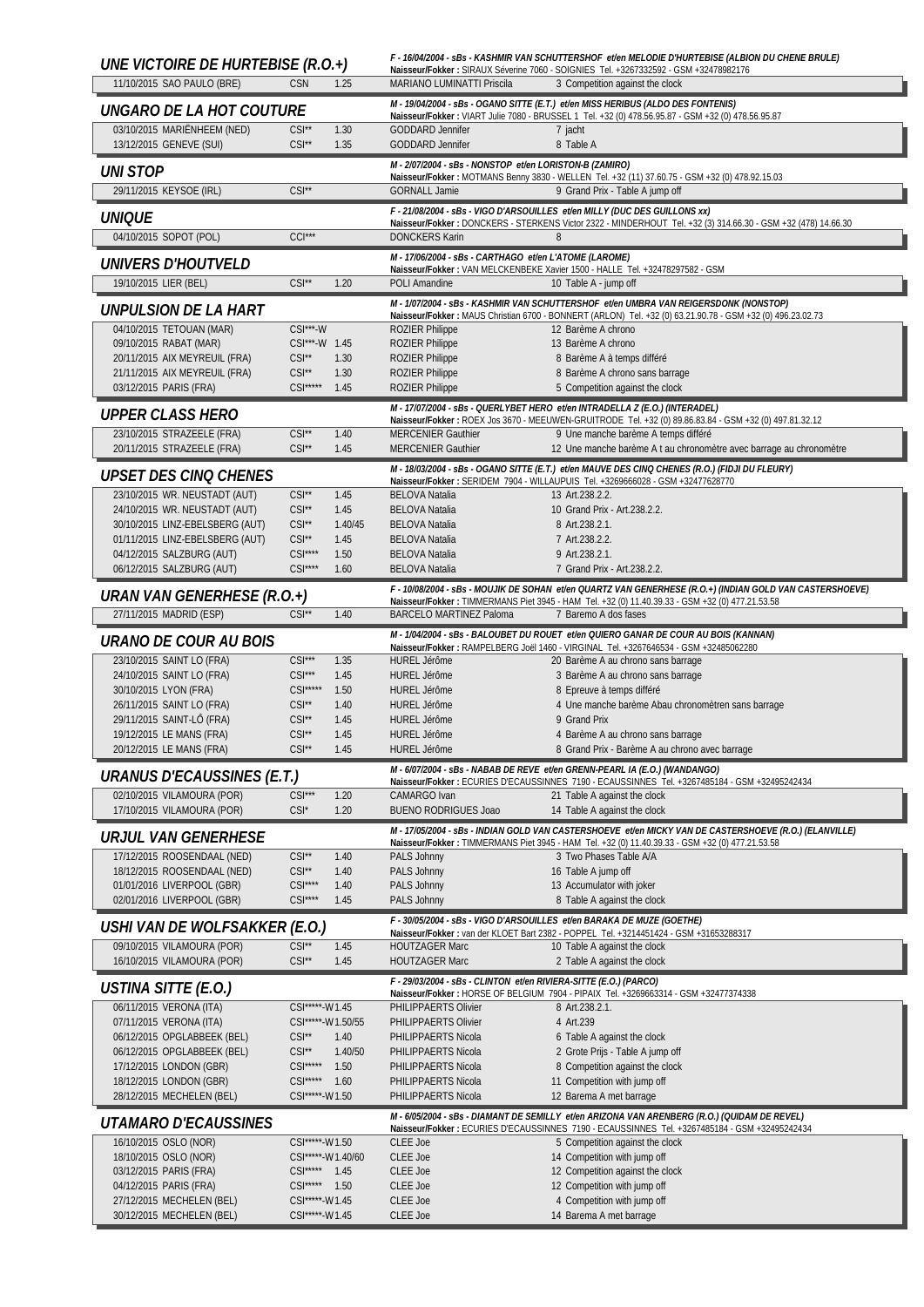| Naisseur/Fokker: VERMOESEN Luc 9550 - HERZELE Tel. +32 (9) 364.40.50 - GSM +32 (475) 61.17.35<br>22/10/2015 STRAZEELE (FRA)<br>$CSI**$<br>1.30<br>15 une manche barème A au chronomètre sans barrage<br>MULLER Zoe<br>25/10/2015 STRAZEELE (FRA)<br>$CSI**$<br>MULLER Zoe<br>13 Grand Prix - une manche barème A au chronomètre avec barrage au chronomètre<br>1.45<br>27/11/2015 SAINT-LÔ (FRA)<br>$CSI^{\star\star}$<br>1.45<br><b>MULLER Zoe</b><br>20 une manche barème A au chronomètre avec barrage au chronomètre<br>F - 12/03/2004 - sBs - OGANO SITTE (E.T.) et/en RED ONE LES HAUTS (CANADIAN RIVER)<br>UTOPIE LES HAUTS (R.O.+)<br>Naisseur/Fokker: HIMPE Patrick 9600 - RONSE Tel. +3255230040 - GSM +32476797480<br>06/11/2015 MIJAS (ESP)<br>$CSI**$<br>1.20<br>VALLE ESPINEDO Alba<br>15<br>$CSI**$<br>07/11/2015 MIJAS (ESP)<br>1.30<br>VALLE ESPINEDO Alba<br>11<br>9<br>$CSI**$<br>08/11/2015 MIJAS (ESP)<br>1.30<br>VALLE ESPINEDO Alba<br>14/11/2015 MIJAS (ESP)<br>$CSI**$<br>15<br>1.30<br><b>VALLE ESPINEDO Alba</b><br>$CSI**$<br>1.25<br>27/11/2015 MADRID (ESP)<br>VALLE ESPINEDO Alba<br>10 baremo A con cronometro<br>$CSI**$<br>1.25<br>28/11/2015 MADRID (ESP)<br>VALLE ESPINEDO Alba<br>8 baremo A con cronometro<br>$CSI**$<br>11/12/2015 LA CORUNA (ESP)<br>1.30<br><b>VALLE ESPINEDO Alba</b><br>7 Competition against the clock<br>12/12/2015 LA CORUNA (ESP)<br>$CSI**$<br>1.30<br>VALLE ESPINEDO Alba<br>9 Speed & handiness<br>M - 14/04/2004 - sBs - PRESIDENT et/en WATCH ME DE REVE BOVENHOEKSHOF (NABAB DE REVE)<br><i><b>U-WATCH</b></i><br>Naisseur/Fokker: COOLEN Rosina 3680 - MAASEIK Tel. +31 (6) 27.57.69.28 - GSM +32 (473) 48.03.74<br>$CSI***$<br>02/10/2015 VILAMOURA (POR)<br>1.45<br>FERNANDEZ SARO Manuel<br>17 Table A against the clock with jump off<br>$CSI***$<br>16/10/2015 VILAMOURA (POR)<br>1.45<br>10 Table A against the clock<br><b>FERNANDEZ SARO Manuel</b><br>15/11/2015 OPGLABBEEK (BEL)<br>$CSI***$<br>12 Grote Prijs - Table A jump off<br>1.50/55<br><b>FERNANDEZ SARO Manuel</b><br>$CSI***$<br>13/12/2015 LA CORUNA (ESP)<br>1.50<br>14 Competition with winning round<br><b>FERNANDEZ SARO Manuel</b><br>M - 11/05/2005 - sBs - VIGO D'ARSOUILLES et/en SAUTERELLE DE LA POMME (E.T.)(E.O.) (FOR PLEASURE)<br>VAGABOND DE LA POMME (E.T.)<br>Naisseur/Fokker: POMME (HARAS DE LA -) 14590 - LE PIN Tel. +33 (0) 231.63.95.10 - GSM<br>31/10/2015 LYON (FRA)<br>12 Deux manches au chronomètre<br>CSI*****-W1.60<br>LEPREVOST Pénélope<br>06/11/2015 VERONA (ITA)<br>CSI*****-W1.50<br>LEPREVOST Pénélope<br>14 Art.238.2.1.<br>20/11/2015 STUTTGART (GER)<br>LEPREVOST Pénélope<br>CSI*****-W1.50<br>11 Art.238.2.1.<br>22/11/2015 STUTTGART (GER)<br>LEPREVOST Pénélope<br>CSI*****-W1.60<br>13 Longines World Cup Grand Prix - Art.238.2.2.<br>M - 8/06/2005 - sBs - POSSEIDON DU MOULIGNEAU et/en IRCA DE SARTIAUX (JOKINAL DE BORNIVAL)<br><i>VAINQUEUR CHAVANNAIS</i><br>Naisseur/Fokker: EVRARD Yvan 6960 - MANHAY Tel. +3286455694 - GSM +32478335694<br>04/10/2015 STRAZEELE (FRA)<br>$CSI**$<br>1.35<br><b>VEREECKE Koen</b><br>4 Une manche barème A temps différé<br>F - 22/05/2005 - sBs - ARPAD DES SIX CENSES et/en KARATA DU BOIS MADAME (RENVILLE RUUD V/H WOUTLAND)<br>VALENTINE DU BOIS PINCHET (R.O.+)<br>Naisseur/Fokker: BOIS PINCHET (Elevage du -) 5600 - SURICE Tel. +3282689848 - GSM +32477315049<br>31/10/2015 MIJAS (ESP)<br>$CSI**$<br><b>SLATTERY Sofie</b><br>1.35<br>15<br>F - 26/05/2005 - sBs - KASHMIR VAN SCHUTTERSHOF et/en OILILY (SKIPPY-II)<br>VALESCA DE RAVALINGHIEN (E.O.)<br>Naisseur/Fokker: NYS Christian 7730 - ESTAIMBOURG Tel. +32 (69) 55.61.00 - GSM +32 (477) 41.84.35<br>24/10/2015 WR. NEUSTADT (AUT)<br>$CSI^{\star\star}$<br>1.40<br>7 Final Medium Tour - Indoor Derby - Art.238.2.2.<br>STENFERT Jurgen<br>01/11/2015 LINZ-EBELSBERG (AUT)<br>$CSI**$<br>1.30/35<br>STENFERT Jurgen<br>1 Art.274.5.3.<br>F - 2/06/2005 - sBs - VIGO D'ARSOUILLES et/en QUA-BREAKER (HEARTBREAKER)<br>VALESKA VAN DE WOLFSAKKER (E.O.)<br>Naisseur/Fokker: van der KLOET Bart 2382 - POPPEL Tel. +3214451424 - GSM +31653288317<br>24/10/2015 WASHINGTON (USA)<br>CSI****-W 1.60<br>JAYNE Charlye<br>8 President's Cup - Competition with jump off<br>M - 30/04/2005 - sBs - OGANO SITTE (E.T.) et/en LAGUNA DU LIONCEAU (OBERON DU MOULIN)<br><i>VALETTO DU SARTIAU</i><br>Naisseur/Fokker: SARTIAU (Ferme du -) 6500 - THIRIMONT Tel. +32 (0) 477.43.65.62 - GSM +32 (0) 475.36.04.13<br>12/12/2015 LE MANS (FRA)<br>CSI Amat 1.20<br><b>DECOMIS Marie-Pascale</b><br>12 Barème A à temps différé<br>8 Grand Prix - Barème A au chrono avec barrage<br>13/12/2015 LE MANS (FRA)<br>CSI Amat 1.25<br><b>DECOMIS Marie-Pascale</b><br>F - 17/05/2005 - sBs - PARCO et/en POMEROL DU REZIDAL (R.O.) (WHITNEY)<br>VALISKA DU BOIS PINCHET (E.O.)<br>Naisseur/Fokker: BOIS PINCHET (Elevage du -) 5600 - SURICE Tel. +3282689848 - GSM +32477315049<br>09/10/2015 SAO PAULO (BRA)<br>CSI**-W 1.45<br><b>NEVES MARINS Sergio</b><br>15 Competition with jump off<br>10/10/2015 SAO PAULO (BRA)<br>15 World Cup GP - Competition over two rounds<br>CSI**-W 1.50<br><b>NEVES MARINS Sergio</b><br>06/12/2015 SAO PAULO (BRA)<br>$CSI**$<br><b>NEVES MARINS Sergio</b><br>6 Duas Voltas<br>1.55<br>M - 2/07/2005 - sBs - MALITO DE REVES et/en HERMINE DU FEREY (E.O.) (RIVAGE DU PONCEL)<br><i>VALITO D'ECAUSSINNES (E.T.)</i><br>Naisseur/Fokker: ECURIES D'ECAUSSINNES 7190 - ECAUSSINNES Tel. +3267485184 - GSM +32495242434<br>04/12/2015 PARIS (FRA)<br>1.25<br><b>IGALSON Muriel</b><br>$CSI^*$<br>13 Competition against the clock<br>06/12/2015 PARIS (FRA)<br>$CSI^*$<br><b>IGALSON Muriel</b><br>4 Competition with jump off<br>1.30<br>M - 26/04/2005 - sBs - ROCK DU VAL TIBERMONT et/en DAPHNE DE LA VAULX (NAUTILUD)<br><i>VANCOUVER DE LA VAULX</i><br>Naisseur/Fokker: THIRION Laurent 7903 - CHAPELLE-A-WATTINES Tel. +32475434645 - GSM +32475434645<br>09/10/2015 SAO PAULO (BRE)<br><b>CSN</b><br>1.30<br><b>BARATELLA RISI Filipe</b><br>11 Competition against the clock<br>10/10/2015 SAO PAULO (BRE)<br>CSN<br>1.30<br><b>BARATELLA RISI Filipe</b><br>1 Competition with jump off<br>11/10/2015 SAO PAULO (BRE)<br><b>CSN</b><br><b>BARATELLA RISI Filipe</b><br>1 Competition against the clock<br>1.35<br>F - 21/05/2005 - sBs - OBOURG et/en RAISA DE VANTA (JOKINAL DE BORNIVAL)<br><i>VANTA DE SARLAR (E.O.)</i><br>Naisseur/Fokker: TAVERNIER Andre 9500 - GERAARDSBERGEN Tel. +32 (0) 475.23.96.89 - GSM +32 (0) 475.23.96.89<br>17/10/2015 LIER (BEL)<br>$CSI**$<br>DE WIT Thomas<br>1.35<br>20 Table A 2 phases<br>M - 16/04/2005 - sBs - CARDENTO et/en CASTA SITTE Z (CHELLANO Z)<br><i><b>VATSON SITTE</b></i><br>Naisseur/Fokker: HORSE OF BELGIUM 7904 - PIPAIX Tel. +3269663314 - GSM +32477374338<br>02/10/2015 VILAMOURA (POR)<br>$CSI***$<br>1.45<br>ALVES Bernardo<br>25 Table A against the clock with jump off<br>04/10/2015 VILAMOURA (POR)<br>$CSI***$<br>1.50<br>3 GP - Table A against the clock with jump off<br>ALVES Bernardo<br>$CSI***$<br>12/11/2015 OPGLABBEEK (BEL)<br>ALVES Bernardo<br>4 Table A - 2 phases<br>1.45<br>$CSI***$<br>1.50<br>ALVES Bernardo<br>04/12/2015 PARIS (FRA)<br>11 Competition with jump off<br>M - 15/04/2005 - sBs - SURCOUF DE REVEL et/en GZARA DE SAINTE-HERMELLE (BAYAC DE SAINTE-HERMELLE)<br><i>VAUBAN DE SAINTE-HERMELLE</i><br>Naisseur/Fokker: SAINTE-HERMELLE (Elevage de -) 6181 - GOUY-LEZ-PIETON Tel. +3264520180 - GSM +32477364178<br>20/11/2015 DEAUVILLE (FRA)<br>$CSI^*$<br>1.30<br><b>COCK Rudy</b><br>3 Two phases temps différé<br>$CSI**$<br>26/11/2015 SAINT LO (FRA)<br>1.40<br><b>COCK Rudy</b><br>20 Une manche barème A au chronomètre sans barrage<br>$CSI**$<br><b>COCK Rudy</b><br>19/12/2015 LE MANS (FRA)<br>1.45<br>10 Barème A au chrono sans barrage<br>$CSI^{\star\star}$<br>20/12/2015 LE MANS (FRA)<br>1.45<br><b>COCK Rudy</b><br>2 Grand Prix - Barème A au chrono avec barrage<br>M - 14/06/2005 - sBs - CARTANI et/en AZUELA DE MUZE (R.O.) (HEARTBREAKER)<br><i>VEDET DE MUZE (E.T.)</i><br>Naisseur/Fokker: DE BRABANDER Joris 9100 - SINT-NIKLAAS Tel. +3237777827 - GSM +32475805475<br>17/10/2015 OSLO (NOR)<br>CSI*****-W1.45<br>15 Competition with jump off<br>CLEE Joe<br>19/11/2015 LIER (BEL)<br>CLEE Joe<br>$CSI**$<br>1.40<br>4 Table A - 2 phases<br>F - 26/05/2005 - sBs - SHEYENNE de BAUGY et/en NIOBE M (ORKAAN)<br><i>VEDETTE-B.M.</i><br>Naisseur/Fokker: MOYSON Kurt 1740 - TERNAT Tel. +32 (0) 477.47.48.66 - GSM<br>01/10/2015 OPGLABBEEK (BEL)<br>$CSI**$<br>1.30<br><b>MANDRON Ludivine</b><br>11 Table A - 2 phases<br>02/10/2015 OPGLABBEEK (BEL)<br>$CSI**$<br>1.30<br><b>MANDRON Ludivine</b><br>15 Table A - jump off | UTOPIA VAN DE RYST (E.O.) |  | F - 20/06/2004 - sBs - KASHMIR VAN SCHUTTERSHOF et/en RETINA VAN'T SCHUTTERSHOF (TENOR MANCIAIS) |
|------------------------------------------------------------------------------------------------------------------------------------------------------------------------------------------------------------------------------------------------------------------------------------------------------------------------------------------------------------------------------------------------------------------------------------------------------------------------------------------------------------------------------------------------------------------------------------------------------------------------------------------------------------------------------------------------------------------------------------------------------------------------------------------------------------------------------------------------------------------------------------------------------------------------------------------------------------------------------------------------------------------------------------------------------------------------------------------------------------------------------------------------------------------------------------------------------------------------------------------------------------------------------------------------------------------------------------------------------------------------------------------------------------------------------------------------------------------------------------------------------------------------------------------------------------------------------------------------------------------------------------------------------------------------------------------------------------------------------------------------------------------------------------------------------------------------------------------------------------------------------------------------------------------------------------------------------------------------------------------------------------------------------------------------------------------------------------------------------------------------------------------------------------------------------------------------------------------------------------------------------------------------------------------------------------------------------------------------------------------------------------------------------------------------------------------------------------------------------------------------------------------------------------------------------------------------------------------------------------------------------------------------------------------------------------------------------------------------------------------------------------------------------------------------------------------------------------------------------------------------------------------------------------------------------------------------------------------------------------------------------------------------------------------------------------------------------------------------------------------------------------------------------------------------------------------------------------------------------------------------------------------------------------------------------------------------------------------------------------------------------------------------------------------------------------------------------------------------------------------------------------------------------------------------------------------------------------------------------------------------------------------------------------------------------------------------------------------------------------------------------------------------------------------------------------------------------------------------------------------------------------------------------------------------------------------------------------------------------------------------------------------------------------------------------------------------------------------------------------------------------------------------------------------------------------------------------------------------------------------------------------------------------------------------------------------------------------------------------------------------------------------------------------------------------------------------------------------------------------------------------------------------------------------------------------------------------------------------------------------------------------------------------------------------------------------------------------------------------------------------------------------------------------------------------------------------------------------------------------------------------------------------------------------------------------------------------------------------------------------------------------------------------------------------------------------------------------------------------------------------------------------------------------------------------------------------------------------------------------------------------------------------------------------------------------------------------------------------------------------------------------------------------------------------------------------------------------------------------------------------------------------------------------------------------------------------------------------------------------------------------------------------------------------------------------------------------------------------------------------------------------------------------------------------------------------------------------------------------------------------------------------------------------------------------------------------------------------------------------------------------------------------------------------------------------------------------------------------------------------------------------------------------------------------------------------------------------------------------------------------------------------------------------------------------------------------------------------------------------------------------------------------------------------------------------------------------------------------------------------------------------------------------------------------------------------------------------------------------------------------------------------------------------------------------------------------------------------------------------------------------------------------------------------------------------------------------------------------------------------------------------------------------------------------------------------------------------------------------------------------------------------------------------------------------------------------------------------------------------------------------------------------------------------------------------------------------------------------------------------------------------------------------------------------------------------------------------------------------------------------------------------------------------------------------------------------------------------------------------------------------------------------------------------------------------------------------------------------------------------------------------------------------------------------------------------------------------------------------------------------------------------------------------------------------------------------------------------------------------------------------------------------------------------------------------------------------------------------------------------------------------------------------------------------------------------------------------------------------------------------------------------------------------------------------------------------------------------------------------------------------------------------------------------------------------------------------------------------------------------------------------------------------------------------------------------------------------------------------------------------------------------------------------------------------------------------------------------------------------------------------------------------------------------------------------------------------------------------------------------------------------------------------------------------------|---------------------------|--|--------------------------------------------------------------------------------------------------|
|                                                                                                                                                                                                                                                                                                                                                                                                                                                                                                                                                                                                                                                                                                                                                                                                                                                                                                                                                                                                                                                                                                                                                                                                                                                                                                                                                                                                                                                                                                                                                                                                                                                                                                                                                                                                                                                                                                                                                                                                                                                                                                                                                                                                                                                                                                                                                                                                                                                                                                                                                                                                                                                                                                                                                                                                                                                                                                                                                                                                                                                                                                                                                                                                                                                                                                                                                                                                                                                                                                                                                                                                                                                                                                                                                                                                                                                                                                                                                                                                                                                                                                                                                                                                                                                                                                                                                                                                                                                                                                                                                                                                                                                                                                                                                                                                                                                                                                                                                                                                                                                                                                                                                                                                                                                                                                                                                                                                                                                                                                                                                                                                                                                                                                                                                                                                                                                                                                                                                                                                                                                                                                                                                                                                                                                                                                                                                                                                                                                                                                                                                                                                                                                                                                                                                                                                                                                                                                                                                                                                                                                                                                                                                                                                                                                                                                                                                                                                                                                                                                                                                                                                                                                                                                                                                                                                                                                                                                                                                                                                                                                                                                                                                                                                                                                                                                                                                                                                                                                                                                                                                                                                                                                                                                                                                                                                      |                           |  |                                                                                                  |
|                                                                                                                                                                                                                                                                                                                                                                                                                                                                                                                                                                                                                                                                                                                                                                                                                                                                                                                                                                                                                                                                                                                                                                                                                                                                                                                                                                                                                                                                                                                                                                                                                                                                                                                                                                                                                                                                                                                                                                                                                                                                                                                                                                                                                                                                                                                                                                                                                                                                                                                                                                                                                                                                                                                                                                                                                                                                                                                                                                                                                                                                                                                                                                                                                                                                                                                                                                                                                                                                                                                                                                                                                                                                                                                                                                                                                                                                                                                                                                                                                                                                                                                                                                                                                                                                                                                                                                                                                                                                                                                                                                                                                                                                                                                                                                                                                                                                                                                                                                                                                                                                                                                                                                                                                                                                                                                                                                                                                                                                                                                                                                                                                                                                                                                                                                                                                                                                                                                                                                                                                                                                                                                                                                                                                                                                                                                                                                                                                                                                                                                                                                                                                                                                                                                                                                                                                                                                                                                                                                                                                                                                                                                                                                                                                                                                                                                                                                                                                                                                                                                                                                                                                                                                                                                                                                                                                                                                                                                                                                                                                                                                                                                                                                                                                                                                                                                                                                                                                                                                                                                                                                                                                                                                                                                                                                                                      |                           |  |                                                                                                  |
|                                                                                                                                                                                                                                                                                                                                                                                                                                                                                                                                                                                                                                                                                                                                                                                                                                                                                                                                                                                                                                                                                                                                                                                                                                                                                                                                                                                                                                                                                                                                                                                                                                                                                                                                                                                                                                                                                                                                                                                                                                                                                                                                                                                                                                                                                                                                                                                                                                                                                                                                                                                                                                                                                                                                                                                                                                                                                                                                                                                                                                                                                                                                                                                                                                                                                                                                                                                                                                                                                                                                                                                                                                                                                                                                                                                                                                                                                                                                                                                                                                                                                                                                                                                                                                                                                                                                                                                                                                                                                                                                                                                                                                                                                                                                                                                                                                                                                                                                                                                                                                                                                                                                                                                                                                                                                                                                                                                                                                                                                                                                                                                                                                                                                                                                                                                                                                                                                                                                                                                                                                                                                                                                                                                                                                                                                                                                                                                                                                                                                                                                                                                                                                                                                                                                                                                                                                                                                                                                                                                                                                                                                                                                                                                                                                                                                                                                                                                                                                                                                                                                                                                                                                                                                                                                                                                                                                                                                                                                                                                                                                                                                                                                                                                                                                                                                                                                                                                                                                                                                                                                                                                                                                                                                                                                                                                                      |                           |  |                                                                                                  |
|                                                                                                                                                                                                                                                                                                                                                                                                                                                                                                                                                                                                                                                                                                                                                                                                                                                                                                                                                                                                                                                                                                                                                                                                                                                                                                                                                                                                                                                                                                                                                                                                                                                                                                                                                                                                                                                                                                                                                                                                                                                                                                                                                                                                                                                                                                                                                                                                                                                                                                                                                                                                                                                                                                                                                                                                                                                                                                                                                                                                                                                                                                                                                                                                                                                                                                                                                                                                                                                                                                                                                                                                                                                                                                                                                                                                                                                                                                                                                                                                                                                                                                                                                                                                                                                                                                                                                                                                                                                                                                                                                                                                                                                                                                                                                                                                                                                                                                                                                                                                                                                                                                                                                                                                                                                                                                                                                                                                                                                                                                                                                                                                                                                                                                                                                                                                                                                                                                                                                                                                                                                                                                                                                                                                                                                                                                                                                                                                                                                                                                                                                                                                                                                                                                                                                                                                                                                                                                                                                                                                                                                                                                                                                                                                                                                                                                                                                                                                                                                                                                                                                                                                                                                                                                                                                                                                                                                                                                                                                                                                                                                                                                                                                                                                                                                                                                                                                                                                                                                                                                                                                                                                                                                                                                                                                                                                      |                           |  |                                                                                                  |
|                                                                                                                                                                                                                                                                                                                                                                                                                                                                                                                                                                                                                                                                                                                                                                                                                                                                                                                                                                                                                                                                                                                                                                                                                                                                                                                                                                                                                                                                                                                                                                                                                                                                                                                                                                                                                                                                                                                                                                                                                                                                                                                                                                                                                                                                                                                                                                                                                                                                                                                                                                                                                                                                                                                                                                                                                                                                                                                                                                                                                                                                                                                                                                                                                                                                                                                                                                                                                                                                                                                                                                                                                                                                                                                                                                                                                                                                                                                                                                                                                                                                                                                                                                                                                                                                                                                                                                                                                                                                                                                                                                                                                                                                                                                                                                                                                                                                                                                                                                                                                                                                                                                                                                                                                                                                                                                                                                                                                                                                                                                                                                                                                                                                                                                                                                                                                                                                                                                                                                                                                                                                                                                                                                                                                                                                                                                                                                                                                                                                                                                                                                                                                                                                                                                                                                                                                                                                                                                                                                                                                                                                                                                                                                                                                                                                                                                                                                                                                                                                                                                                                                                                                                                                                                                                                                                                                                                                                                                                                                                                                                                                                                                                                                                                                                                                                                                                                                                                                                                                                                                                                                                                                                                                                                                                                                                                      |                           |  |                                                                                                  |
|                                                                                                                                                                                                                                                                                                                                                                                                                                                                                                                                                                                                                                                                                                                                                                                                                                                                                                                                                                                                                                                                                                                                                                                                                                                                                                                                                                                                                                                                                                                                                                                                                                                                                                                                                                                                                                                                                                                                                                                                                                                                                                                                                                                                                                                                                                                                                                                                                                                                                                                                                                                                                                                                                                                                                                                                                                                                                                                                                                                                                                                                                                                                                                                                                                                                                                                                                                                                                                                                                                                                                                                                                                                                                                                                                                                                                                                                                                                                                                                                                                                                                                                                                                                                                                                                                                                                                                                                                                                                                                                                                                                                                                                                                                                                                                                                                                                                                                                                                                                                                                                                                                                                                                                                                                                                                                                                                                                                                                                                                                                                                                                                                                                                                                                                                                                                                                                                                                                                                                                                                                                                                                                                                                                                                                                                                                                                                                                                                                                                                                                                                                                                                                                                                                                                                                                                                                                                                                                                                                                                                                                                                                                                                                                                                                                                                                                                                                                                                                                                                                                                                                                                                                                                                                                                                                                                                                                                                                                                                                                                                                                                                                                                                                                                                                                                                                                                                                                                                                                                                                                                                                                                                                                                                                                                                                                                      |                           |  |                                                                                                  |
|                                                                                                                                                                                                                                                                                                                                                                                                                                                                                                                                                                                                                                                                                                                                                                                                                                                                                                                                                                                                                                                                                                                                                                                                                                                                                                                                                                                                                                                                                                                                                                                                                                                                                                                                                                                                                                                                                                                                                                                                                                                                                                                                                                                                                                                                                                                                                                                                                                                                                                                                                                                                                                                                                                                                                                                                                                                                                                                                                                                                                                                                                                                                                                                                                                                                                                                                                                                                                                                                                                                                                                                                                                                                                                                                                                                                                                                                                                                                                                                                                                                                                                                                                                                                                                                                                                                                                                                                                                                                                                                                                                                                                                                                                                                                                                                                                                                                                                                                                                                                                                                                                                                                                                                                                                                                                                                                                                                                                                                                                                                                                                                                                                                                                                                                                                                                                                                                                                                                                                                                                                                                                                                                                                                                                                                                                                                                                                                                                                                                                                                                                                                                                                                                                                                                                                                                                                                                                                                                                                                                                                                                                                                                                                                                                                                                                                                                                                                                                                                                                                                                                                                                                                                                                                                                                                                                                                                                                                                                                                                                                                                                                                                                                                                                                                                                                                                                                                                                                                                                                                                                                                                                                                                                                                                                                                                                      |                           |  |                                                                                                  |
|                                                                                                                                                                                                                                                                                                                                                                                                                                                                                                                                                                                                                                                                                                                                                                                                                                                                                                                                                                                                                                                                                                                                                                                                                                                                                                                                                                                                                                                                                                                                                                                                                                                                                                                                                                                                                                                                                                                                                                                                                                                                                                                                                                                                                                                                                                                                                                                                                                                                                                                                                                                                                                                                                                                                                                                                                                                                                                                                                                                                                                                                                                                                                                                                                                                                                                                                                                                                                                                                                                                                                                                                                                                                                                                                                                                                                                                                                                                                                                                                                                                                                                                                                                                                                                                                                                                                                                                                                                                                                                                                                                                                                                                                                                                                                                                                                                                                                                                                                                                                                                                                                                                                                                                                                                                                                                                                                                                                                                                                                                                                                                                                                                                                                                                                                                                                                                                                                                                                                                                                                                                                                                                                                                                                                                                                                                                                                                                                                                                                                                                                                                                                                                                                                                                                                                                                                                                                                                                                                                                                                                                                                                                                                                                                                                                                                                                                                                                                                                                                                                                                                                                                                                                                                                                                                                                                                                                                                                                                                                                                                                                                                                                                                                                                                                                                                                                                                                                                                                                                                                                                                                                                                                                                                                                                                                                                      |                           |  |                                                                                                  |
|                                                                                                                                                                                                                                                                                                                                                                                                                                                                                                                                                                                                                                                                                                                                                                                                                                                                                                                                                                                                                                                                                                                                                                                                                                                                                                                                                                                                                                                                                                                                                                                                                                                                                                                                                                                                                                                                                                                                                                                                                                                                                                                                                                                                                                                                                                                                                                                                                                                                                                                                                                                                                                                                                                                                                                                                                                                                                                                                                                                                                                                                                                                                                                                                                                                                                                                                                                                                                                                                                                                                                                                                                                                                                                                                                                                                                                                                                                                                                                                                                                                                                                                                                                                                                                                                                                                                                                                                                                                                                                                                                                                                                                                                                                                                                                                                                                                                                                                                                                                                                                                                                                                                                                                                                                                                                                                                                                                                                                                                                                                                                                                                                                                                                                                                                                                                                                                                                                                                                                                                                                                                                                                                                                                                                                                                                                                                                                                                                                                                                                                                                                                                                                                                                                                                                                                                                                                                                                                                                                                                                                                                                                                                                                                                                                                                                                                                                                                                                                                                                                                                                                                                                                                                                                                                                                                                                                                                                                                                                                                                                                                                                                                                                                                                                                                                                                                                                                                                                                                                                                                                                                                                                                                                                                                                                                                                      |                           |  |                                                                                                  |
|                                                                                                                                                                                                                                                                                                                                                                                                                                                                                                                                                                                                                                                                                                                                                                                                                                                                                                                                                                                                                                                                                                                                                                                                                                                                                                                                                                                                                                                                                                                                                                                                                                                                                                                                                                                                                                                                                                                                                                                                                                                                                                                                                                                                                                                                                                                                                                                                                                                                                                                                                                                                                                                                                                                                                                                                                                                                                                                                                                                                                                                                                                                                                                                                                                                                                                                                                                                                                                                                                                                                                                                                                                                                                                                                                                                                                                                                                                                                                                                                                                                                                                                                                                                                                                                                                                                                                                                                                                                                                                                                                                                                                                                                                                                                                                                                                                                                                                                                                                                                                                                                                                                                                                                                                                                                                                                                                                                                                                                                                                                                                                                                                                                                                                                                                                                                                                                                                                                                                                                                                                                                                                                                                                                                                                                                                                                                                                                                                                                                                                                                                                                                                                                                                                                                                                                                                                                                                                                                                                                                                                                                                                                                                                                                                                                                                                                                                                                                                                                                                                                                                                                                                                                                                                                                                                                                                                                                                                                                                                                                                                                                                                                                                                                                                                                                                                                                                                                                                                                                                                                                                                                                                                                                                                                                                                                                      |                           |  |                                                                                                  |
|                                                                                                                                                                                                                                                                                                                                                                                                                                                                                                                                                                                                                                                                                                                                                                                                                                                                                                                                                                                                                                                                                                                                                                                                                                                                                                                                                                                                                                                                                                                                                                                                                                                                                                                                                                                                                                                                                                                                                                                                                                                                                                                                                                                                                                                                                                                                                                                                                                                                                                                                                                                                                                                                                                                                                                                                                                                                                                                                                                                                                                                                                                                                                                                                                                                                                                                                                                                                                                                                                                                                                                                                                                                                                                                                                                                                                                                                                                                                                                                                                                                                                                                                                                                                                                                                                                                                                                                                                                                                                                                                                                                                                                                                                                                                                                                                                                                                                                                                                                                                                                                                                                                                                                                                                                                                                                                                                                                                                                                                                                                                                                                                                                                                                                                                                                                                                                                                                                                                                                                                                                                                                                                                                                                                                                                                                                                                                                                                                                                                                                                                                                                                                                                                                                                                                                                                                                                                                                                                                                                                                                                                                                                                                                                                                                                                                                                                                                                                                                                                                                                                                                                                                                                                                                                                                                                                                                                                                                                                                                                                                                                                                                                                                                                                                                                                                                                                                                                                                                                                                                                                                                                                                                                                                                                                                                                                      |                           |  |                                                                                                  |
|                                                                                                                                                                                                                                                                                                                                                                                                                                                                                                                                                                                                                                                                                                                                                                                                                                                                                                                                                                                                                                                                                                                                                                                                                                                                                                                                                                                                                                                                                                                                                                                                                                                                                                                                                                                                                                                                                                                                                                                                                                                                                                                                                                                                                                                                                                                                                                                                                                                                                                                                                                                                                                                                                                                                                                                                                                                                                                                                                                                                                                                                                                                                                                                                                                                                                                                                                                                                                                                                                                                                                                                                                                                                                                                                                                                                                                                                                                                                                                                                                                                                                                                                                                                                                                                                                                                                                                                                                                                                                                                                                                                                                                                                                                                                                                                                                                                                                                                                                                                                                                                                                                                                                                                                                                                                                                                                                                                                                                                                                                                                                                                                                                                                                                                                                                                                                                                                                                                                                                                                                                                                                                                                                                                                                                                                                                                                                                                                                                                                                                                                                                                                                                                                                                                                                                                                                                                                                                                                                                                                                                                                                                                                                                                                                                                                                                                                                                                                                                                                                                                                                                                                                                                                                                                                                                                                                                                                                                                                                                                                                                                                                                                                                                                                                                                                                                                                                                                                                                                                                                                                                                                                                                                                                                                                                                                                      |                           |  |                                                                                                  |
|                                                                                                                                                                                                                                                                                                                                                                                                                                                                                                                                                                                                                                                                                                                                                                                                                                                                                                                                                                                                                                                                                                                                                                                                                                                                                                                                                                                                                                                                                                                                                                                                                                                                                                                                                                                                                                                                                                                                                                                                                                                                                                                                                                                                                                                                                                                                                                                                                                                                                                                                                                                                                                                                                                                                                                                                                                                                                                                                                                                                                                                                                                                                                                                                                                                                                                                                                                                                                                                                                                                                                                                                                                                                                                                                                                                                                                                                                                                                                                                                                                                                                                                                                                                                                                                                                                                                                                                                                                                                                                                                                                                                                                                                                                                                                                                                                                                                                                                                                                                                                                                                                                                                                                                                                                                                                                                                                                                                                                                                                                                                                                                                                                                                                                                                                                                                                                                                                                                                                                                                                                                                                                                                                                                                                                                                                                                                                                                                                                                                                                                                                                                                                                                                                                                                                                                                                                                                                                                                                                                                                                                                                                                                                                                                                                                                                                                                                                                                                                                                                                                                                                                                                                                                                                                                                                                                                                                                                                                                                                                                                                                                                                                                                                                                                                                                                                                                                                                                                                                                                                                                                                                                                                                                                                                                                                                                      |                           |  |                                                                                                  |
|                                                                                                                                                                                                                                                                                                                                                                                                                                                                                                                                                                                                                                                                                                                                                                                                                                                                                                                                                                                                                                                                                                                                                                                                                                                                                                                                                                                                                                                                                                                                                                                                                                                                                                                                                                                                                                                                                                                                                                                                                                                                                                                                                                                                                                                                                                                                                                                                                                                                                                                                                                                                                                                                                                                                                                                                                                                                                                                                                                                                                                                                                                                                                                                                                                                                                                                                                                                                                                                                                                                                                                                                                                                                                                                                                                                                                                                                                                                                                                                                                                                                                                                                                                                                                                                                                                                                                                                                                                                                                                                                                                                                                                                                                                                                                                                                                                                                                                                                                                                                                                                                                                                                                                                                                                                                                                                                                                                                                                                                                                                                                                                                                                                                                                                                                                                                                                                                                                                                                                                                                                                                                                                                                                                                                                                                                                                                                                                                                                                                                                                                                                                                                                                                                                                                                                                                                                                                                                                                                                                                                                                                                                                                                                                                                                                                                                                                                                                                                                                                                                                                                                                                                                                                                                                                                                                                                                                                                                                                                                                                                                                                                                                                                                                                                                                                                                                                                                                                                                                                                                                                                                                                                                                                                                                                                                                                      |                           |  |                                                                                                  |
|                                                                                                                                                                                                                                                                                                                                                                                                                                                                                                                                                                                                                                                                                                                                                                                                                                                                                                                                                                                                                                                                                                                                                                                                                                                                                                                                                                                                                                                                                                                                                                                                                                                                                                                                                                                                                                                                                                                                                                                                                                                                                                                                                                                                                                                                                                                                                                                                                                                                                                                                                                                                                                                                                                                                                                                                                                                                                                                                                                                                                                                                                                                                                                                                                                                                                                                                                                                                                                                                                                                                                                                                                                                                                                                                                                                                                                                                                                                                                                                                                                                                                                                                                                                                                                                                                                                                                                                                                                                                                                                                                                                                                                                                                                                                                                                                                                                                                                                                                                                                                                                                                                                                                                                                                                                                                                                                                                                                                                                                                                                                                                                                                                                                                                                                                                                                                                                                                                                                                                                                                                                                                                                                                                                                                                                                                                                                                                                                                                                                                                                                                                                                                                                                                                                                                                                                                                                                                                                                                                                                                                                                                                                                                                                                                                                                                                                                                                                                                                                                                                                                                                                                                                                                                                                                                                                                                                                                                                                                                                                                                                                                                                                                                                                                                                                                                                                                                                                                                                                                                                                                                                                                                                                                                                                                                                                                      |                           |  |                                                                                                  |
|                                                                                                                                                                                                                                                                                                                                                                                                                                                                                                                                                                                                                                                                                                                                                                                                                                                                                                                                                                                                                                                                                                                                                                                                                                                                                                                                                                                                                                                                                                                                                                                                                                                                                                                                                                                                                                                                                                                                                                                                                                                                                                                                                                                                                                                                                                                                                                                                                                                                                                                                                                                                                                                                                                                                                                                                                                                                                                                                                                                                                                                                                                                                                                                                                                                                                                                                                                                                                                                                                                                                                                                                                                                                                                                                                                                                                                                                                                                                                                                                                                                                                                                                                                                                                                                                                                                                                                                                                                                                                                                                                                                                                                                                                                                                                                                                                                                                                                                                                                                                                                                                                                                                                                                                                                                                                                                                                                                                                                                                                                                                                                                                                                                                                                                                                                                                                                                                                                                                                                                                                                                                                                                                                                                                                                                                                                                                                                                                                                                                                                                                                                                                                                                                                                                                                                                                                                                                                                                                                                                                                                                                                                                                                                                                                                                                                                                                                                                                                                                                                                                                                                                                                                                                                                                                                                                                                                                                                                                                                                                                                                                                                                                                                                                                                                                                                                                                                                                                                                                                                                                                                                                                                                                                                                                                                                                                      |                           |  |                                                                                                  |
|                                                                                                                                                                                                                                                                                                                                                                                                                                                                                                                                                                                                                                                                                                                                                                                                                                                                                                                                                                                                                                                                                                                                                                                                                                                                                                                                                                                                                                                                                                                                                                                                                                                                                                                                                                                                                                                                                                                                                                                                                                                                                                                                                                                                                                                                                                                                                                                                                                                                                                                                                                                                                                                                                                                                                                                                                                                                                                                                                                                                                                                                                                                                                                                                                                                                                                                                                                                                                                                                                                                                                                                                                                                                                                                                                                                                                                                                                                                                                                                                                                                                                                                                                                                                                                                                                                                                                                                                                                                                                                                                                                                                                                                                                                                                                                                                                                                                                                                                                                                                                                                                                                                                                                                                                                                                                                                                                                                                                                                                                                                                                                                                                                                                                                                                                                                                                                                                                                                                                                                                                                                                                                                                                                                                                                                                                                                                                                                                                                                                                                                                                                                                                                                                                                                                                                                                                                                                                                                                                                                                                                                                                                                                                                                                                                                                                                                                                                                                                                                                                                                                                                                                                                                                                                                                                                                                                                                                                                                                                                                                                                                                                                                                                                                                                                                                                                                                                                                                                                                                                                                                                                                                                                                                                                                                                                                                      |                           |  |                                                                                                  |
|                                                                                                                                                                                                                                                                                                                                                                                                                                                                                                                                                                                                                                                                                                                                                                                                                                                                                                                                                                                                                                                                                                                                                                                                                                                                                                                                                                                                                                                                                                                                                                                                                                                                                                                                                                                                                                                                                                                                                                                                                                                                                                                                                                                                                                                                                                                                                                                                                                                                                                                                                                                                                                                                                                                                                                                                                                                                                                                                                                                                                                                                                                                                                                                                                                                                                                                                                                                                                                                                                                                                                                                                                                                                                                                                                                                                                                                                                                                                                                                                                                                                                                                                                                                                                                                                                                                                                                                                                                                                                                                                                                                                                                                                                                                                                                                                                                                                                                                                                                                                                                                                                                                                                                                                                                                                                                                                                                                                                                                                                                                                                                                                                                                                                                                                                                                                                                                                                                                                                                                                                                                                                                                                                                                                                                                                                                                                                                                                                                                                                                                                                                                                                                                                                                                                                                                                                                                                                                                                                                                                                                                                                                                                                                                                                                                                                                                                                                                                                                                                                                                                                                                                                                                                                                                                                                                                                                                                                                                                                                                                                                                                                                                                                                                                                                                                                                                                                                                                                                                                                                                                                                                                                                                                                                                                                                                                      |                           |  |                                                                                                  |
|                                                                                                                                                                                                                                                                                                                                                                                                                                                                                                                                                                                                                                                                                                                                                                                                                                                                                                                                                                                                                                                                                                                                                                                                                                                                                                                                                                                                                                                                                                                                                                                                                                                                                                                                                                                                                                                                                                                                                                                                                                                                                                                                                                                                                                                                                                                                                                                                                                                                                                                                                                                                                                                                                                                                                                                                                                                                                                                                                                                                                                                                                                                                                                                                                                                                                                                                                                                                                                                                                                                                                                                                                                                                                                                                                                                                                                                                                                                                                                                                                                                                                                                                                                                                                                                                                                                                                                                                                                                                                                                                                                                                                                                                                                                                                                                                                                                                                                                                                                                                                                                                                                                                                                                                                                                                                                                                                                                                                                                                                                                                                                                                                                                                                                                                                                                                                                                                                                                                                                                                                                                                                                                                                                                                                                                                                                                                                                                                                                                                                                                                                                                                                                                                                                                                                                                                                                                                                                                                                                                                                                                                                                                                                                                                                                                                                                                                                                                                                                                                                                                                                                                                                                                                                                                                                                                                                                                                                                                                                                                                                                                                                                                                                                                                                                                                                                                                                                                                                                                                                                                                                                                                                                                                                                                                                                                                      |                           |  |                                                                                                  |
|                                                                                                                                                                                                                                                                                                                                                                                                                                                                                                                                                                                                                                                                                                                                                                                                                                                                                                                                                                                                                                                                                                                                                                                                                                                                                                                                                                                                                                                                                                                                                                                                                                                                                                                                                                                                                                                                                                                                                                                                                                                                                                                                                                                                                                                                                                                                                                                                                                                                                                                                                                                                                                                                                                                                                                                                                                                                                                                                                                                                                                                                                                                                                                                                                                                                                                                                                                                                                                                                                                                                                                                                                                                                                                                                                                                                                                                                                                                                                                                                                                                                                                                                                                                                                                                                                                                                                                                                                                                                                                                                                                                                                                                                                                                                                                                                                                                                                                                                                                                                                                                                                                                                                                                                                                                                                                                                                                                                                                                                                                                                                                                                                                                                                                                                                                                                                                                                                                                                                                                                                                                                                                                                                                                                                                                                                                                                                                                                                                                                                                                                                                                                                                                                                                                                                                                                                                                                                                                                                                                                                                                                                                                                                                                                                                                                                                                                                                                                                                                                                                                                                                                                                                                                                                                                                                                                                                                                                                                                                                                                                                                                                                                                                                                                                                                                                                                                                                                                                                                                                                                                                                                                                                                                                                                                                                                                      |                           |  |                                                                                                  |
|                                                                                                                                                                                                                                                                                                                                                                                                                                                                                                                                                                                                                                                                                                                                                                                                                                                                                                                                                                                                                                                                                                                                                                                                                                                                                                                                                                                                                                                                                                                                                                                                                                                                                                                                                                                                                                                                                                                                                                                                                                                                                                                                                                                                                                                                                                                                                                                                                                                                                                                                                                                                                                                                                                                                                                                                                                                                                                                                                                                                                                                                                                                                                                                                                                                                                                                                                                                                                                                                                                                                                                                                                                                                                                                                                                                                                                                                                                                                                                                                                                                                                                                                                                                                                                                                                                                                                                                                                                                                                                                                                                                                                                                                                                                                                                                                                                                                                                                                                                                                                                                                                                                                                                                                                                                                                                                                                                                                                                                                                                                                                                                                                                                                                                                                                                                                                                                                                                                                                                                                                                                                                                                                                                                                                                                                                                                                                                                                                                                                                                                                                                                                                                                                                                                                                                                                                                                                                                                                                                                                                                                                                                                                                                                                                                                                                                                                                                                                                                                                                                                                                                                                                                                                                                                                                                                                                                                                                                                                                                                                                                                                                                                                                                                                                                                                                                                                                                                                                                                                                                                                                                                                                                                                                                                                                                                                      |                           |  |                                                                                                  |
|                                                                                                                                                                                                                                                                                                                                                                                                                                                                                                                                                                                                                                                                                                                                                                                                                                                                                                                                                                                                                                                                                                                                                                                                                                                                                                                                                                                                                                                                                                                                                                                                                                                                                                                                                                                                                                                                                                                                                                                                                                                                                                                                                                                                                                                                                                                                                                                                                                                                                                                                                                                                                                                                                                                                                                                                                                                                                                                                                                                                                                                                                                                                                                                                                                                                                                                                                                                                                                                                                                                                                                                                                                                                                                                                                                                                                                                                                                                                                                                                                                                                                                                                                                                                                                                                                                                                                                                                                                                                                                                                                                                                                                                                                                                                                                                                                                                                                                                                                                                                                                                                                                                                                                                                                                                                                                                                                                                                                                                                                                                                                                                                                                                                                                                                                                                                                                                                                                                                                                                                                                                                                                                                                                                                                                                                                                                                                                                                                                                                                                                                                                                                                                                                                                                                                                                                                                                                                                                                                                                                                                                                                                                                                                                                                                                                                                                                                                                                                                                                                                                                                                                                                                                                                                                                                                                                                                                                                                                                                                                                                                                                                                                                                                                                                                                                                                                                                                                                                                                                                                                                                                                                                                                                                                                                                                                                      |                           |  |                                                                                                  |
|                                                                                                                                                                                                                                                                                                                                                                                                                                                                                                                                                                                                                                                                                                                                                                                                                                                                                                                                                                                                                                                                                                                                                                                                                                                                                                                                                                                                                                                                                                                                                                                                                                                                                                                                                                                                                                                                                                                                                                                                                                                                                                                                                                                                                                                                                                                                                                                                                                                                                                                                                                                                                                                                                                                                                                                                                                                                                                                                                                                                                                                                                                                                                                                                                                                                                                                                                                                                                                                                                                                                                                                                                                                                                                                                                                                                                                                                                                                                                                                                                                                                                                                                                                                                                                                                                                                                                                                                                                                                                                                                                                                                                                                                                                                                                                                                                                                                                                                                                                                                                                                                                                                                                                                                                                                                                                                                                                                                                                                                                                                                                                                                                                                                                                                                                                                                                                                                                                                                                                                                                                                                                                                                                                                                                                                                                                                                                                                                                                                                                                                                                                                                                                                                                                                                                                                                                                                                                                                                                                                                                                                                                                                                                                                                                                                                                                                                                                                                                                                                                                                                                                                                                                                                                                                                                                                                                                                                                                                                                                                                                                                                                                                                                                                                                                                                                                                                                                                                                                                                                                                                                                                                                                                                                                                                                                                                      |                           |  |                                                                                                  |
|                                                                                                                                                                                                                                                                                                                                                                                                                                                                                                                                                                                                                                                                                                                                                                                                                                                                                                                                                                                                                                                                                                                                                                                                                                                                                                                                                                                                                                                                                                                                                                                                                                                                                                                                                                                                                                                                                                                                                                                                                                                                                                                                                                                                                                                                                                                                                                                                                                                                                                                                                                                                                                                                                                                                                                                                                                                                                                                                                                                                                                                                                                                                                                                                                                                                                                                                                                                                                                                                                                                                                                                                                                                                                                                                                                                                                                                                                                                                                                                                                                                                                                                                                                                                                                                                                                                                                                                                                                                                                                                                                                                                                                                                                                                                                                                                                                                                                                                                                                                                                                                                                                                                                                                                                                                                                                                                                                                                                                                                                                                                                                                                                                                                                                                                                                                                                                                                                                                                                                                                                                                                                                                                                                                                                                                                                                                                                                                                                                                                                                                                                                                                                                                                                                                                                                                                                                                                                                                                                                                                                                                                                                                                                                                                                                                                                                                                                                                                                                                                                                                                                                                                                                                                                                                                                                                                                                                                                                                                                                                                                                                                                                                                                                                                                                                                                                                                                                                                                                                                                                                                                                                                                                                                                                                                                                                                      |                           |  |                                                                                                  |
|                                                                                                                                                                                                                                                                                                                                                                                                                                                                                                                                                                                                                                                                                                                                                                                                                                                                                                                                                                                                                                                                                                                                                                                                                                                                                                                                                                                                                                                                                                                                                                                                                                                                                                                                                                                                                                                                                                                                                                                                                                                                                                                                                                                                                                                                                                                                                                                                                                                                                                                                                                                                                                                                                                                                                                                                                                                                                                                                                                                                                                                                                                                                                                                                                                                                                                                                                                                                                                                                                                                                                                                                                                                                                                                                                                                                                                                                                                                                                                                                                                                                                                                                                                                                                                                                                                                                                                                                                                                                                                                                                                                                                                                                                                                                                                                                                                                                                                                                                                                                                                                                                                                                                                                                                                                                                                                                                                                                                                                                                                                                                                                                                                                                                                                                                                                                                                                                                                                                                                                                                                                                                                                                                                                                                                                                                                                                                                                                                                                                                                                                                                                                                                                                                                                                                                                                                                                                                                                                                                                                                                                                                                                                                                                                                                                                                                                                                                                                                                                                                                                                                                                                                                                                                                                                                                                                                                                                                                                                                                                                                                                                                                                                                                                                                                                                                                                                                                                                                                                                                                                                                                                                                                                                                                                                                                                                      |                           |  |                                                                                                  |
|                                                                                                                                                                                                                                                                                                                                                                                                                                                                                                                                                                                                                                                                                                                                                                                                                                                                                                                                                                                                                                                                                                                                                                                                                                                                                                                                                                                                                                                                                                                                                                                                                                                                                                                                                                                                                                                                                                                                                                                                                                                                                                                                                                                                                                                                                                                                                                                                                                                                                                                                                                                                                                                                                                                                                                                                                                                                                                                                                                                                                                                                                                                                                                                                                                                                                                                                                                                                                                                                                                                                                                                                                                                                                                                                                                                                                                                                                                                                                                                                                                                                                                                                                                                                                                                                                                                                                                                                                                                                                                                                                                                                                                                                                                                                                                                                                                                                                                                                                                                                                                                                                                                                                                                                                                                                                                                                                                                                                                                                                                                                                                                                                                                                                                                                                                                                                                                                                                                                                                                                                                                                                                                                                                                                                                                                                                                                                                                                                                                                                                                                                                                                                                                                                                                                                                                                                                                                                                                                                                                                                                                                                                                                                                                                                                                                                                                                                                                                                                                                                                                                                                                                                                                                                                                                                                                                                                                                                                                                                                                                                                                                                                                                                                                                                                                                                                                                                                                                                                                                                                                                                                                                                                                                                                                                                                                                      |                           |  |                                                                                                  |
|                                                                                                                                                                                                                                                                                                                                                                                                                                                                                                                                                                                                                                                                                                                                                                                                                                                                                                                                                                                                                                                                                                                                                                                                                                                                                                                                                                                                                                                                                                                                                                                                                                                                                                                                                                                                                                                                                                                                                                                                                                                                                                                                                                                                                                                                                                                                                                                                                                                                                                                                                                                                                                                                                                                                                                                                                                                                                                                                                                                                                                                                                                                                                                                                                                                                                                                                                                                                                                                                                                                                                                                                                                                                                                                                                                                                                                                                                                                                                                                                                                                                                                                                                                                                                                                                                                                                                                                                                                                                                                                                                                                                                                                                                                                                                                                                                                                                                                                                                                                                                                                                                                                                                                                                                                                                                                                                                                                                                                                                                                                                                                                                                                                                                                                                                                                                                                                                                                                                                                                                                                                                                                                                                                                                                                                                                                                                                                                                                                                                                                                                                                                                                                                                                                                                                                                                                                                                                                                                                                                                                                                                                                                                                                                                                                                                                                                                                                                                                                                                                                                                                                                                                                                                                                                                                                                                                                                                                                                                                                                                                                                                                                                                                                                                                                                                                                                                                                                                                                                                                                                                                                                                                                                                                                                                                                                                      |                           |  |                                                                                                  |
|                                                                                                                                                                                                                                                                                                                                                                                                                                                                                                                                                                                                                                                                                                                                                                                                                                                                                                                                                                                                                                                                                                                                                                                                                                                                                                                                                                                                                                                                                                                                                                                                                                                                                                                                                                                                                                                                                                                                                                                                                                                                                                                                                                                                                                                                                                                                                                                                                                                                                                                                                                                                                                                                                                                                                                                                                                                                                                                                                                                                                                                                                                                                                                                                                                                                                                                                                                                                                                                                                                                                                                                                                                                                                                                                                                                                                                                                                                                                                                                                                                                                                                                                                                                                                                                                                                                                                                                                                                                                                                                                                                                                                                                                                                                                                                                                                                                                                                                                                                                                                                                                                                                                                                                                                                                                                                                                                                                                                                                                                                                                                                                                                                                                                                                                                                                                                                                                                                                                                                                                                                                                                                                                                                                                                                                                                                                                                                                                                                                                                                                                                                                                                                                                                                                                                                                                                                                                                                                                                                                                                                                                                                                                                                                                                                                                                                                                                                                                                                                                                                                                                                                                                                                                                                                                                                                                                                                                                                                                                                                                                                                                                                                                                                                                                                                                                                                                                                                                                                                                                                                                                                                                                                                                                                                                                                                                      |                           |  |                                                                                                  |
|                                                                                                                                                                                                                                                                                                                                                                                                                                                                                                                                                                                                                                                                                                                                                                                                                                                                                                                                                                                                                                                                                                                                                                                                                                                                                                                                                                                                                                                                                                                                                                                                                                                                                                                                                                                                                                                                                                                                                                                                                                                                                                                                                                                                                                                                                                                                                                                                                                                                                                                                                                                                                                                                                                                                                                                                                                                                                                                                                                                                                                                                                                                                                                                                                                                                                                                                                                                                                                                                                                                                                                                                                                                                                                                                                                                                                                                                                                                                                                                                                                                                                                                                                                                                                                                                                                                                                                                                                                                                                                                                                                                                                                                                                                                                                                                                                                                                                                                                                                                                                                                                                                                                                                                                                                                                                                                                                                                                                                                                                                                                                                                                                                                                                                                                                                                                                                                                                                                                                                                                                                                                                                                                                                                                                                                                                                                                                                                                                                                                                                                                                                                                                                                                                                                                                                                                                                                                                                                                                                                                                                                                                                                                                                                                                                                                                                                                                                                                                                                                                                                                                                                                                                                                                                                                                                                                                                                                                                                                                                                                                                                                                                                                                                                                                                                                                                                                                                                                                                                                                                                                                                                                                                                                                                                                                                                                      |                           |  |                                                                                                  |
|                                                                                                                                                                                                                                                                                                                                                                                                                                                                                                                                                                                                                                                                                                                                                                                                                                                                                                                                                                                                                                                                                                                                                                                                                                                                                                                                                                                                                                                                                                                                                                                                                                                                                                                                                                                                                                                                                                                                                                                                                                                                                                                                                                                                                                                                                                                                                                                                                                                                                                                                                                                                                                                                                                                                                                                                                                                                                                                                                                                                                                                                                                                                                                                                                                                                                                                                                                                                                                                                                                                                                                                                                                                                                                                                                                                                                                                                                                                                                                                                                                                                                                                                                                                                                                                                                                                                                                                                                                                                                                                                                                                                                                                                                                                                                                                                                                                                                                                                                                                                                                                                                                                                                                                                                                                                                                                                                                                                                                                                                                                                                                                                                                                                                                                                                                                                                                                                                                                                                                                                                                                                                                                                                                                                                                                                                                                                                                                                                                                                                                                                                                                                                                                                                                                                                                                                                                                                                                                                                                                                                                                                                                                                                                                                                                                                                                                                                                                                                                                                                                                                                                                                                                                                                                                                                                                                                                                                                                                                                                                                                                                                                                                                                                                                                                                                                                                                                                                                                                                                                                                                                                                                                                                                                                                                                                                                      |                           |  |                                                                                                  |
|                                                                                                                                                                                                                                                                                                                                                                                                                                                                                                                                                                                                                                                                                                                                                                                                                                                                                                                                                                                                                                                                                                                                                                                                                                                                                                                                                                                                                                                                                                                                                                                                                                                                                                                                                                                                                                                                                                                                                                                                                                                                                                                                                                                                                                                                                                                                                                                                                                                                                                                                                                                                                                                                                                                                                                                                                                                                                                                                                                                                                                                                                                                                                                                                                                                                                                                                                                                                                                                                                                                                                                                                                                                                                                                                                                                                                                                                                                                                                                                                                                                                                                                                                                                                                                                                                                                                                                                                                                                                                                                                                                                                                                                                                                                                                                                                                                                                                                                                                                                                                                                                                                                                                                                                                                                                                                                                                                                                                                                                                                                                                                                                                                                                                                                                                                                                                                                                                                                                                                                                                                                                                                                                                                                                                                                                                                                                                                                                                                                                                                                                                                                                                                                                                                                                                                                                                                                                                                                                                                                                                                                                                                                                                                                                                                                                                                                                                                                                                                                                                                                                                                                                                                                                                                                                                                                                                                                                                                                                                                                                                                                                                                                                                                                                                                                                                                                                                                                                                                                                                                                                                                                                                                                                                                                                                                                                      |                           |  |                                                                                                  |
|                                                                                                                                                                                                                                                                                                                                                                                                                                                                                                                                                                                                                                                                                                                                                                                                                                                                                                                                                                                                                                                                                                                                                                                                                                                                                                                                                                                                                                                                                                                                                                                                                                                                                                                                                                                                                                                                                                                                                                                                                                                                                                                                                                                                                                                                                                                                                                                                                                                                                                                                                                                                                                                                                                                                                                                                                                                                                                                                                                                                                                                                                                                                                                                                                                                                                                                                                                                                                                                                                                                                                                                                                                                                                                                                                                                                                                                                                                                                                                                                                                                                                                                                                                                                                                                                                                                                                                                                                                                                                                                                                                                                                                                                                                                                                                                                                                                                                                                                                                                                                                                                                                                                                                                                                                                                                                                                                                                                                                                                                                                                                                                                                                                                                                                                                                                                                                                                                                                                                                                                                                                                                                                                                                                                                                                                                                                                                                                                                                                                                                                                                                                                                                                                                                                                                                                                                                                                                                                                                                                                                                                                                                                                                                                                                                                                                                                                                                                                                                                                                                                                                                                                                                                                                                                                                                                                                                                                                                                                                                                                                                                                                                                                                                                                                                                                                                                                                                                                                                                                                                                                                                                                                                                                                                                                                                                                      |                           |  |                                                                                                  |
|                                                                                                                                                                                                                                                                                                                                                                                                                                                                                                                                                                                                                                                                                                                                                                                                                                                                                                                                                                                                                                                                                                                                                                                                                                                                                                                                                                                                                                                                                                                                                                                                                                                                                                                                                                                                                                                                                                                                                                                                                                                                                                                                                                                                                                                                                                                                                                                                                                                                                                                                                                                                                                                                                                                                                                                                                                                                                                                                                                                                                                                                                                                                                                                                                                                                                                                                                                                                                                                                                                                                                                                                                                                                                                                                                                                                                                                                                                                                                                                                                                                                                                                                                                                                                                                                                                                                                                                                                                                                                                                                                                                                                                                                                                                                                                                                                                                                                                                                                                                                                                                                                                                                                                                                                                                                                                                                                                                                                                                                                                                                                                                                                                                                                                                                                                                                                                                                                                                                                                                                                                                                                                                                                                                                                                                                                                                                                                                                                                                                                                                                                                                                                                                                                                                                                                                                                                                                                                                                                                                                                                                                                                                                                                                                                                                                                                                                                                                                                                                                                                                                                                                                                                                                                                                                                                                                                                                                                                                                                                                                                                                                                                                                                                                                                                                                                                                                                                                                                                                                                                                                                                                                                                                                                                                                                                                                      |                           |  |                                                                                                  |
|                                                                                                                                                                                                                                                                                                                                                                                                                                                                                                                                                                                                                                                                                                                                                                                                                                                                                                                                                                                                                                                                                                                                                                                                                                                                                                                                                                                                                                                                                                                                                                                                                                                                                                                                                                                                                                                                                                                                                                                                                                                                                                                                                                                                                                                                                                                                                                                                                                                                                                                                                                                                                                                                                                                                                                                                                                                                                                                                                                                                                                                                                                                                                                                                                                                                                                                                                                                                                                                                                                                                                                                                                                                                                                                                                                                                                                                                                                                                                                                                                                                                                                                                                                                                                                                                                                                                                                                                                                                                                                                                                                                                                                                                                                                                                                                                                                                                                                                                                                                                                                                                                                                                                                                                                                                                                                                                                                                                                                                                                                                                                                                                                                                                                                                                                                                                                                                                                                                                                                                                                                                                                                                                                                                                                                                                                                                                                                                                                                                                                                                                                                                                                                                                                                                                                                                                                                                                                                                                                                                                                                                                                                                                                                                                                                                                                                                                                                                                                                                                                                                                                                                                                                                                                                                                                                                                                                                                                                                                                                                                                                                                                                                                                                                                                                                                                                                                                                                                                                                                                                                                                                                                                                                                                                                                                                                                      |                           |  |                                                                                                  |
|                                                                                                                                                                                                                                                                                                                                                                                                                                                                                                                                                                                                                                                                                                                                                                                                                                                                                                                                                                                                                                                                                                                                                                                                                                                                                                                                                                                                                                                                                                                                                                                                                                                                                                                                                                                                                                                                                                                                                                                                                                                                                                                                                                                                                                                                                                                                                                                                                                                                                                                                                                                                                                                                                                                                                                                                                                                                                                                                                                                                                                                                                                                                                                                                                                                                                                                                                                                                                                                                                                                                                                                                                                                                                                                                                                                                                                                                                                                                                                                                                                                                                                                                                                                                                                                                                                                                                                                                                                                                                                                                                                                                                                                                                                                                                                                                                                                                                                                                                                                                                                                                                                                                                                                                                                                                                                                                                                                                                                                                                                                                                                                                                                                                                                                                                                                                                                                                                                                                                                                                                                                                                                                                                                                                                                                                                                                                                                                                                                                                                                                                                                                                                                                                                                                                                                                                                                                                                                                                                                                                                                                                                                                                                                                                                                                                                                                                                                                                                                                                                                                                                                                                                                                                                                                                                                                                                                                                                                                                                                                                                                                                                                                                                                                                                                                                                                                                                                                                                                                                                                                                                                                                                                                                                                                                                                                                      |                           |  |                                                                                                  |
|                                                                                                                                                                                                                                                                                                                                                                                                                                                                                                                                                                                                                                                                                                                                                                                                                                                                                                                                                                                                                                                                                                                                                                                                                                                                                                                                                                                                                                                                                                                                                                                                                                                                                                                                                                                                                                                                                                                                                                                                                                                                                                                                                                                                                                                                                                                                                                                                                                                                                                                                                                                                                                                                                                                                                                                                                                                                                                                                                                                                                                                                                                                                                                                                                                                                                                                                                                                                                                                                                                                                                                                                                                                                                                                                                                                                                                                                                                                                                                                                                                                                                                                                                                                                                                                                                                                                                                                                                                                                                                                                                                                                                                                                                                                                                                                                                                                                                                                                                                                                                                                                                                                                                                                                                                                                                                                                                                                                                                                                                                                                                                                                                                                                                                                                                                                                                                                                                                                                                                                                                                                                                                                                                                                                                                                                                                                                                                                                                                                                                                                                                                                                                                                                                                                                                                                                                                                                                                                                                                                                                                                                                                                                                                                                                                                                                                                                                                                                                                                                                                                                                                                                                                                                                                                                                                                                                                                                                                                                                                                                                                                                                                                                                                                                                                                                                                                                                                                                                                                                                                                                                                                                                                                                                                                                                                                                      |                           |  |                                                                                                  |
|                                                                                                                                                                                                                                                                                                                                                                                                                                                                                                                                                                                                                                                                                                                                                                                                                                                                                                                                                                                                                                                                                                                                                                                                                                                                                                                                                                                                                                                                                                                                                                                                                                                                                                                                                                                                                                                                                                                                                                                                                                                                                                                                                                                                                                                                                                                                                                                                                                                                                                                                                                                                                                                                                                                                                                                                                                                                                                                                                                                                                                                                                                                                                                                                                                                                                                                                                                                                                                                                                                                                                                                                                                                                                                                                                                                                                                                                                                                                                                                                                                                                                                                                                                                                                                                                                                                                                                                                                                                                                                                                                                                                                                                                                                                                                                                                                                                                                                                                                                                                                                                                                                                                                                                                                                                                                                                                                                                                                                                                                                                                                                                                                                                                                                                                                                                                                                                                                                                                                                                                                                                                                                                                                                                                                                                                                                                                                                                                                                                                                                                                                                                                                                                                                                                                                                                                                                                                                                                                                                                                                                                                                                                                                                                                                                                                                                                                                                                                                                                                                                                                                                                                                                                                                                                                                                                                                                                                                                                                                                                                                                                                                                                                                                                                                                                                                                                                                                                                                                                                                                                                                                                                                                                                                                                                                                                                      |                           |  |                                                                                                  |
|                                                                                                                                                                                                                                                                                                                                                                                                                                                                                                                                                                                                                                                                                                                                                                                                                                                                                                                                                                                                                                                                                                                                                                                                                                                                                                                                                                                                                                                                                                                                                                                                                                                                                                                                                                                                                                                                                                                                                                                                                                                                                                                                                                                                                                                                                                                                                                                                                                                                                                                                                                                                                                                                                                                                                                                                                                                                                                                                                                                                                                                                                                                                                                                                                                                                                                                                                                                                                                                                                                                                                                                                                                                                                                                                                                                                                                                                                                                                                                                                                                                                                                                                                                                                                                                                                                                                                                                                                                                                                                                                                                                                                                                                                                                                                                                                                                                                                                                                                                                                                                                                                                                                                                                                                                                                                                                                                                                                                                                                                                                                                                                                                                                                                                                                                                                                                                                                                                                                                                                                                                                                                                                                                                                                                                                                                                                                                                                                                                                                                                                                                                                                                                                                                                                                                                                                                                                                                                                                                                                                                                                                                                                                                                                                                                                                                                                                                                                                                                                                                                                                                                                                                                                                                                                                                                                                                                                                                                                                                                                                                                                                                                                                                                                                                                                                                                                                                                                                                                                                                                                                                                                                                                                                                                                                                                                                      |                           |  |                                                                                                  |
|                                                                                                                                                                                                                                                                                                                                                                                                                                                                                                                                                                                                                                                                                                                                                                                                                                                                                                                                                                                                                                                                                                                                                                                                                                                                                                                                                                                                                                                                                                                                                                                                                                                                                                                                                                                                                                                                                                                                                                                                                                                                                                                                                                                                                                                                                                                                                                                                                                                                                                                                                                                                                                                                                                                                                                                                                                                                                                                                                                                                                                                                                                                                                                                                                                                                                                                                                                                                                                                                                                                                                                                                                                                                                                                                                                                                                                                                                                                                                                                                                                                                                                                                                                                                                                                                                                                                                                                                                                                                                                                                                                                                                                                                                                                                                                                                                                                                                                                                                                                                                                                                                                                                                                                                                                                                                                                                                                                                                                                                                                                                                                                                                                                                                                                                                                                                                                                                                                                                                                                                                                                                                                                                                                                                                                                                                                                                                                                                                                                                                                                                                                                                                                                                                                                                                                                                                                                                                                                                                                                                                                                                                                                                                                                                                                                                                                                                                                                                                                                                                                                                                                                                                                                                                                                                                                                                                                                                                                                                                                                                                                                                                                                                                                                                                                                                                                                                                                                                                                                                                                                                                                                                                                                                                                                                                                                                      |                           |  |                                                                                                  |
|                                                                                                                                                                                                                                                                                                                                                                                                                                                                                                                                                                                                                                                                                                                                                                                                                                                                                                                                                                                                                                                                                                                                                                                                                                                                                                                                                                                                                                                                                                                                                                                                                                                                                                                                                                                                                                                                                                                                                                                                                                                                                                                                                                                                                                                                                                                                                                                                                                                                                                                                                                                                                                                                                                                                                                                                                                                                                                                                                                                                                                                                                                                                                                                                                                                                                                                                                                                                                                                                                                                                                                                                                                                                                                                                                                                                                                                                                                                                                                                                                                                                                                                                                                                                                                                                                                                                                                                                                                                                                                                                                                                                                                                                                                                                                                                                                                                                                                                                                                                                                                                                                                                                                                                                                                                                                                                                                                                                                                                                                                                                                                                                                                                                                                                                                                                                                                                                                                                                                                                                                                                                                                                                                                                                                                                                                                                                                                                                                                                                                                                                                                                                                                                                                                                                                                                                                                                                                                                                                                                                                                                                                                                                                                                                                                                                                                                                                                                                                                                                                                                                                                                                                                                                                                                                                                                                                                                                                                                                                                                                                                                                                                                                                                                                                                                                                                                                                                                                                                                                                                                                                                                                                                                                                                                                                                                                      |                           |  |                                                                                                  |
|                                                                                                                                                                                                                                                                                                                                                                                                                                                                                                                                                                                                                                                                                                                                                                                                                                                                                                                                                                                                                                                                                                                                                                                                                                                                                                                                                                                                                                                                                                                                                                                                                                                                                                                                                                                                                                                                                                                                                                                                                                                                                                                                                                                                                                                                                                                                                                                                                                                                                                                                                                                                                                                                                                                                                                                                                                                                                                                                                                                                                                                                                                                                                                                                                                                                                                                                                                                                                                                                                                                                                                                                                                                                                                                                                                                                                                                                                                                                                                                                                                                                                                                                                                                                                                                                                                                                                                                                                                                                                                                                                                                                                                                                                                                                                                                                                                                                                                                                                                                                                                                                                                                                                                                                                                                                                                                                                                                                                                                                                                                                                                                                                                                                                                                                                                                                                                                                                                                                                                                                                                                                                                                                                                                                                                                                                                                                                                                                                                                                                                                                                                                                                                                                                                                                                                                                                                                                                                                                                                                                                                                                                                                                                                                                                                                                                                                                                                                                                                                                                                                                                                                                                                                                                                                                                                                                                                                                                                                                                                                                                                                                                                                                                                                                                                                                                                                                                                                                                                                                                                                                                                                                                                                                                                                                                                                                      |                           |  |                                                                                                  |
|                                                                                                                                                                                                                                                                                                                                                                                                                                                                                                                                                                                                                                                                                                                                                                                                                                                                                                                                                                                                                                                                                                                                                                                                                                                                                                                                                                                                                                                                                                                                                                                                                                                                                                                                                                                                                                                                                                                                                                                                                                                                                                                                                                                                                                                                                                                                                                                                                                                                                                                                                                                                                                                                                                                                                                                                                                                                                                                                                                                                                                                                                                                                                                                                                                                                                                                                                                                                                                                                                                                                                                                                                                                                                                                                                                                                                                                                                                                                                                                                                                                                                                                                                                                                                                                                                                                                                                                                                                                                                                                                                                                                                                                                                                                                                                                                                                                                                                                                                                                                                                                                                                                                                                                                                                                                                                                                                                                                                                                                                                                                                                                                                                                                                                                                                                                                                                                                                                                                                                                                                                                                                                                                                                                                                                                                                                                                                                                                                                                                                                                                                                                                                                                                                                                                                                                                                                                                                                                                                                                                                                                                                                                                                                                                                                                                                                                                                                                                                                                                                                                                                                                                                                                                                                                                                                                                                                                                                                                                                                                                                                                                                                                                                                                                                                                                                                                                                                                                                                                                                                                                                                                                                                                                                                                                                                                                      |                           |  |                                                                                                  |
|                                                                                                                                                                                                                                                                                                                                                                                                                                                                                                                                                                                                                                                                                                                                                                                                                                                                                                                                                                                                                                                                                                                                                                                                                                                                                                                                                                                                                                                                                                                                                                                                                                                                                                                                                                                                                                                                                                                                                                                                                                                                                                                                                                                                                                                                                                                                                                                                                                                                                                                                                                                                                                                                                                                                                                                                                                                                                                                                                                                                                                                                                                                                                                                                                                                                                                                                                                                                                                                                                                                                                                                                                                                                                                                                                                                                                                                                                                                                                                                                                                                                                                                                                                                                                                                                                                                                                                                                                                                                                                                                                                                                                                                                                                                                                                                                                                                                                                                                                                                                                                                                                                                                                                                                                                                                                                                                                                                                                                                                                                                                                                                                                                                                                                                                                                                                                                                                                                                                                                                                                                                                                                                                                                                                                                                                                                                                                                                                                                                                                                                                                                                                                                                                                                                                                                                                                                                                                                                                                                                                                                                                                                                                                                                                                                                                                                                                                                                                                                                                                                                                                                                                                                                                                                                                                                                                                                                                                                                                                                                                                                                                                                                                                                                                                                                                                                                                                                                                                                                                                                                                                                                                                                                                                                                                                                                                      |                           |  |                                                                                                  |
|                                                                                                                                                                                                                                                                                                                                                                                                                                                                                                                                                                                                                                                                                                                                                                                                                                                                                                                                                                                                                                                                                                                                                                                                                                                                                                                                                                                                                                                                                                                                                                                                                                                                                                                                                                                                                                                                                                                                                                                                                                                                                                                                                                                                                                                                                                                                                                                                                                                                                                                                                                                                                                                                                                                                                                                                                                                                                                                                                                                                                                                                                                                                                                                                                                                                                                                                                                                                                                                                                                                                                                                                                                                                                                                                                                                                                                                                                                                                                                                                                                                                                                                                                                                                                                                                                                                                                                                                                                                                                                                                                                                                                                                                                                                                                                                                                                                                                                                                                                                                                                                                                                                                                                                                                                                                                                                                                                                                                                                                                                                                                                                                                                                                                                                                                                                                                                                                                                                                                                                                                                                                                                                                                                                                                                                                                                                                                                                                                                                                                                                                                                                                                                                                                                                                                                                                                                                                                                                                                                                                                                                                                                                                                                                                                                                                                                                                                                                                                                                                                                                                                                                                                                                                                                                                                                                                                                                                                                                                                                                                                                                                                                                                                                                                                                                                                                                                                                                                                                                                                                                                                                                                                                                                                                                                                                                                      |                           |  |                                                                                                  |
|                                                                                                                                                                                                                                                                                                                                                                                                                                                                                                                                                                                                                                                                                                                                                                                                                                                                                                                                                                                                                                                                                                                                                                                                                                                                                                                                                                                                                                                                                                                                                                                                                                                                                                                                                                                                                                                                                                                                                                                                                                                                                                                                                                                                                                                                                                                                                                                                                                                                                                                                                                                                                                                                                                                                                                                                                                                                                                                                                                                                                                                                                                                                                                                                                                                                                                                                                                                                                                                                                                                                                                                                                                                                                                                                                                                                                                                                                                                                                                                                                                                                                                                                                                                                                                                                                                                                                                                                                                                                                                                                                                                                                                                                                                                                                                                                                                                                                                                                                                                                                                                                                                                                                                                                                                                                                                                                                                                                                                                                                                                                                                                                                                                                                                                                                                                                                                                                                                                                                                                                                                                                                                                                                                                                                                                                                                                                                                                                                                                                                                                                                                                                                                                                                                                                                                                                                                                                                                                                                                                                                                                                                                                                                                                                                                                                                                                                                                                                                                                                                                                                                                                                                                                                                                                                                                                                                                                                                                                                                                                                                                                                                                                                                                                                                                                                                                                                                                                                                                                                                                                                                                                                                                                                                                                                                                                                      |                           |  |                                                                                                  |
|                                                                                                                                                                                                                                                                                                                                                                                                                                                                                                                                                                                                                                                                                                                                                                                                                                                                                                                                                                                                                                                                                                                                                                                                                                                                                                                                                                                                                                                                                                                                                                                                                                                                                                                                                                                                                                                                                                                                                                                                                                                                                                                                                                                                                                                                                                                                                                                                                                                                                                                                                                                                                                                                                                                                                                                                                                                                                                                                                                                                                                                                                                                                                                                                                                                                                                                                                                                                                                                                                                                                                                                                                                                                                                                                                                                                                                                                                                                                                                                                                                                                                                                                                                                                                                                                                                                                                                                                                                                                                                                                                                                                                                                                                                                                                                                                                                                                                                                                                                                                                                                                                                                                                                                                                                                                                                                                                                                                                                                                                                                                                                                                                                                                                                                                                                                                                                                                                                                                                                                                                                                                                                                                                                                                                                                                                                                                                                                                                                                                                                                                                                                                                                                                                                                                                                                                                                                                                                                                                                                                                                                                                                                                                                                                                                                                                                                                                                                                                                                                                                                                                                                                                                                                                                                                                                                                                                                                                                                                                                                                                                                                                                                                                                                                                                                                                                                                                                                                                                                                                                                                                                                                                                                                                                                                                                                                      |                           |  |                                                                                                  |
|                                                                                                                                                                                                                                                                                                                                                                                                                                                                                                                                                                                                                                                                                                                                                                                                                                                                                                                                                                                                                                                                                                                                                                                                                                                                                                                                                                                                                                                                                                                                                                                                                                                                                                                                                                                                                                                                                                                                                                                                                                                                                                                                                                                                                                                                                                                                                                                                                                                                                                                                                                                                                                                                                                                                                                                                                                                                                                                                                                                                                                                                                                                                                                                                                                                                                                                                                                                                                                                                                                                                                                                                                                                                                                                                                                                                                                                                                                                                                                                                                                                                                                                                                                                                                                                                                                                                                                                                                                                                                                                                                                                                                                                                                                                                                                                                                                                                                                                                                                                                                                                                                                                                                                                                                                                                                                                                                                                                                                                                                                                                                                                                                                                                                                                                                                                                                                                                                                                                                                                                                                                                                                                                                                                                                                                                                                                                                                                                                                                                                                                                                                                                                                                                                                                                                                                                                                                                                                                                                                                                                                                                                                                                                                                                                                                                                                                                                                                                                                                                                                                                                                                                                                                                                                                                                                                                                                                                                                                                                                                                                                                                                                                                                                                                                                                                                                                                                                                                                                                                                                                                                                                                                                                                                                                                                                                                      |                           |  |                                                                                                  |
|                                                                                                                                                                                                                                                                                                                                                                                                                                                                                                                                                                                                                                                                                                                                                                                                                                                                                                                                                                                                                                                                                                                                                                                                                                                                                                                                                                                                                                                                                                                                                                                                                                                                                                                                                                                                                                                                                                                                                                                                                                                                                                                                                                                                                                                                                                                                                                                                                                                                                                                                                                                                                                                                                                                                                                                                                                                                                                                                                                                                                                                                                                                                                                                                                                                                                                                                                                                                                                                                                                                                                                                                                                                                                                                                                                                                                                                                                                                                                                                                                                                                                                                                                                                                                                                                                                                                                                                                                                                                                                                                                                                                                                                                                                                                                                                                                                                                                                                                                                                                                                                                                                                                                                                                                                                                                                                                                                                                                                                                                                                                                                                                                                                                                                                                                                                                                                                                                                                                                                                                                                                                                                                                                                                                                                                                                                                                                                                                                                                                                                                                                                                                                                                                                                                                                                                                                                                                                                                                                                                                                                                                                                                                                                                                                                                                                                                                                                                                                                                                                                                                                                                                                                                                                                                                                                                                                                                                                                                                                                                                                                                                                                                                                                                                                                                                                                                                                                                                                                                                                                                                                                                                                                                                                                                                                                                                      |                           |  |                                                                                                  |
|                                                                                                                                                                                                                                                                                                                                                                                                                                                                                                                                                                                                                                                                                                                                                                                                                                                                                                                                                                                                                                                                                                                                                                                                                                                                                                                                                                                                                                                                                                                                                                                                                                                                                                                                                                                                                                                                                                                                                                                                                                                                                                                                                                                                                                                                                                                                                                                                                                                                                                                                                                                                                                                                                                                                                                                                                                                                                                                                                                                                                                                                                                                                                                                                                                                                                                                                                                                                                                                                                                                                                                                                                                                                                                                                                                                                                                                                                                                                                                                                                                                                                                                                                                                                                                                                                                                                                                                                                                                                                                                                                                                                                                                                                                                                                                                                                                                                                                                                                                                                                                                                                                                                                                                                                                                                                                                                                                                                                                                                                                                                                                                                                                                                                                                                                                                                                                                                                                                                                                                                                                                                                                                                                                                                                                                                                                                                                                                                                                                                                                                                                                                                                                                                                                                                                                                                                                                                                                                                                                                                                                                                                                                                                                                                                                                                                                                                                                                                                                                                                                                                                                                                                                                                                                                                                                                                                                                                                                                                                                                                                                                                                                                                                                                                                                                                                                                                                                                                                                                                                                                                                                                                                                                                                                                                                                                                      |                           |  |                                                                                                  |
|                                                                                                                                                                                                                                                                                                                                                                                                                                                                                                                                                                                                                                                                                                                                                                                                                                                                                                                                                                                                                                                                                                                                                                                                                                                                                                                                                                                                                                                                                                                                                                                                                                                                                                                                                                                                                                                                                                                                                                                                                                                                                                                                                                                                                                                                                                                                                                                                                                                                                                                                                                                                                                                                                                                                                                                                                                                                                                                                                                                                                                                                                                                                                                                                                                                                                                                                                                                                                                                                                                                                                                                                                                                                                                                                                                                                                                                                                                                                                                                                                                                                                                                                                                                                                                                                                                                                                                                                                                                                                                                                                                                                                                                                                                                                                                                                                                                                                                                                                                                                                                                                                                                                                                                                                                                                                                                                                                                                                                                                                                                                                                                                                                                                                                                                                                                                                                                                                                                                                                                                                                                                                                                                                                                                                                                                                                                                                                                                                                                                                                                                                                                                                                                                                                                                                                                                                                                                                                                                                                                                                                                                                                                                                                                                                                                                                                                                                                                                                                                                                                                                                                                                                                                                                                                                                                                                                                                                                                                                                                                                                                                                                                                                                                                                                                                                                                                                                                                                                                                                                                                                                                                                                                                                                                                                                                                                      |                           |  |                                                                                                  |
|                                                                                                                                                                                                                                                                                                                                                                                                                                                                                                                                                                                                                                                                                                                                                                                                                                                                                                                                                                                                                                                                                                                                                                                                                                                                                                                                                                                                                                                                                                                                                                                                                                                                                                                                                                                                                                                                                                                                                                                                                                                                                                                                                                                                                                                                                                                                                                                                                                                                                                                                                                                                                                                                                                                                                                                                                                                                                                                                                                                                                                                                                                                                                                                                                                                                                                                                                                                                                                                                                                                                                                                                                                                                                                                                                                                                                                                                                                                                                                                                                                                                                                                                                                                                                                                                                                                                                                                                                                                                                                                                                                                                                                                                                                                                                                                                                                                                                                                                                                                                                                                                                                                                                                                                                                                                                                                                                                                                                                                                                                                                                                                                                                                                                                                                                                                                                                                                                                                                                                                                                                                                                                                                                                                                                                                                                                                                                                                                                                                                                                                                                                                                                                                                                                                                                                                                                                                                                                                                                                                                                                                                                                                                                                                                                                                                                                                                                                                                                                                                                                                                                                                                                                                                                                                                                                                                                                                                                                                                                                                                                                                                                                                                                                                                                                                                                                                                                                                                                                                                                                                                                                                                                                                                                                                                                                                                      |                           |  |                                                                                                  |
|                                                                                                                                                                                                                                                                                                                                                                                                                                                                                                                                                                                                                                                                                                                                                                                                                                                                                                                                                                                                                                                                                                                                                                                                                                                                                                                                                                                                                                                                                                                                                                                                                                                                                                                                                                                                                                                                                                                                                                                                                                                                                                                                                                                                                                                                                                                                                                                                                                                                                                                                                                                                                                                                                                                                                                                                                                                                                                                                                                                                                                                                                                                                                                                                                                                                                                                                                                                                                                                                                                                                                                                                                                                                                                                                                                                                                                                                                                                                                                                                                                                                                                                                                                                                                                                                                                                                                                                                                                                                                                                                                                                                                                                                                                                                                                                                                                                                                                                                                                                                                                                                                                                                                                                                                                                                                                                                                                                                                                                                                                                                                                                                                                                                                                                                                                                                                                                                                                                                                                                                                                                                                                                                                                                                                                                                                                                                                                                                                                                                                                                                                                                                                                                                                                                                                                                                                                                                                                                                                                                                                                                                                                                                                                                                                                                                                                                                                                                                                                                                                                                                                                                                                                                                                                                                                                                                                                                                                                                                                                                                                                                                                                                                                                                                                                                                                                                                                                                                                                                                                                                                                                                                                                                                                                                                                                                                      |                           |  |                                                                                                  |
|                                                                                                                                                                                                                                                                                                                                                                                                                                                                                                                                                                                                                                                                                                                                                                                                                                                                                                                                                                                                                                                                                                                                                                                                                                                                                                                                                                                                                                                                                                                                                                                                                                                                                                                                                                                                                                                                                                                                                                                                                                                                                                                                                                                                                                                                                                                                                                                                                                                                                                                                                                                                                                                                                                                                                                                                                                                                                                                                                                                                                                                                                                                                                                                                                                                                                                                                                                                                                                                                                                                                                                                                                                                                                                                                                                                                                                                                                                                                                                                                                                                                                                                                                                                                                                                                                                                                                                                                                                                                                                                                                                                                                                                                                                                                                                                                                                                                                                                                                                                                                                                                                                                                                                                                                                                                                                                                                                                                                                                                                                                                                                                                                                                                                                                                                                                                                                                                                                                                                                                                                                                                                                                                                                                                                                                                                                                                                                                                                                                                                                                                                                                                                                                                                                                                                                                                                                                                                                                                                                                                                                                                                                                                                                                                                                                                                                                                                                                                                                                                                                                                                                                                                                                                                                                                                                                                                                                                                                                                                                                                                                                                                                                                                                                                                                                                                                                                                                                                                                                                                                                                                                                                                                                                                                                                                                                                      |                           |  |                                                                                                  |
|                                                                                                                                                                                                                                                                                                                                                                                                                                                                                                                                                                                                                                                                                                                                                                                                                                                                                                                                                                                                                                                                                                                                                                                                                                                                                                                                                                                                                                                                                                                                                                                                                                                                                                                                                                                                                                                                                                                                                                                                                                                                                                                                                                                                                                                                                                                                                                                                                                                                                                                                                                                                                                                                                                                                                                                                                                                                                                                                                                                                                                                                                                                                                                                                                                                                                                                                                                                                                                                                                                                                                                                                                                                                                                                                                                                                                                                                                                                                                                                                                                                                                                                                                                                                                                                                                                                                                                                                                                                                                                                                                                                                                                                                                                                                                                                                                                                                                                                                                                                                                                                                                                                                                                                                                                                                                                                                                                                                                                                                                                                                                                                                                                                                                                                                                                                                                                                                                                                                                                                                                                                                                                                                                                                                                                                                                                                                                                                                                                                                                                                                                                                                                                                                                                                                                                                                                                                                                                                                                                                                                                                                                                                                                                                                                                                                                                                                                                                                                                                                                                                                                                                                                                                                                                                                                                                                                                                                                                                                                                                                                                                                                                                                                                                                                                                                                                                                                                                                                                                                                                                                                                                                                                                                                                                                                                                                      |                           |  |                                                                                                  |
|                                                                                                                                                                                                                                                                                                                                                                                                                                                                                                                                                                                                                                                                                                                                                                                                                                                                                                                                                                                                                                                                                                                                                                                                                                                                                                                                                                                                                                                                                                                                                                                                                                                                                                                                                                                                                                                                                                                                                                                                                                                                                                                                                                                                                                                                                                                                                                                                                                                                                                                                                                                                                                                                                                                                                                                                                                                                                                                                                                                                                                                                                                                                                                                                                                                                                                                                                                                                                                                                                                                                                                                                                                                                                                                                                                                                                                                                                                                                                                                                                                                                                                                                                                                                                                                                                                                                                                                                                                                                                                                                                                                                                                                                                                                                                                                                                                                                                                                                                                                                                                                                                                                                                                                                                                                                                                                                                                                                                                                                                                                                                                                                                                                                                                                                                                                                                                                                                                                                                                                                                                                                                                                                                                                                                                                                                                                                                                                                                                                                                                                                                                                                                                                                                                                                                                                                                                                                                                                                                                                                                                                                                                                                                                                                                                                                                                                                                                                                                                                                                                                                                                                                                                                                                                                                                                                                                                                                                                                                                                                                                                                                                                                                                                                                                                                                                                                                                                                                                                                                                                                                                                                                                                                                                                                                                                                                      |                           |  |                                                                                                  |
|                                                                                                                                                                                                                                                                                                                                                                                                                                                                                                                                                                                                                                                                                                                                                                                                                                                                                                                                                                                                                                                                                                                                                                                                                                                                                                                                                                                                                                                                                                                                                                                                                                                                                                                                                                                                                                                                                                                                                                                                                                                                                                                                                                                                                                                                                                                                                                                                                                                                                                                                                                                                                                                                                                                                                                                                                                                                                                                                                                                                                                                                                                                                                                                                                                                                                                                                                                                                                                                                                                                                                                                                                                                                                                                                                                                                                                                                                                                                                                                                                                                                                                                                                                                                                                                                                                                                                                                                                                                                                                                                                                                                                                                                                                                                                                                                                                                                                                                                                                                                                                                                                                                                                                                                                                                                                                                                                                                                                                                                                                                                                                                                                                                                                                                                                                                                                                                                                                                                                                                                                                                                                                                                                                                                                                                                                                                                                                                                                                                                                                                                                                                                                                                                                                                                                                                                                                                                                                                                                                                                                                                                                                                                                                                                                                                                                                                                                                                                                                                                                                                                                                                                                                                                                                                                                                                                                                                                                                                                                                                                                                                                                                                                                                                                                                                                                                                                                                                                                                                                                                                                                                                                                                                                                                                                                                                                      |                           |  |                                                                                                  |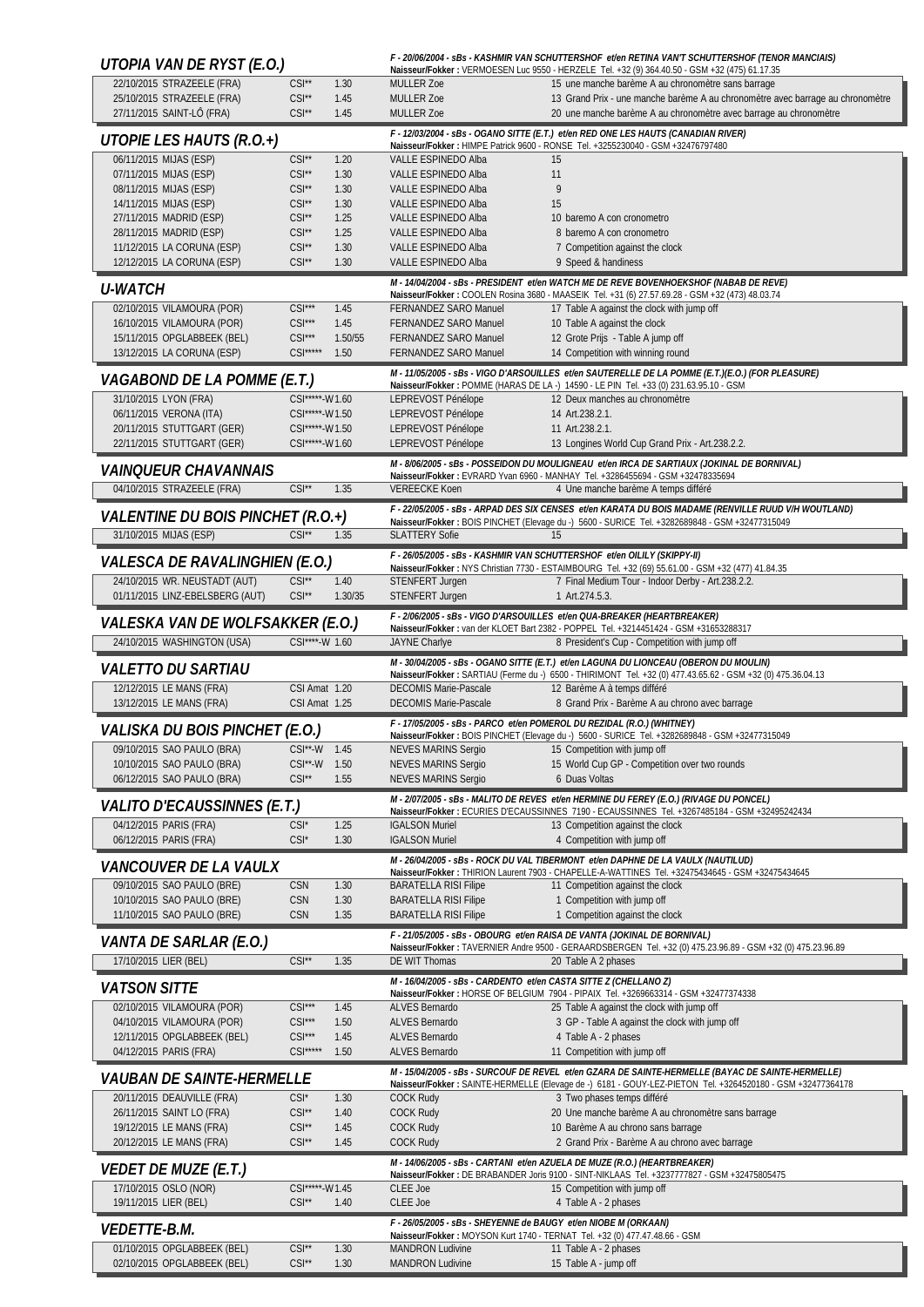| <i><b>VELCO SITTE</b></i>                                       |                                   |              | M - 26/05/2005 - sBs - PARCO et/en INSEL SITTE (R.O.) (MAJOR DE LA COUR) | Naisseur/Fokker: HORSE OF BELGIUM 7904 - PIPAIX Tel. +3269663314 - GSM +32477374338                                                                                                                 |
|-----------------------------------------------------------------|-----------------------------------|--------------|--------------------------------------------------------------------------|-----------------------------------------------------------------------------------------------------------------------------------------------------------------------------------------------------|
| 22/10/2015 OLIVA (ESP)                                          | $CSI**$                           | 1.35         | <b>SULMONI Clint</b>                                                     | 2 Two phases against the clock                                                                                                                                                                      |
| 24/10/2015 OLIVA (ESP)                                          | $CSI^{\star\star}$                | 1.35         | <b>SULMONI Clint</b>                                                     | 3 Against the clock + jump off                                                                                                                                                                      |
| 30/10/2015 OLIVA (ESP)                                          | $CSI^{\star\star}$                | 1.35         | <b>SULMONI Clint</b>                                                     | 7 Against the clock + jump off                                                                                                                                                                      |
| 05/11/2015 OLIVA (ESP)                                          | $CSI^{\star\star}$                | 1.35         | <b>SULMONI Clint</b>                                                     | 5 Two phases against the clock                                                                                                                                                                      |
| 06/11/2015 OLIVA (ESP)                                          | $CSI^{\star\star}$                | 1.30         | <b>SULMONI Clint</b>                                                     | 4 Against the clock                                                                                                                                                                                 |
| 27/11/2015 MANIERBO (ITA)                                       | $CSI^{\star\star}$                | 1.25         | <b>MAITRE Coralie</b>                                                    | 15 Competition against the clock<br>M - 18/04/2009 - SF - DIAMANT DE SEMILLY et/en REINE D'ISIGNY (FOR PLEASURE)                                                                                    |
| <i>VENEUR D'ISIGNY</i><br>28/11/2015 SAINT-LÔ (FRA)             | <b>CSIYH</b>                      | 1.35         | <b>PARIS Pauline</b>                                                     | 11 Grand Prix - Art.238.2.2.a (0/1)                                                                                                                                                                 |
|                                                                 |                                   |              |                                                                          | F - 29/03/2005 - sBs - KASHMIR VAN SCHUTTERSHOF et/en PRIMA DONNA VAN'T PARADIJS (LYS DE DARMEN)                                                                                                    |
| VENEZIA D'ECAUSSINNES (E.T.)(R.O.+)                             |                                   |              |                                                                          | Naisseur/Fokker: ECURIES D'ECAUSSINNES 7190 - ECAUSSINNES Tel. +3267485184 - GSM +32495242434                                                                                                       |
| 22/10/2015 STRAZEELE (FRA)<br>23/10/2015 STRAZEELE (FRA)        | $CSI***$<br>$CSI^{\star\star}$    | 1.30<br>1.30 | <b>NIARCHOS Electra</b><br>NIARCHOS Electra                              | 19 Une manche barème A au chronomèrtre sans barrage<br>9 Une manche barème A au chronomèrtre sans barrage                                                                                           |
| 24/10/2015 STRAZEELE (FRA)                                      | $CSI^{\star\star}$                | 1.30         | <b>NIARCHOS Electra</b>                                                  | 4 Une manche barème A au chronomèrtre sans barrage                                                                                                                                                  |
| 04/12/2015 PARIS (FRA)                                          | $CSI^{\star\star}$                | 1.45         | NIARCHOS Electra                                                         | 15 Competition with jump off                                                                                                                                                                        |
| <i><b>VENTURO</b></i>                                           |                                   |              | M - 27/05/2005 - sBs - CANTURO et/en VENISE DE REVE (NABAB DE REVE)      |                                                                                                                                                                                                     |
| 23/10/2015 WASHINGTON DC (USA)                                  | $CSI***W$                         |              | <b>SWEETNAM Shane</b>                                                    | Naisseur/Fokker: GAILLARD Paul 4608 - AUBIN - NEUFCHATEAU (LG.) Tel. +32 (4) 376.66.91 - GSM<br>4 Puissance                                                                                         |
| <i>VENUE D'FEES DES HAZALLES (E.O.)</i>                         |                                   |              |                                                                          | F - 25/04/2005 - sBs - PRESIDENT et/en REINE-FEE DES HAZALLES (E.O.) (ALCATRAZ)<br>Naisseur/Fokker: LAMETTE Dominique 6940 - BARVAUX-SUR-OURTHE Tel. +32 (0) 84.34.56.97 - GSM +32 (0) 475.25.74.08 |
| 03/10/2015 TETOUAN (MAR)                                        | CSI***-W 1.30                     |              | <b>LANGE Fabienne</b>                                                    | 5 A chrono                                                                                                                                                                                          |
| 04/10/2015 TETOUAN (MAR)                                        | $CSI***$ -W                       |              | <b>LANGE Fabienne</b>                                                    | 13 Grand Prix - 2 phases                                                                                                                                                                            |
| 09/10/2015 RABAT (MAR)                                          | CSI***-W 1.45                     |              | <b>LANGE Fabienne</b>                                                    | 12 Barème A chrono                                                                                                                                                                                  |
| 11/10/2015 RABAT (MAR)                                          | $CSI***$ -W                       |              | <b>LANGE Fabienne</b>                                                    | 7 Epreuve en deux manches                                                                                                                                                                           |
| 16/10/2015 EL JADIDA (MAR)                                      | CSI***-W 1.45                     |              | <b>LANGE Fabienne</b><br><b>LANGF Fabienne</b>                           | 11 Barème A chrono                                                                                                                                                                                  |
| 18/10/2015 EL JADIDA (MAR)<br>22/10/2015 OLIVA (ESP)            | $CSI***$ -W<br>$CSI^{\star\star}$ | 1.45         | <b>LANGE Fabienne</b>                                                    | 4 Grand Prix over two rounds<br>13 Two phases against the clock                                                                                                                                     |
| 25/10/2015 OLIVA (ESP)                                          | $CSI^{\star\star}$                | 1.45         | <b>LANGE Fabienne</b>                                                    | 8 Grand Prix - Table A + jump opff                                                                                                                                                                  |
| <i>VENUS DE VY</i>                                              |                                   |              | F - 19/04/2005 - sBs - PRESIDENT et/en QUICK GIRL DE IMPDE (KANNAN)      |                                                                                                                                                                                                     |
| 10/10/2015 DUNKERQUE (FRA)                                      | $CSI^*$                           | 1.25         | <b>LAMBERT Thierry</b>                                                   | Naisseur/Fokker: VILAIN Yves 7331 - BAUDOUR Tel. +32475642851 - GSM +32475642851<br>$\overline{2}$                                                                                                  |
| 11/10/2015 DUNKERQUE (FRA)                                      | $CSI^*$                           | 1.30         | <b>LAMBERT Thierry</b>                                                   | 3 Grand Prix                                                                                                                                                                                        |
| <i>VENUS WISBECQ (E.O.)</i>                                     |                                   |              |                                                                          | F - 18/05/2005 - sBs - QUIDAM VAN DE KAPEL et/en SANTOS VAN DE KAPEL (UELEME DE LONGPRE)<br>Naisseur/Fokker: VAN PAESSCHEN René 1430 - REBECQ Tel. +32 (0) 475.26.21.53 - GSM +32 (0) 475.26.21.53  |
| 03/10/2015 PÖTTMES (GER)                                        | $CSI^{\star\star}$                | 1.45         | <b>RUFLIN Reto</b>                                                       | 7 Acc. to penalties and time with one jump off                                                                                                                                                      |
| 17/10/2015 CHEVENEZ (SUI)                                       | $CSI^{\star\star}$                | 1.40         | <b>RUFLIN Reto</b>                                                       | 3 Table A against the clock with one jump off against the clock                                                                                                                                     |
| 30/10/2015 GORLA MINORE (ITA)                                   | $CSI^{\star\star}$                | 1.40         | <b>RUFLIN Reto</b>                                                       | 13 Competition in two phases                                                                                                                                                                        |
| 01/11/2015 GORLA MINORE (ITA)                                   | $CSI^{\star\star}$                | 1.45         | <b>RUFLIN Reto</b>                                                       | 10 GP - Mixed competition                                                                                                                                                                           |
|                                                                 |                                   |              |                                                                          | M - 19/07/2005 - sBs - NABAB DE REVE et/en KANDY DE LA BONNETTE (LANDETTO)                                                                                                                          |
| <i>VENZI DE MALELOR</i>                                         |                                   |              |                                                                          | Naisseur/Fokker: SCAUFLAIRE Axel 6567 - MERBES-SAINTE-MARIE Tel. +32 (0) 64.37.17.99 - GSM +32 (0) 496.36.14.87                                                                                     |
| 19/11/2015 STRAZEELE (FRA)                                      | $CSI^*$                           | 1.20         | <b>SCAUFLAIRE Marine</b>                                                 | 10 Une manche barème A au chronomètre sans barrage                                                                                                                                                  |
| <i>VERITE D'HOUTVELD (R.O.+)</i>                                |                                   |              | F - 7/06/2005 - sBs - DARCO et/en QATMANDOU D'HOUTVELD (SKIPPY-II)       | Naisseur/Fokker: VAN MELCKENBEKE Xavier 1500 - HALLE Tel. +32478297582 - GSM                                                                                                                        |
| 16/10/2015 LE MANS (FRA)                                        | $CSI**$                           | 1.30         | <b>COTTARD Gregory</b>                                                   | 2 Barème A au chrono sans barrage                                                                                                                                                                   |
| 17/10/2015 LE MANS (FRA)                                        | $CSI**$                           | 1.35         | <b>COTTARD Gregory</b>                                                   | 1 Barème A à temps différé                                                                                                                                                                          |
| VERKA DES HAZALLES (E.O.)                                       |                                   |              |                                                                          | F - 10/03/2005 - sBs - PRESIDENT et/en NERKA VAN HET LINDENHOF (DARCO)<br>Naisseur/Fokker: LAMETTE Dominique 6940 - BARVAUX-SUR-OURTHE Tel. +32 (0) 84.34.56.97 - GSM +32 (0) 475.25.74.08          |
| 05/11/2015 THERMAL (USA)                                        | <b>CSN</b>                        | 1.30         | <b>LANG Phoebe</b>                                                       | 2                                                                                                                                                                                                   |
| 07/11/2015 THERMAL (USA)                                        | <b>CSN</b>                        | 1.30         | <b>LANG Phoebe</b>                                                       | 8<br>$\overline{4}$                                                                                                                                                                                 |
| 08/11/2015 THERMAL (USA)                                        | <b>CSN</b>                        | 1.30         | <b>LANG Phoebe</b>                                                       | M - 29/05/2005 - sBs - KASHMIR VAN SCHUTTERSHOF et/en OREADE (RAFFAELLI Z)                                                                                                                          |
| VERMOUTH TER SCHAATSPUTTE                                       |                                   |              |                                                                          | Naisseur/Fokker: DE CLERCQ Dirk 9700 - OUDENAARDE Tel. +32 (0) 479.29.06.40 - GSM +32 (0) 479.29.06.40                                                                                              |
| 27/12/2015 MECHELEN (BEL)                                       | CSIU25                            | 1.40         | <b>VAN LENT Maverick</b>                                                 | 7 Competition with jump off                                                                                                                                                                         |
| <i><b>VERONA VON HARY (E.O.)</b></i>                            |                                   |              | F - 16/04/2005 - sBs - MOUJIK DE SOHAN et/en VALENCIA (ERNEST)           | Naisseur/Fokker: MERTENS Heinz 4760 - BULLINGEN Tel. +3280647169 - GSM +32473587272                                                                                                                 |
| 24/10/2015 WR. NEUSTADT (AUT)                                   | $CSI^{\star\star}$                | 1.45         | <b>CANTA Mihai</b>                                                       | 4 Art.238.2.2.                                                                                                                                                                                      |
|                                                                 |                                   |              |                                                                          | F - 4/05/2005 - sBs - HEARTBREAKER et/en QUASIBELLE DU SEIGNEUR (R.O.) (RUBENS DU RI D'ASSE D'96)                                                                                                   |
| <i>VERYBELLE DU SEIGNEUR (E.O.)</i>                             |                                   |              |                                                                          | Naisseur/Fokker: SEIGNEUR (la Ferme du -) 7387 - HONNELLES Tel. +3265759986 - GSM +32475278031                                                                                                      |
| 09/10/2015 KIEL (GER)<br>10/10/2015 KIEL (GER)                  | $CSI***$<br>$CSI***$              | 1.40<br>1.45 | BENGTSSON Rolf-Göran                                                     | 13 Competition against the clock<br>1 Art.273.3.3.1.                                                                                                                                                |
| 15/10/2015 ODENSE (DEN)                                         | $CSI***$                          | 1.45         | BENGTSSON Rolf-Göran<br>BENGTSSON Rolf-Göran                             | 12                                                                                                                                                                                                  |
| 06/11/2015 VERONA (ITA)                                         | CSI*****-W1.45                    |              | <b>BENGTSSON Rolf-Göran</b>                                              | 11 Art.238.2.1.                                                                                                                                                                                     |
| 28/11/2015 MADRID (ESP)                                         | CSI*****-W1.50                    |              | BENGTSSON Rolf-Göran                                                     | 10 Art.276.2                                                                                                                                                                                        |
| 28/12/2015 MECHELEN (BEL)                                       | CSI*****-W1.40                    |              | <b>BENGTSSON Rolf-Göran</b>                                              | 10 Barema A rechtstreeks op tijd                                                                                                                                                                    |
| 30/12/2015 MECHELEN (BEL)                                       | CSI*****-W1.45                    |              | <b>BENGTSSON Rolf-Göran</b>                                              | 13 Barema A met barrage                                                                                                                                                                             |
| <i>VICE VERSA CHAVANNAISE</i>                                   |                                   |              |                                                                          | F - 26/03/2005 - sBs - KASHMIR VAN SCHUTTERSHOF et/en JOYCE DEL FOLLEE (R.O.) (LAROME)<br>Naisseur/Fokker: EVRARD Yvan 6960 - MANHAY Tel. +3286455694 - GSM +32478335694                            |
| 10/11/2015 TORONTO (CAN)                                        | <b>CSNJ</b>                       |              | <b>BREARD Lou-Anne</b>                                                   | 6 Speed Challenge                                                                                                                                                                                   |
| <i>VIDISSE D'HOOGPOORT</i>                                      |                                   |              |                                                                          | F - 30/04/2005 - sBs - HEARTBREAKER et/en QUETZAL D'HOOGPOORT (VONDEEN)                                                                                                                             |
| 11/10/2015                                                      | $CSI^*$                           | 1.30         | MEZZETTI Rachele                                                         | Naisseur/Fokker: DALLE Patrick 1730 - ASSE Tel. +3224528390 - GSM +32475944135<br>1 Comp. against the clock                                                                                         |
|                                                                 |                                   |              |                                                                          | F - 18/07/2005 - sBs - CANADIAN RIVER et/en HIDRETTA DU CHATEAU (R.O.) (RANDEL-Z)                                                                                                                   |
| <b>VIDRETTA M DE BELLIGNIES (E.O.)</b><br>19/10/2015 LIER (BEL) | $CSI**$                           | 1.45/50      | Naisseur/Fokker: MICHEZ Caroline 7970 - BELOEIL Tel. +32476447519 - GSM  |                                                                                                                                                                                                     |
| 07/11/2015 LIEGE (BEL)                                          | $CSI***$                          | 1.50         | HEMERYCK-GODART Anne-Sophie<br>HEMERYCK-GODART Anne-Sophie               | 3 Grote Prijs - table A, jump off<br>6                                                                                                                                                              |
| 04/12/2015 PARIS (FRA)                                          | $CSI**$                           | 1.45         | HEMERYCK-GODART Anne-Sophie                                              | 6 Competition with jump off                                                                                                                                                                         |
|                                                                 |                                   |              | M - 21/06/2005 - sBs - OGANO SITTE (E.T.) et/en VANITY (CLINTON)         |                                                                                                                                                                                                     |
| <i><b>VIEGO LES HAUTS</b></i><br>10/10/2015 BIRMINGHAM (GBR)    | $CSI***$                          | 1.55         | <b>GULLIKSEN Victoria</b>                                                | Naisseur/Fokker: HIMPE Patrick 9600 - RONSE Tel. +3255230040 - GSM +32476797480<br>8 Table A with one jump off                                                                                      |